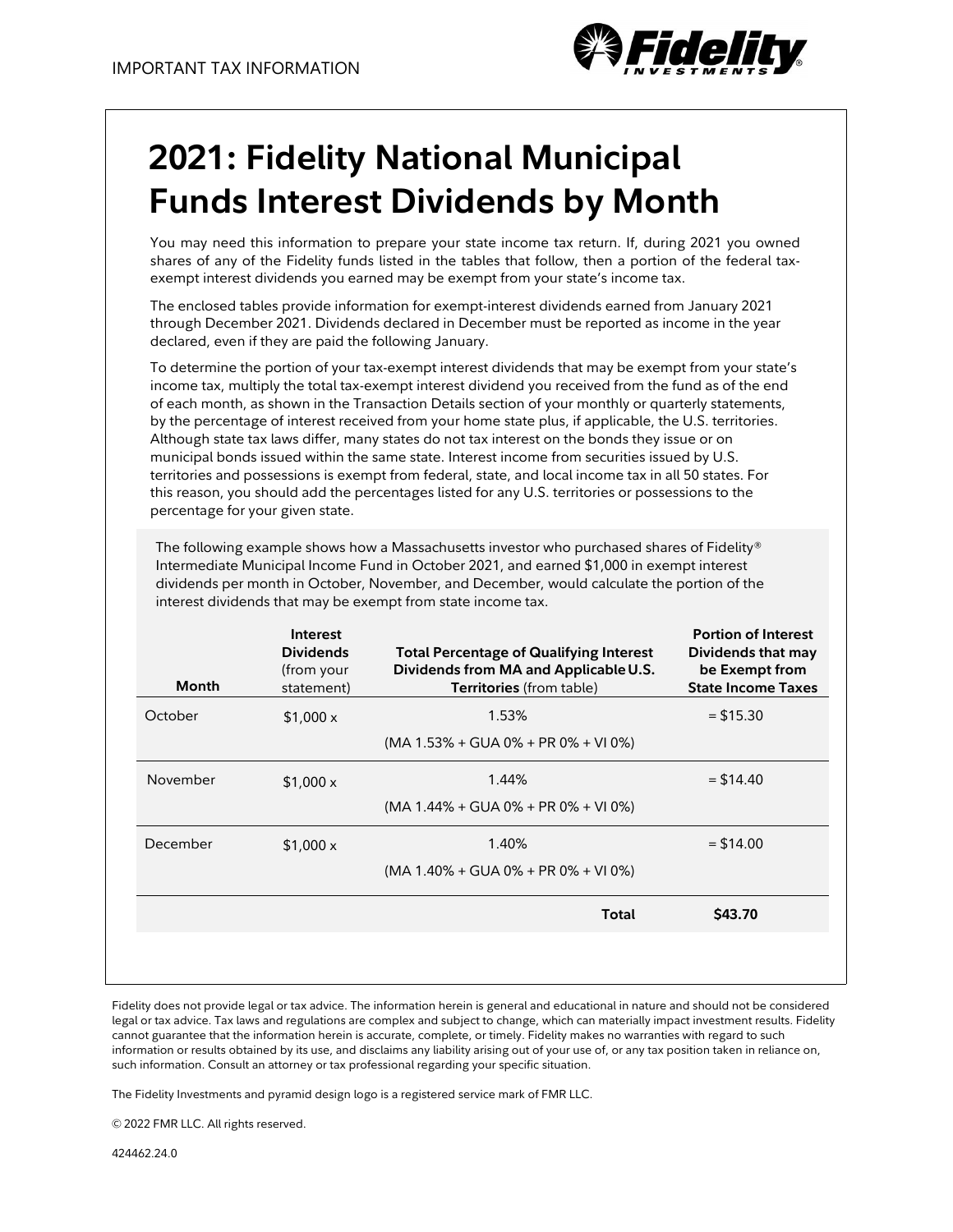Your state tax return will contain specific instructions for reporting dividends. We suggest you consult your tax advisor, who is most familiar with your circumstances and the laws of the state in which you reside, to determine how you should report this information on your state tax returns.

If you have any questions or need additional information, please visit our website at Fidelity.com/tax, or call our Tax Reporting Line at **1-800-544-6666**. Fidelity Representatives are available 24 hours a day, 7 days a week.

Fidelity does not provide legal or tax advice. The information herein is general and educational in nature and should not be considered legal or tax advice. Tax laws and regulations are complex and subject to change, which can materially impact investment results. Fidelity cannot guarantee that the information herein is accurate, complete, or timely. Fidelity makes no warranties with regard to such information or results obtained by its use, and disclaims any liability arising out of your use of, or any tax position taken in reliance on, such information. Consult an attorney or tax professional regarding your specific situation.

The Fidelity Investments and pyramid design logo is a registered service mark of FMR LLC.

© 2022 FMR LLC. All rights reserved.

424462.23.0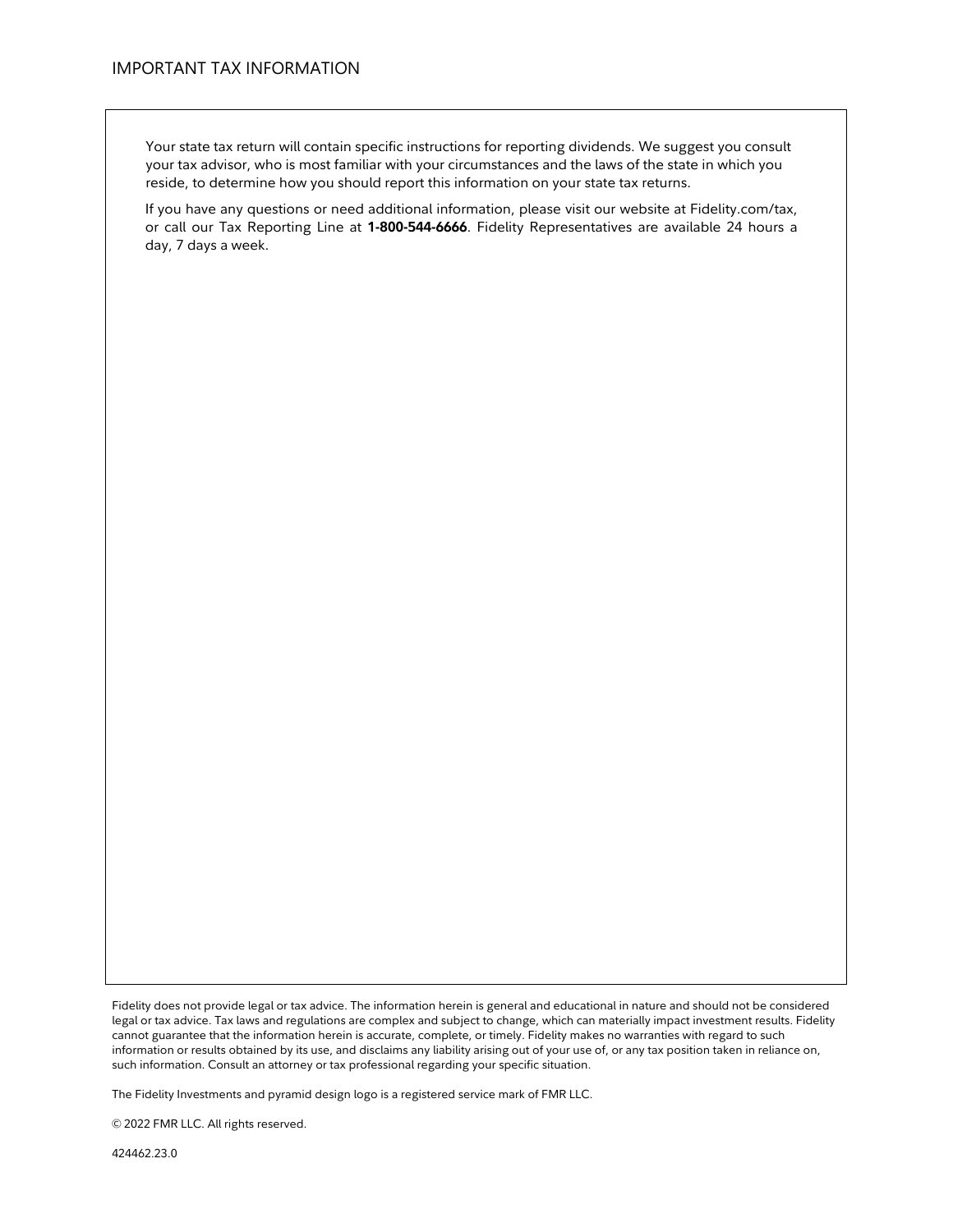## **Fidelity Conservative Income Municipal Bond Fund: Retail and Institutional Classes**

|                         | Jan    | Feb    | Mar    | Apr    | May            | Jun    | Jul    | Aug    | Sep    | Oct    | Nov    | Dec    |
|-------------------------|--------|--------|--------|--------|----------------|--------|--------|--------|--------|--------|--------|--------|
| Alabama                 | 1.99%  | 2.20%  | 2.19%  | 1.66%  | 0.64%          | 0.57%  | 0.63%  | 0.67%  | 0.83%  | 0.99%  | 1.26%  | 1.22%  |
| Alaska                  | 0.02%  | 0.01%  | 0.00%  | 0.00%  | 0.00%          | 0.00%  | 0.00%  | 0.00%  | 0.00%  | 0.00%  | 0.01%  | 0.01%  |
| Arizona                 | 1.40%  | 1.70%  | 1.55%  | 1.59%  | 1.67%          | 1.70%  | 1.81%  | 1.88%  | 1.85%  | 1.83%  | 1.93%  | 1.95%  |
| Arkansas                | 0.45%  | 0.08%  | 0.09%  | 0.12%  | 0.13%          | 0.10%  | 0.10%  | 0.10%  | 0.10%  | 0.14%  | 0.13%  | 0.15%  |
| California <sup>1</sup> | 4.22%  | 4.36%  | 4.36%  | 4.60%  | 4.54%          | 3.90%  | 3.99%  | 3.83%  | 4.31%  | 4.88%  | 5.25%  | 5.50%  |
| Colorado                | 2.43%  | 2.35%  | 2.32%  | 2.39%  | 2.47%          | 2.68%  | 3.03%  | 3.09%  | 2.79%  | 2.52%  | 2.13%  | 1.75%  |
| Connecticut             | 3.69%  | 3.86%  | 3.88%  | 3.59%  | 3.34%          | 3.42%  | 3.14%  | 3.23%  | 3.00%  | 2.70%  | 2.86%  | 2.80%  |
| Delaware                | 0.18%  | 0.14%  | 0.15%  | 0.16%  | 0.16%          | 0.16%  | 0.16%  | 0.16%  | 0.16%  | 0.19%  | 0.20%  | 0.24%  |
| District of Columbia    | 1.38%  | 1.33%  | 1.31%  | 1.31%  | 1.36%          | 1.42%  | 1.70%  | 1.82%  | 1.84%  | 1.13%  | 0.94%  | 1.15%  |
| Florida                 | 5.25%  | 4.97%  | 4.82%  | 4.92%  | 5.01%          | 4.39%  | 4.56%  | 4.30%  | 4.16%  | 3.47%  | 3.73%  | 3.49%  |
| Georgia                 | 4.13%  | 4.06%  | 4.07%  | 4.09%  | 4.42%          | 4.63%  | 5.03%  | 5.33%  | 5.31%  | 5.73%  | 5.99%  | 6.15%  |
| Hawaii                  | 0.24%  | 0.23%  | 0.23%  | 0.24%  | 0.26%          | 0.27%  | 0.30%  | 0.23%  | 0.22%  | 0.21%  | 0.21%  | 0.22%  |
| Idaho                   | 0.07%  | 0.07%  | 0.07%  | 0.07%  | 0.07%          | 0.07%  | 0.04%  | 0.02%  | 0.02%  | 0.02%  | 0.02%  | 0.02%  |
| Illinois <sup>1</sup>   | 5.39%  | 5.11%  | 5.16%  | 5.04%  | 5.21%          | 5.26%  | 5.62%  | 5.73%  | 6.04%  | 7.01%  | 7.42%  | 7.93%  |
| Indiana                 | 2.09%  | 2.09%  | 2.10%  | 2.13%  | 2.23%          | 2.38%  | 2.38%  | 2.51%  | 2.58%  | 2.50%  | 2.65%  | 2.68%  |
| lowa                    | 0.06%  | 0.09%  | 0.06%  | 0.06%  | 0.06%          | 0.05%  | 0.06%  | 0.06%  | 0.06%  | 0.07%  | 0.07%  | 0.07%  |
| Kansas                  | 0.01%  | 0.00%  | 0.01%  | 0.00%  | 0.00%          | 0.00%  | 0.00%  | 0.00%  | 0.00%  | 0.01%  | 0.01%  | 0.01%  |
| Kentucky                | 4.68%  | 4.71%  | 4.63%  | 4.51%  | 3.32%          | 3.61%  | 3.60%  | 2.89%  | 2.89%  | 3.09%  | 2.44%  | 2.54%  |
| Louisiana               | 2.57%  | 2.36%  | 2.36%  | 2.51%  | 2.48%          | 2.10%  | 2.16%  | 2.21%  | 2.19%  | 1.89%  | 1.97%  | 2.08%  |
| Maine                   | 0.04%  | 0.04%  | 0.04%  | 0.04%  | 0.04%          | 0.04%  | 0.01%  | 0.01%  | 0.01%  | 0.02%  | 0.02%  | 0.02%  |
| Maryland                | 0.19%  | 0.12%  | 0.12%  | 0.12%  | 0.11%          | 0.12%  | 0.13%  | 0.14%  | 0.14%  | 0.17%  | 0.19%  | 0.18%  |
| Massachusetts           | 2.78%  | 2.74%  | 2.78%  | 2.85%  | 3.41%          | 3.67%  | 3.50%  | 3.77%  | 3.85%  | 2.33%  | 2.85%  | 3.41%  |
| Michigan                | 4.56%  | 4.58%  | 4.53%  | 4.60%  | 4.63%          | 4.84%  | 5.09%  | 3.21%  | 3.18%  | 3.62%  | 3.62%  | 3.85%  |
| Minnesota               | 0.09%  | 0.10%  | 0.09%  | 0.09%  | 0.12%          | 0.13%  | 0.15%  | 0.18%  | 0.18%  | 0.19%  | 0.17%  | 0.14%  |
| Mississippi             | 0.03%  | 0.02%  | 0.01%  | 0.01%  | 0.01%          | 0.00%  | 0.01%  | 0.01%  | 0.01%  | 0.03%  | 0.04%  | 0.04%  |
| Missouri                | 0.64%  | 0.54%  | 0.55%  | 0.67%  | 0.71%          | 0.67%  | 0.64%  | 0.67%  | 0.67%  | 0.81%  | 0.79%  | 0.88%  |
| Montana                 | 0.01%  | 0.01%  | 0.03%  | 0.03%  | 0.03%          | 0.03%  | 0.04%  | 0.04%  | 0.04%  | 0.05%  | 0.05%  | 0.06%  |
| Nebraska                | 0.77%  | 0.62%  | 0.55%  | 0.55%  | 0.59%          | 0.63%  | 0.71%  | 0.61%  | 0.64%  | 0.69%  | 0.67%  | 0.69%  |
| Nevada                  | 3.64%  | 3.75%  | 3.78%  | 3.79%  | 3.98%          | 4.16%  | 1.21%  | 1.28%  | 1.30%  | 1.36%  | 1.56%  | 1.50%  |
| New Hampshire           | 0.06%  | 0.06%  | 0.06%  | 0.06%  | 0.06%          | 0.12%  | 0.13%  | 0.14%  | 0.08%  | 0.00%  | 0.00%  | 0.01%  |
| New Jersey              | 13.58% | 14.17% | 14.29% | 14.20% | 15.31%         | 14.39% | 14.97% | 15.97% | 16.49% | 17.16% | 16.26% | 13.45% |
| New Mexico              | 0.30%  | 0.27%  | 0.28%  | 0.31%  | 0.22%          | 0.17%  | 0.14%  | 0.15%  | 0.14%  | 0.09%  | 0.09%  | 0.15%  |
| New York                | 11.59% | 11.99% | 11.47% | 11.41% | 11.12%         | 10.86% | 11.00% | 12.03% | 11.99% | 12.70% | 13.57% | 13.97% |
| North Carolina          | 0.76%  | 0.68%  | 0.68%  | 0.72%  | 0.74%          | 0.69%  | 0.75%  | 0.79%  | 0.79%  | 1.01%  | 1.03%  | 1.08%  |
| North Dakota            | 0.00%  | 0.00%  | 0.00%  | 0.00%  | 0.00%          | 0.00%  | 0.00%  | 0.00%  | 0.00%  | 0.00%  | 0.00%  | 0.00%  |
| Ohio                    | 0.84%  | 0.78%  | 0.80%  | 0.86%  | 0.85%          | 0.87%  | 0.96%  | 0.97%  | 0.96%  | 1.02%  | 0.81%  | 0.87%  |
| Oklahoma                | 0.10%  | 0.10%  | 0.09%  | 0.10%  | 0.10%          | 0.11%  | 0.12%  | 0.13%  | 0.13%  | 0.05%  | 0.15%  | 0.26%  |
| Oregon                  | 1.22%  | 1.21%  | 1.17%  | 1.16%  | 1.21%          | 1.31%  | 1.45%  | 1.52%  | 1.56%  | 1.63%  | 1.74%  | 1.76%  |
| Pennsylvania            | 2.90%  | 2.91%  | 2.95%  | 3.04%  | 3.19%          | 3.80%  | 3.44%  | 2.60%  | 2.54%  | 2.30%  | 2.32%  | 2.39%  |
| Rhode Island            | 0.33%  | 0.34%  | 0.33%  | 0.34%  | 0.37%          | 0.18%  | 0.19%  | 0.20%  | 0.20%  | 0.21%  | 0.22%  | 0.04%  |
| South Carolina          | 0.65%  | 0.70%  | 1.19%  | 1.41%  | 1.47%          | 1.56%  | 1.70%  | 1.74%  | 1.73%  | 1.85%  | 1.94%  | 2.00%  |
| South Dakota            | 0.18%  | 0.14%  | 0.12%  | 0.14%  | 0.14%          | 0.13%  | 0.11%  | 0.11%  | 0.10%  | 0.14%  | 0.14%  | 0.16%  |
|                         | 0.29%  | 0.92%  | 1.16%  | 1.07%  |                | 1.22%  | 1.32%  | 1.47%  |        | 1.62%  |        |        |
| Tennessee               |        |        |        |        | 1.13%<br>5.66% |        |        |        | 1.50%  |        | 1.66%  | 1.72%  |
| Texas                   | 6.95%  | 6.47%  | 6.49%  | 6.55%  |                | 5.39%  | 5.36%  | 5.30%  | 4.77%  | 5.73%  | 5.70%  | 6.11%  |
| Utah $^2$               | 0.46%  | 0.35%  | 0.36%  | 0.44%  | 0.58%          | 0.58%  | 0.59%  | 0.58%  | 0.61%  | 0.70%  | 0.77%  | 0.83%  |
| Virginia                | 0.48%  | 0.51%  | 0.55%  | 0.54%  | 0.55%          | 0.58%  | 0.65%  | 0.69%  | 0.71%  | 0.76%  | 0.81%  | 0.82%  |
| Washington              | 1.57%  | 1.58%  | 1.56%  | 1.40%  | 1.45%          | 1.87%  | 1.63%  | 1.77%  | 1.47%  | 1.45%  | 1.43%  | 1.44%  |
| West Virginia           | 3.88%  | 3.97%  | 4.08%  | 3.98%  | 4.16%          | 4.50%  | 5.01%  | 5.29%  | 5.34%  | 3.20%  | 1.35%  | 1.37%  |
| Wisconsin               | 1.09%  | 1.06%  | 1.04%  | 1.08%  | 1.28%          | 1.32%  | 1.42%  | 1.31%  | 1.31%  | 1.43%  | 1.40%  | 1.41%  |
| Wyoming                 | 0.10%  | 0.09%  | 0.08%  | 0.07%  | 0.07%          | 0.07%  | 0.08%  | 0.08%  | 0.08%  | 0.09%  | 0.11%  | 0.08%  |

As always, consult your tax advisor as to whether all or some portion of the dividend income derived from a fund's investment in municipal bonds issued by your home state and/ or U.S. territories may be exempt from state income tax. If a state or U.S. territory is not listed under a fund, then no portion of the fund's tax-exempt interest dividends were attributable to bonds issued by that state/territory.

<sup>1</sup>Certain state require funds to meet in-state investment thresholds before a shareholder can exempt the income earned from bonds issued by his or her home state. In 2021, none of the funds listed above satisfied the thresholds imposed by California or Minnesota. Certain states, such as California, may require the payers of exempt interest dividends to report to the state tax authority any municipal bond interest and exempt- interest dividends paid to residents. Other states, such as Illinois, do not exempt interest earned from obligations issued by the state when held indirectly through a mutual fund.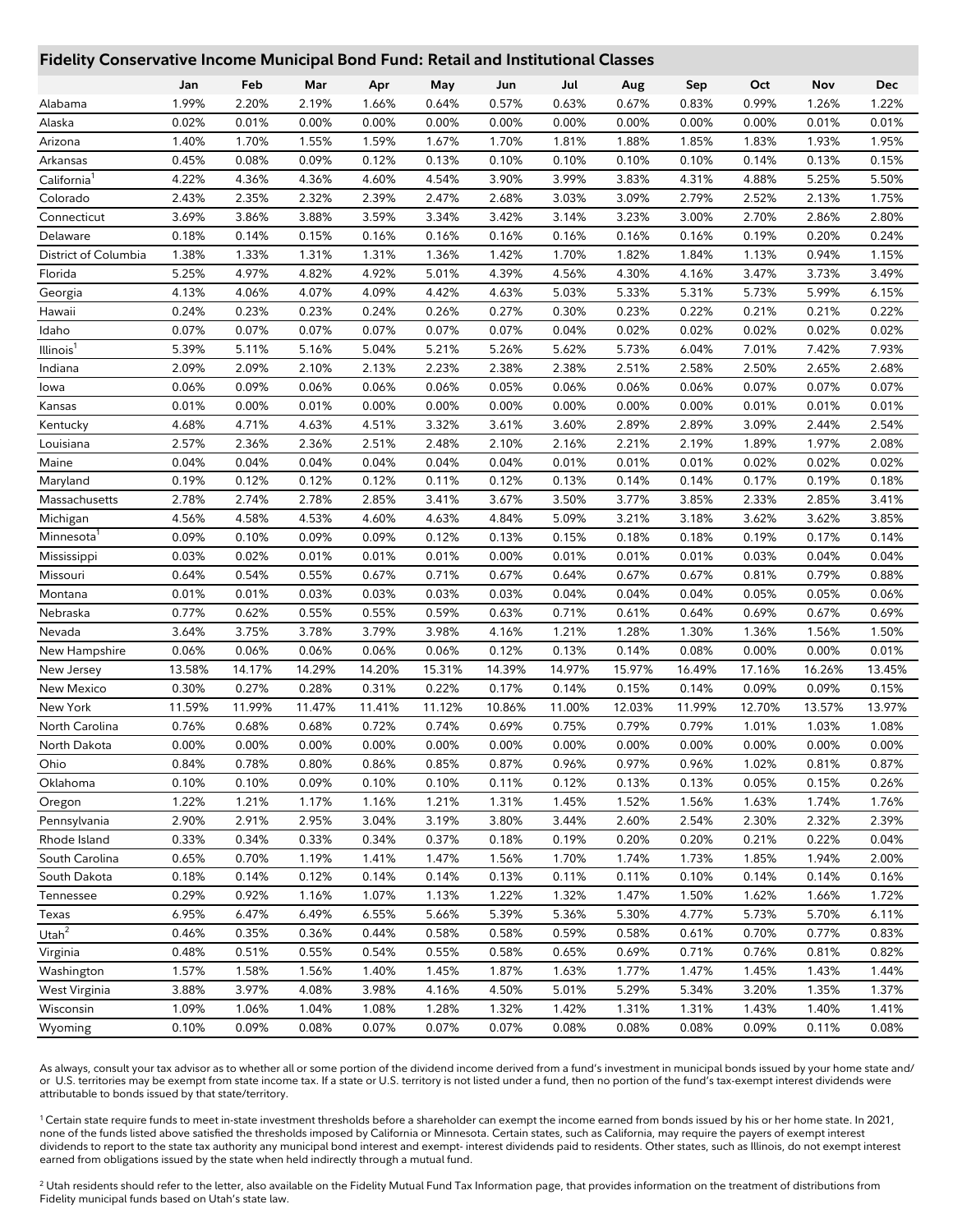# **Fidelity FlexSM Conservative Income Municipal Bond Fund (FUEMX)**

| <b>FINETLY LIEY</b><br>Conservative income ividincipat bond Fund (FOLIVIA) |        |        |        |        |        |        |        |        |        |        |                |        |
|----------------------------------------------------------------------------|--------|--------|--------|--------|--------|--------|--------|--------|--------|--------|----------------|--------|
|                                                                            | Jan    | Feb    | Mar    | Apr    | May    | Jun    | Jul    | Aug    | Sep    | Oct    | Nov            | Dec    |
| Alabama                                                                    | 1.34%  | 1.27%  | 1.23%  | 1.05%  | 0.75%  | 0.77%  | 0.77%  | 0.86%  | 0.92%  | 1.06%  | 1.12%          | 1.08%  |
| Alaska                                                                     | 0.00%  | 0.00%  | 0.00%  | 0.00%  | 0.00%  | 0.00%  | 0.00%  | 0.00%  | 0.00%  | 0.00%  | 0.01%          | 0.01%  |
| Arizona                                                                    | 0.67%  | 0.88%  | 0.84%  | 1.02%  | 1.06%  | 1.11%  | 0.97%  | 1.07%  | 1.35%  | 1.30%  | 1.48%          | 1.42%  |
| California'                                                                | 1.78%  | 1.98%  | 2.67%  | 3.21%  | 3.06%  | 2.69%  | 2.55%  | 2.45%  | 2.40%  | 2.93%  | 3.17%          | 3.15%  |
| Colorado                                                                   | 1.44%  | 1.35%  | 1.39%  | 1.39%  | 1.44%  | 1.40%  | 1.51%  | 1.50%  | 1.52%  | 1.60%  | 1.58%          | 1.51%  |
| Connecticut                                                                | 4.40%  | 4.35%  | 4.06%  | 4.01%  | 5.79%  | 6.97%  | 4.43%  | 3.91%  | 2.91%  | 2.98%  | 3.07%          | 2.98%  |
| Delaware                                                                   | 0.06%  | 0.05%  | 0.05%  | 0.05%  | 0.06%  | 0.05%  | 0.05%  | 0.05%  | 0.04%  | 0.05%  | 0.06%          | 0.07%  |
| District of Columbia                                                       | 1.41%  | 1.50%  | 1.54%  | 1.46%  | 1.61%  | 1.71%  | 1.89%  | 1.94%  | 1.97%  | 1.54%  | 1.49%          | 1.71%  |
| Florida                                                                    | 6.05%  | 6.02%  | 5.90%  | 5.87%  | 5.96%  | 6.53%  | 7.28%  | 7.05%  | 7.44%  | 4.93%  | 4.90%          | 4.87%  |
| Georgia                                                                    | 4.40%  | 4.25%  | 4.26%  | 4.32%  | 4.46%  | 4.55%  | 4.73%  | 5.02%  | 5.13%  | 5.14%  | 5.31%          | 6.21%  |
| Guam                                                                       | 0.00%  | 0.00%  | 0.00%  | 0.00%  | 0.00%  | 0.00%  | 0.00%  | 0.06%  | 0.06%  | 0.00%  | 0.00%          | 0.00%  |
| Hawaii                                                                     | 0.06%  | 0.07%  | 0.09%  | 0.09%  | 0.10%  | 0.09%  | 0.09%  | 0.05%  | 0.04%  | 0.05%  | 0.05%          | 0.06%  |
| Idaho                                                                      | 0.00%  | 0.00%  | 0.00%  | 0.00%  | 0.00%  | 0.00%  | 0.06%  | 0.06%  | 0.07%  | 0.07%  | 0.07%          | 0.06%  |
| Illinois <sup>1</sup>                                                      | 14.47% | 13.53% | 13.13% | 12.23% | 12.31% | 10.47% | 11.29% | 11.62% | 12.17% | 13.04% | 13.11%         | 14.33% |
| Indiana                                                                    | 2.36%  | 1.74%  | 1.66%  | 1.68%  | 1.98%  | 2.15%  | 2.15%  | 2.29%  | 2.46%  | 2.42%  | 2.41%          | 2.11%  |
| lowa                                                                       | 0.01%  | 0.03%  | 0.01%  | 0.00%  | 0.00%  | 0.00%  | 0.00%  | 0.00%  | 0.00%  | 0.00%  | 0.01%          | 0.01%  |
| Kansas                                                                     | 0.01%  | 0.00%  | 0.00%  | 0.00%  | 0.00%  | 0.00%  | 0.00%  | 0.00%  | 0.00%  | 0.00%  | 0.01%          | 0.01%  |
| Kentucky                                                                   | 4.65%  | 4.34%  | 4.22%  | 4.08%  | 3.30%  | 3.54%  | 3.44%  | 3.74%  | 3.83%  | 3.78%  | 3.69%          | 3.60%  |
| Louisiana                                                                  | 0.55%  | 0.52%  | 0.52%  | 0.49%  | 0.46%  | 0.45%  | 0.47%  | 0.51%  | 0.84%  | 1.87%  | 2.45%          | 2.91%  |
| Maine                                                                      | 0.00%  | 0.00%  | 0.00%  | 0.00%  | 0.00%  | 0.00%  | 0.00%  | 0.00%  | 0.00%  | 0.00%  | 0.00%          | 0.11%  |
| Maryland                                                                   | 0.18%  | 0.14%  | 0.13%  | 0.13%  | 0.14%  | 0.14%  | 0.14%  | 0.15%  | 0.14%  | 0.16%  | 0.18%          | 0.17%  |
| Massachusetts                                                              | 1.34%  | 1.42%  | 1.64%  | 1.78%  | 2.28%  | 2.65%  | 2.51%  | 1.88%  | 1.90%  | 2.10%  | 2.61%          | 3.55%  |
| Michigan                                                                   | 3.17%  | 3.22%  | 3.09%  | 2.70%  | 2.34%  | 2.46%  | 2.69%  | 2.82%  | 2.53%  | 2.64%  | 2.59%          | 1.54%  |
| Minnesota <sup>1</sup>                                                     | 1.19%  | 1.14%  | 1.08%  | 1.05%  | 1.06%  | 1.10%  | 1.17%  | 1.34%  | 1.42%  | 1.46%  | 1.27%          | 1.00%  |
| Mississippi                                                                | 0.00%  | 0.00%  | 0.00%  | 0.00%  | 0.00%  | 0.00%  | 0.00%  | 0.01%  | 0.00%  | 0.02%  | 0.04%          | 0.05%  |
| Missouri                                                                   | 0.44%  | 0.43%  | 0.40%  | 0.42%  | 0.42%  | 0.44%  | 0.03%  | 0.03%  | 0.12%  | 0.18%  | 0.19%          | 0.18%  |
| Montana                                                                    | 0.10%  | 0.10%  | 0.09%  | 0.09%  | 0.09%  | 0.10%  | 0.11%  | 0.12%  | 0.12%  | 0.13%  | 0.13%          | 0.12%  |
| Nebraska                                                                   | 0.35%  | 0.51%  | 0.32%  | 0.30%  | 0.35%  | 0.37%  | 0.97%  | 1.06%  | 1.17%  | 1.01%  | 0.90%          | 0.86%  |
| Nevada                                                                     | 2.20%  | 2.13%  | 2.06%  | 2.06%  | 2.15%  | 2.06%  | 0.53%  | 0.55%  | 0.57%  | 0.65%  | 0.69%          | 0.66%  |
| New Hampshire                                                              | 0.00%  | 0.00%  | 0.00%  | 0.00%  | 0.00%  | 0.16%  | 0.17%  | 0.18%  | 0.00%  | 0.00%  | 0.00%          | 0.00%  |
| New Jersey                                                                 | 17.17% | 17.32% | 16.94% | 16.87% | 17.41% | 17.09% | 17.04% | 17.71% | 16.73% | 15.86% | 15.46%         | 11.98% |
| New Mexico                                                                 | 0.00%  | 0.00%  | 0.00%  | 0.06%  | 0.12%  | 0.22%  | 0.19%  | 0.30%  | 0.32%  | 0.34%  | 0.35%          | 0.39%  |
| New York                                                                   | 8.98%  | 10.99% | 11.12% | 11.47% | 8.89%  | 8.17%  | 8.16%  | 7.44%  | 7.59%  | 7.65%  | 8.08%          | 8.73%  |
| North Carolina                                                             | 0.18%  | 0.16%  | 0.15%  | 0.15%  | 0.15%  | 0.16%  | 0.00%  | 0.02%  | 0.09%  | 0.27%  | 0.32%          | 0.34%  |
| North Dakota                                                               | 0.00%  | 0.00%  | 0.00%  | 0.00%  | 0.00%  | 0.00%  | 0.00%  | 0.00%  | 0.00%  | 0.00%  | 0.00%          | 0.00%  |
| Ohio                                                                       | 1.00%  | 1.16%  | 1.28%  | 1.41%  | 1.57%  | 1.50%  | 1.71%  | 2.09%  | 1.77%  | 1.95%  | 2.03%          | 2.19%  |
| Oklahoma                                                                   | 0.00%  | 0.00%  | 0.05%  | 0.14%  | 0.15%  | 0.18%  | 0.19%  | 0.20%  | 0.21%  | 0.21%  | 0.32%          | 0.42%  |
|                                                                            | 0.70%  | 0.71%  |        | 0.98%  | 1.00%  |        | 0.97%  | 1.01%  | 1.03%  |        |                | 1.02%  |
| Oregon                                                                     |        |        | 0.76%  |        |        | 1.06%  |        |        |        | 1.03%  | 1.06%<br>3.36% |        |
| Pennsylvania                                                               | 4.09%  | 3.95%  | 3.79%  | 3.24%  | 3.54%  | 4.01%  | 4.53%  | 3.41%  | 3.36%  | 3.41%  |                | 3.48%  |
| Rhode Island                                                               | 1.69%  | 1.61%  | 1.57%  | 1.56%  | 1.61%  | 1.68%  | 1.80%  | 1.88%  | 1.91%  | 1.96%  | 0.54%          | 0.55%  |
| South Carolina                                                             | 2.08%  | 1.84%  | 1.89%  | 2.04%  | 2.08%  | 2.09%  | 2.12%  | 2.20%  | 2.20%  | 2.43%  | 2.51%          | 1.97%  |
| Tennessee                                                                  | 1.33%  | 1.76%  | 1.91%  | 1.84%  | 1.89%  | 1.97%  | 2.06%  | 2.15%  | 2.19%  | 2.19%  | 2.26%          | 2.21%  |
| Texas                                                                      | 4.57%  | 4.39%  | 4.85%  | 5.26%  | 4.65%  | 4.64%  | 5.36%  | 5.63%  | 6.01%  | 6.98%  | 7.04%          | 7.98%  |
| Utah <sup>2</sup>                                                          | 0.18%  | 0.19%  | 0.19%  | 0.23%  | 0.31%  | 0.31%  | 0.41%  | 0.38%  | 0.39%  | 0.46%  | 0.52%          | 0.54%  |
| Virginia                                                                   | 0.78%  | 0.78%  | 0.75%  | 0.72%  | 0.81%  | 0.83%  | 0.84%  | 0.88%  | 0.85%  | 0.86%  | 0.87%          | 0.84%  |
| Washington                                                                 | 1.38%  | 1.10%  | 1.42%  | 1.76%  | 1.82%  | 1.67%  | 1.63%  | 1.61%  | 1.59%  | 1.52%  | 1.61%          | 1.58%  |
| West Virginia                                                              | 2.28%  | 2.22%  | 2.11%  | 2.05%  | 2.06%  | 2.15%  | 2.28%  | 2.38%  | 2.42%  | 1.38%  | 0.53%          | 0.51%  |
| Wisconsin                                                                  | 2.28%  | 2.36%  | 2.46%  | 2.39%  | 2.40%  | 2.27%  | 2.48%  | 2.16%  | 1.76%  | 1.77%  | 1.79%          | 1.70%  |
| Wyoming                                                                    | 0.16%  | 0.16%  | 0.15%  | 0.14%  | 0.15%  | 0.03%  | 0.04%  | 0.04%  | 0.04%  | 0.05%  | 0.07%          | 0.03%  |

As always, consult your tax advisor as to whether all or some portion of the dividend income derived from a fund's investment in municipal bonds issued by your home state and/or U.S. territories may be exempt from state income tax. If a state or U.S. territory is not listed under a fund, then no portion of the fund's tax-exempt interest dividends were attributable to bonds issued by that state/territory.

<sup>1</sup> Certain state require funds to meet in-state investment thresholds before a shareholder can exempt the income earned from bonds issued by his or her home state. In 2021, none of the funds listed above satisfied the thresholds imposed by California or Minnesota. Certain states, such as California, may require the payers of exempt interest dividends to report to the state tax authority any municipal bond interest and exempt- interest dividends paid to residents. Other states, such as Illinois, do not exempt interest earned from obligations issued by the state when held indirectly through a mutual fund.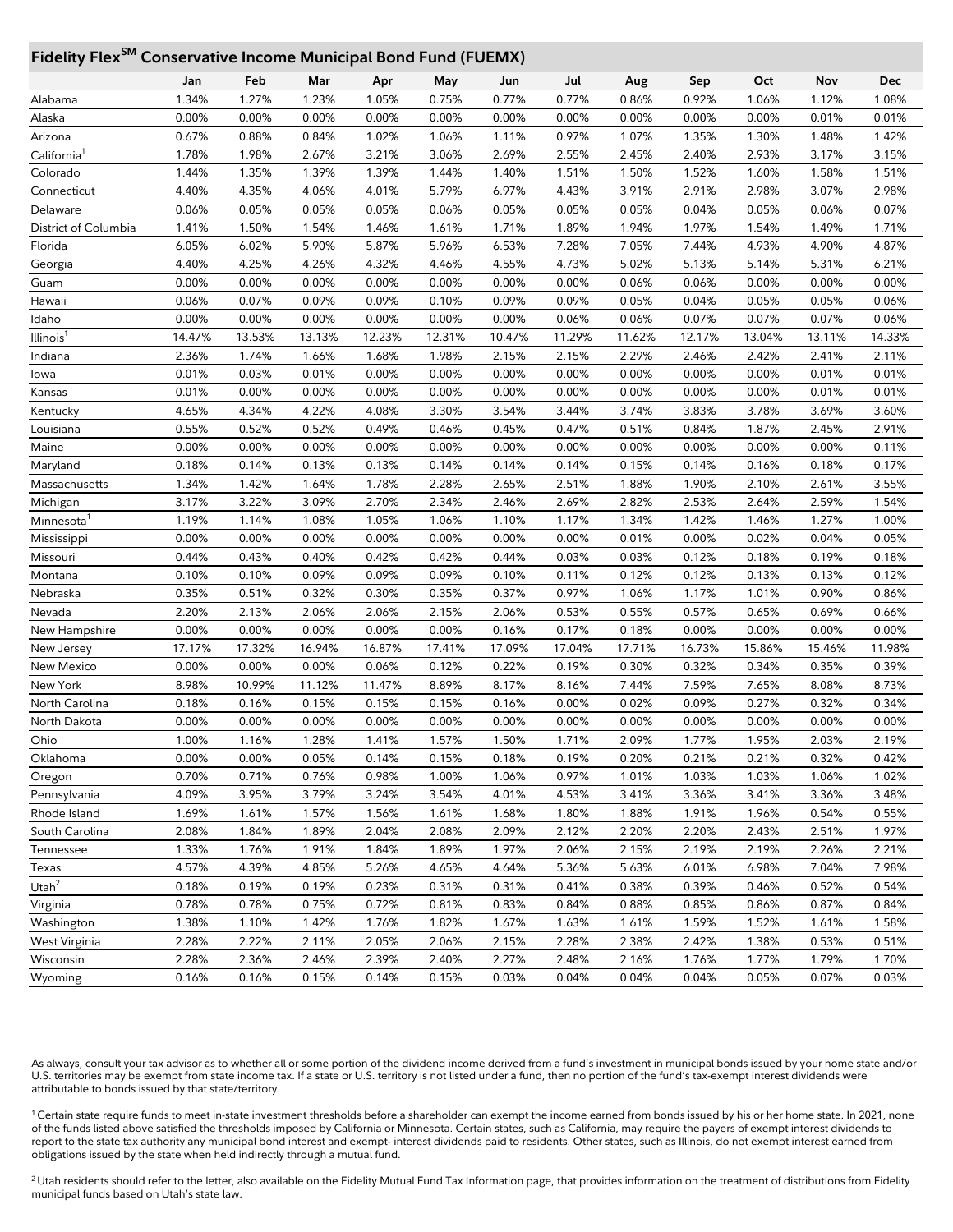# **Fidelity Flex<sup>SM</sup> Municipal Income Fund (FUENX)**

|                       | Jan    | Feb            | Mar    | Apr    | May    | Jun            | Jul            | Aug    | Sep    | Oct    | Nov            | Dec            |
|-----------------------|--------|----------------|--------|--------|--------|----------------|----------------|--------|--------|--------|----------------|----------------|
| Alabama               | 0.68%  | 0.65%          | 0.64%  | 0.60%  | 0.58%  | 0.55%          | 0.52%          | 0.51%  | 0.49%  | 0.49%  | 0.47%          | 0.46%          |
| Alaska                | 0.03%  | 0.03%          | 0.04%  | 0.06%  | 0.21%  | 0.19%          | 0.18%          | 0.18%  | 0.15%  | 0.16%  | 0.15%          | 0.17%          |
| Arizona               | 2.87%  | 3.42%          | 3.36%  | 3.15%  | 3.02%  | 3.11%          | 3.03%          | 3.05%  | 3.34%  | 3.37%  | 3.44%          | 3.22%          |
| California            | 3.16%  | 3.24%          | 3.28%  | 3.41%  | 3.75%  | 3.55%          | 3.74%          | 3.65%  | 4.28%  | 5.07%  | 5.40%          | 5.59%          |
| Colorado              | 2.63%  | 2.51%          | 2.49%  | 2.52%  | 3.12%  | 3.24%          | 3.10%          | 3.02%  | 2.88%  | 2.85%  | 2.77%          | 2.60%          |
| Connecticut           | 3.20%  | 3.20%          | 3.12%  | 3.29%  | 3.28%  | 3.45%          | 3.27%          | 3.69%  | 3.85%  | 4.48%  | 4.26%          | 3.96%          |
| Delaware              | 0.00%  | 0.00%          | 0.00%  | 0.00%  | 0.00%  | 0.00%          | 0.00%          | 0.00%  | 0.00%  | 0.00%  | 0.00%          | 0.00%          |
| District of Columbia  | 1.14%  | 1.08%          | 1.06%  | 0.99%  | 0.95%  | 0.91%          | 0.87%          | 0.85%  | 0.80%  | 0.75%  | 0.72%          | 0.67%          |
| Florida               | 6.39%  | 6.10%          | 5.98%  | 5.63%  | 5.45%  | 5.24%          | 4.98%          | 4.86%  | 4.64%  | 4.55%  | 4.48%          | 4.75%          |
| Georgia               | 3.31%  | 3.15%          | 3.07%  | 2.88%  | 2.78%  | 2.67%          | 2.85%          | 3.26%  | 3.10%  | 3.06%  | 3.19%          | 4.93%          |
| Hawaii                | 1.22%  | 1.77%          | 1.72%  | 1.62%  | 1.55%  | 1.49%          | 1.41%          | 1.37%  | 1.31%  | 1.29%  | 1.28%          | 1.20%          |
| Idaho                 | 0.01%  | 0.01%          | 0.01%  | 0.01%  | 0.12%  | 0.14%          | 0.13%          | 0.13%  | 0.12%  | 0.12%  | 0.12%          | 0.11%          |
| Illinois <sup>1</sup> | 19.71% | 19.53%         | 19.27% | 18.61% | 17.35% | 16.80%         | 16.19%         | 15.76% | 15.10% | 14.17% | 13.78%         | 12.77%         |
| Indiana               | 0.69%  | 0.66%          | 0.64%  | 0.60%  | 0.58%  | 0.56%          | 0.81%          | 0.83%  | 0.80%  | 0.80%  | 0.85%          | 1.00%          |
| lowa                  | 0.66%  | 0.63%          | 0.61%  | 0.99%  | 1.22%  | 1.18%          | 1.13%          | 1.10%  | 1.04%  | 1.02%  | 0.97%          | 0.91%          |
| Kansas                | 0.00%  | 0.00%          | 0.00%  | 0.00%  | 0.00%  | 0.00%          | 0.00%          | 0.00%  | 0.00%  | 0.00%  | 0.00%          | 0.00%          |
| Kentucky              | 2.76%  | 2.64%          | 2.41%  | 2.27%  | 2.10%  | 2.00%          | 1.91%          | 1.86%  | 1.77%  | 1.75%  | 1.65%          | 1.54%          |
| Louisiana             | 0.93%  | 1.20%          | 1.18%  | 1.15%  | 1.10%  | 1.05%          | 0.99%          | 0.97%  | 0.92%  | 0.91%  | 0.87%          | 0.66%          |
| Maine                 | 0.93%  | 0.89%          | 0.87%  | 0.82%  | 0.78%  | 0.75%          | 0.58%          | 0.57%  | 0.54%  | 0.53%  | 0.51%          | 0.48%          |
| Maryland              | 2.17%  | 2.11%          | 2.08%  | 2.14%  | 2.05%  | 2.18%          | 2.21%          | 2.15%  | 2.03%  | 2.01%  | 1.95%          | 1.94%          |
| Massachusetts         | 3.36%  | 3.36%          | 3.88%  | 4.21%  | 4.62%  | 5.37%          | 6.16%          | 5.99%  | 5.69%  | 5.62%  | 5.39%          | 5.05%          |
| Michigan              | 1.55%  | 1.48%          | 1.44%  | 1.89%  | 2.16%  | 2.07%          | 1.98%          | 1.93%  | 1.84%  | 1.82%  | 1.76%          | 1.65%          |
| Minnesota             | 1.47%  | 1.49%          | 1.53%  | 1.44%  | 1.38%  | 1.33%          | 1.27%          | 1.23%  | 1.16%  | 1.14%  | 1.10%          | 1.03%          |
| Mississippi           | 0.04%  | 0.04%          | 0.04%  | 0.04%  | 0.03%  | 0.03%          | 0.10%          | 0.15%  | 0.14%  | 0.14%  | 0.14%          | 0.13%          |
| Missouri              | 1.54%  | 1.47%          | 1.45%  | 1.50%  | 1.44%  | 1.38%          | 1.32%          | 1.29%  | 1.22%  | 1.21%  | 1.17%          | 1.09%          |
| Montana               | 0.04%  | 0.04%          | 0.04%  | 0.04%  | 0.03%  | 0.03%          | 0.03%          | 0.03%  | 0.03%  | 0.03%  | 0.03%          | 0.02%          |
| Nebraska              | 0.27%  | 0.26%          | 0.26%  | 0.24%  | 0.23%  | 0.22%          | 0.21%          | 0.19%  | 0.21%  | 0.20%  | 0.19%          | 0.18%          |
| Nevada                | 0.56%  | 0.54%          | 0.53%  | 0.49%  | 0.47%  | 0.44%          | 0.42%          | 0.41%  | 0.39%  | 0.38%  | 0.37%          | 0.45%          |
| New Hampshire         | 0.68%  | 0.66%          | 0.63%  | 0.60%  | 0.57%  | 0.55%          | 0.52%          | 0.50%  | 0.48%  | 0.46%  | 0.52%          | 0.68%          |
| New Jersey            | 6.59%  | 6.67%          | 6.55%  | 6.15%  | 6.14%  | 5.97%          | 5.69%          | 5.55%  | 5.28%  | 5.26%  | 5.40%          | 5.39%          |
| New Mexico            | 0.16%  | 0.15%          | 0.15%  | 0.13%  | 0.13%  | 0.12%          | 0.11%          | 0.11%  | 0.10%  | 0.10%  | 0.10%          | 0.23%          |
| New York              | 5.13%  | 5.36%          | 5.67%  | 5.48%  | 5.64%  | 5.44%          | 5.23%          | 5.36%  | 6.38%  | 6.22%  | 6.38%          | 6.89%          |
| North Carolina        | 0.22%  | 0.21%          | 0.20%  | 0.19%  | 0.18%  | 0.26%          | 0.28%          | 0.28%  | 0.26%  | 0.26%  | 0.25%          | 0.23%          |
| North Dakota          | 0.00%  | 0.00%          | 0.00%  | 0.00%  | 0.00%  | 0.04%          | 0.05%          | 0.05%  | 0.05%  | 0.05%  | 0.09%          | 0.20%          |
| Ohio                  | 5.19%  | 5.10%          | 4.97%  | 4.70%  | 4.50%  | 4.47%          | 4.37%          | 4.24%  | 4.03%  | 4.07%  | 5.17%          | 5.36%          |
| Oklahoma              | 0.52%  | 0.54%          | 0.53%  | 0.50%  | 0.48%  | 0.46%          | 0.43%          | 0.41%  | 0.39%  | 0.38%  | 0.37%          | 0.34%          |
| Oregon                | 1.04%  | 1.02%          | 0.97%  | 0.98%  | 0.96%  | 0.93%          | 0.86%          | 0.83%  | 0.79%  | 0.76%  | 0.73%          | 0.68%          |
| Pennsylvania          | 7.18%  | 7.14%          | 7.52%  | 7.52%  | 7.21%  | 6.93%          | 7.91%          | 8.35%  | 8.82%  | 8.96%  | 8.89%          | 8.75%          |
| Rhode Island          | 0.47%  | 0.46%          | 0.45%  | 0.42%  | 0.40%  | 0.38%          | 0.36%          | 0.35%  | 0.34%  | 0.33%  | 0.32%          | 0.30%          |
| South Carolina        | 2.74%  |                | 2.55%  | 2.39%  | 2.32%  |                |                | 2.10%  | 1.99%  | 1.97%  |                |                |
| Tennessee             | 1.28%  | 2.61%<br>1.42% | 1.84%  | 1.79%  | 1.90%  | 2.26%<br>1.83% | 2.15%<br>1.71% | 1.67%  | 1.58%  | 1.56%  | 1.89%<br>1.55% | 1.77%<br>1.46% |
|                       |        |                |        |        |        |                |                |        |        |        |                |                |
| Texas<br>Utah $2$     | 3.51%  | 3.28%          | 3.19%  | 4.71%  | 5.45%  | 5.67%          | 5.48%          | 5.39%  | 5.48%  | 5.60%  | 5.40%          | 5.13%          |
|                       | 0.21%  | 0.19%          | 0.19%  | 0.18%  | 0.17%  | 0.16%          | 0.15%          | 0.15%  | 0.14%  | 0.15%  | 0.20%          | 0.19%          |
| Vermont               | 0.51%  | 0.49%          | 0.47%  | 0.45%  | 0.43%  | 0.41%          | 0.39%          | 0.38%  | 0.36%  | 0.36%  | 0.34%          | 0.34%          |
| Virginia              | 1.03%  | 0.98%          | 0.96%  | 1.19%  | 1.14%  | 1.65%          | 1.84%          | 1.81%  | 1.73%  | 1.70%  | 1.63%          | 1.53%          |
| Washington            | 0.97%  | 1.06%          | 1.03%  | 1.00%  | 1.01%  | 1.49%          | 1.90%          | 1.90%  | 1.81%  | 1.78%  | 1.76%          | 2.08%          |
| West Virginia         | 0.03%  | 0.03%          | 0.03%  | 0.03%  | 0.03%  | 0.03%          | 0.02%          | 0.02%  | 0.02%  | 0.02%  | 0.02%          | 0.02%          |
| Wisconsin             | 1.26%  | 1.20%          | 1.17%  | 1.10%  | 1.06%  | 1.08%          | 1.21%          | 1.60%  | 2.16%  | 2.13%  | 2.07%          | 1.97%          |
| Wyoming               | 0.01%  | 0.01%          | 0.01%  | 0.00%  | 0.00%  | 0.00%          | 0.00%          | 0.00%  | 0.00%  | 0.00%  | 0.00%          | 0.00%          |

As always, consult your tax advisor as to whether all or some portion of the dividend income derived from a fund's investment in municipal bonds issued by your home state and/or U.S. territories may be exempt from state income tax. If a state or U.S. territory is not listed under a fund, then no portion of the fund's tax-exempt interest dividends were attributable to bonds issued by that state/territory.

<sup>1</sup> Certain state require funds to meet in-state investment thresholds before a shareholder can exempt the income earned from bonds issued by his or her home state. In 2021, none of the funds listed above satisfied the thresholds imposed by California or Minnesota. Certain states, such as California, may require the payers of exempt interest dividends to report to the state tax authority any municipal bond interest and exempt- interest dividends paid to residents. Other states, such as Illinois, do not exempt interest earned from obligations issued by the state when held indirectly through a mutual fund.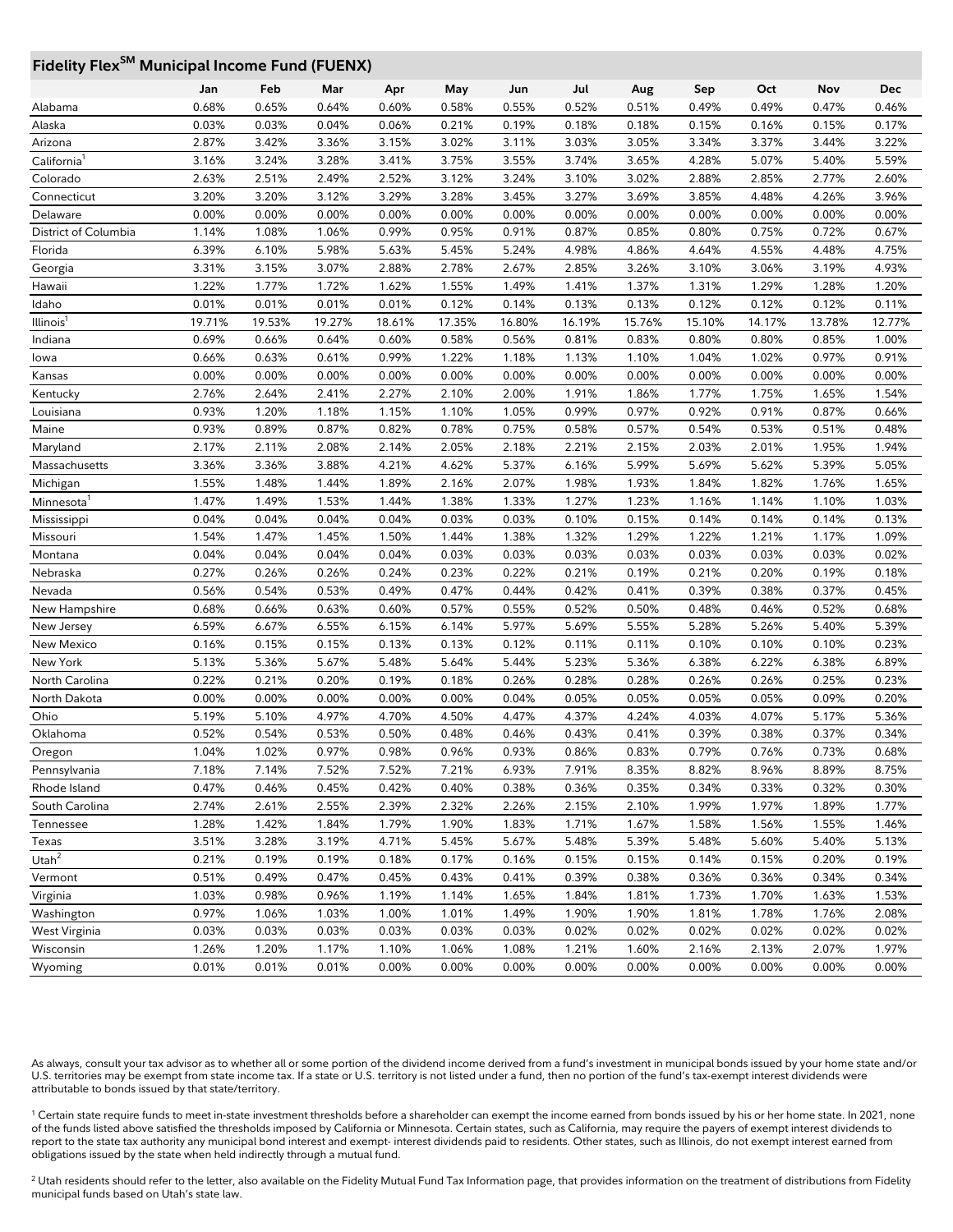#### **Fidelity Intermediate Municipal Income Fund (FLTMX)**

|                         | Jan    | Feb    | Mar    | Apr    | May    | Jun    | Jul    | Aug    | Sep    | Oct    | Nov    | <b>Dec</b> |
|-------------------------|--------|--------|--------|--------|--------|--------|--------|--------|--------|--------|--------|------------|
| Alabama                 | 1.23%  | 1.22%  | 1.21%  | 1.15%  | 1.14%  | 1.13%  | 1.13%  | 1.12%  | 1.13%  | 1.12%  | 1.12%  | 1.09%      |
| Alaska                  | 0.23%  | 0.23%  | 0.23%  | 0.23%  | 0.23%  | 0.23%  | 0.23%  | 0.22%  | 0.22%  | 0.22%  | 0.22%  | 0.21%      |
| Arizona                 | 2.77%  | 2.81%  | 2.81%  | 2.80%  | 2.78%  | 2.90%  | 2.97%  | 2.89%  | 2.89%  | 2.88%  | 2.99%  | 2.98%      |
| Arkansas                | 0.02%  | 0.02%  | 0.02%  | 0.03%  | 0.03%  | 0.03%  | 0.02%  | 0.02%  | 0.02%  | 0.02%  | 0.02%  | 0.02%      |
| California <sup>1</sup> | 4.13%  | 4.18%  | 4.23%  | 4.06%  | 4.22%  | 4.55%  | 3.73%  | 3.95%  | 4.01%  | 4.10%  | 3.98%  | 4.04%      |
| Colorado                | 2.38%  | 2.38%  | 2.38%  | 2.40%  | 2.41%  | 2.42%  | 2.41%  | 2.38%  | 2.35%  | 2.28%  | 2.31%  | 2.51%      |
| Connecticut             | 1.70%  | 1.70%  | 1.70%  | 1.68%  | 1.67%  | 1.66%  | 1.65%  | 1.64%  | 1.63%  | 1.85%  | 1.89%  | 1.84%      |
| Delaware                | 0.17%  | 0.17%  | 0.17%  | 0.17%  | 0.17%  | 0.17%  | 0.17%  | 0.16%  | 0.16%  | 0.16%  | 0.16%  | 0.17%      |
| District of Columbia    | 0.84%  | 0.84%  | 0.84%  | 0.83%  | 0.83%  | 0.82%  | 1.33%  | 1.47%  | 1.46%  | 1.36%  | 1.36%  | 1.41%      |
| Florida                 | 11.39% | 11.34% | 11.36% | 11.33% | 11.33% | 11.06% | 11.15% | 11.40% | 11.35% | 11.16% | 11.21% | 10.80%     |
| Georgia                 | 2.36%  | 2.36%  | 2.36%  | 2.35%  | 2.33%  | 2.32%  | 2.36%  | 2.42%  | 2.41%  | 2.46%  | 2.56%  | 2.86%      |
| Hawaii                  | 0.60%  | 0.60%  | 0.60%  | 0.59%  | 0.59%  | 0.59%  | 0.58%  | 0.58%  | 0.57%  | 0.57%  | 0.57%  | 0.56%      |
| Idaho                   | 0.14%  | 0.14%  | 0.14%  | 0.14%  | 0.17%  | 0.18%  | 0.17%  | 0.15%  | 0.15%  | 0.15%  | 0.15%  | 0.15%      |
| Illinois <sup>1</sup>   | 17.03% | 16.58% | 16.08% | 15.85% | 15.54% | 15.52% | 15.43% | 15.24% | 15.09% | 14.99% | 14.69% | 15.62%     |
| Indiana                 | 2.09%  | 2.11%  | 2.11%  | 2.10%  | 2.07%  | 2.09%  | 2.19%  | 2.17%  | 2.14%  | 1.98%  | 1.98%  | 1.94%      |
| lowa                    | 0.07%  | 0.07%  | 0.08%  | 0.09%  | 0.10%  | 0.09%  | 0.09%  | 0.09%  | 0.09%  | 0.09%  | 0.09%  | 0.08%      |
| Kansas                  | 0.12%  | 0.12%  | 0.12%  | 0.12%  | 0.12%  | 0.12%  | 0.12%  | 0.11%  | 0.12%  | 0.12%  | 0.12%  | 0.11%      |
| Kentucky                | 3.18%  | 3.17%  | 3.18%  | 3.16%  | 3.12%  | 2.99%  | 2.99%  | 2.96%  | 2.95%  | 2.94%  | 2.90%  | 2.83%      |
| Louisiana               | 0.64%  | 0.62%  | 0.63%  | 0.63%  | 0.63%  | 0.62%  | 0.61%  | 0.60%  | 0.60%  | 0.60%  | 0.60%  | 0.59%      |
| Maine                   | 0.28%  | 0.28%  | 0.28%  | 0.28%  | 0.28%  | 0.28%  | 0.27%  | 0.27%  | 0.27%  | 0.27%  | 0.27%  | 0.26%      |
| Maryland                | 1.27%  | 1.28%  | 1.27%  | 1.26%  | 1.26%  | 1.29%  | 1.29%  | 1.36%  | 1.44%  | 1.43%  | 1.43%  | 1.40%      |
| Massachusetts           | 1.17%  | 1.24%  | 1.24%  | 1.35%  | 1.43%  | 1.45%  | 1.59%  | 1.51%  | 1.50%  | 1.53%  | 1.44%  | 1.40%      |
| Michigan                | 3.56%  | 3.59%  | 3.62%  | 3.59%  | 3.54%  | 3.52%  | 3.52%  | 3.58%  | 3.49%  | 3.53%  | 3.50%  | 3.43%      |
| Minnesota               | 0.08%  | 0.16%  | 0.23%  | 0.24%  | 0.24%  | 0.28%  | 0.32%  | 0.31%  | 0.31%  | 0.31%  | 0.31%  | 0.31%      |
| Mississippi             | 0.33%  | 0.33%  | 0.33%  | 0.33%  | 0.33%  | 0.32%  | 0.32%  | 0.32%  | 0.30%  | 0.39%  | 0.46%  | 0.45%      |
| Missouri                | 0.75%  | 0.75%  | 0.74%  | 0.74%  | 0.73%  | 0.73%  | 0.73%  | 0.72%  | 0.72%  | 0.72%  | 0.72%  | 0.70%      |
| Montana                 | 0.17%  | 0.17%  | 0.17%  | 0.17%  | 0.17%  | 0.17%  | 0.16%  | 0.16%  | 0.16%  | 0.16%  | 0.16%  | 0.15%      |
| Nebraska                | 0.52%  | 0.54%  | 0.59%  | 0.59%  | 0.59%  | 0.58%  | 0.57%  | 0.56%  | 0.57%  | 0.57%  | 0.56%  | 0.55%      |
| Nevada                  | 1.23%  | 1.22%  | 1.23%  | 1.22%  | 1.21%  | 1.20%  | 1.13%  | 1.12%  | 1.11%  | 1.11%  | 1.13%  | 1.08%      |
| New Hampshire           | 0.86%  | 0.89%  | 0.90%  | 0.90%  | 0.89%  | 0.86%  | 0.87%  | 0.85%  | 0.85%  | 0.84%  | 0.86%  | 0.88%      |
| New Jersey              | 4.71%  | 4.84%  | 4.93%  | 4.92%  | 4.89%  | 4.86%  | 4.88%  | 4.80%  | 4.78%  | 4.75%  | 4.53%  | 4.59%      |
| New Mexico              | 0.11%  | 0.13%  | 0.11%  | 0.11%  | 0.11%  | 0.11%  | 0.11%  | 0.10%  | 0.11%  | 0.10%  | 0.10%  | 0.10%      |
| New York                | 5.23%  | 5.25%  | 5.35%  | 5.56%  | 5.77%  | 5.75%  | 5.77%  | 5.70%  | 5.32%  | 5.35%  | 5.39%  | 5.40%      |
| North Carolina          | 0.71%  | 0.71%  | 0.73%  | 0.76%  | 0.76%  | 0.77%  | 0.77%  | 0.77%  | 0.76%  | 0.76%  | 0.76%  | 0.74%      |
| North Dakota            | 0.00%  | 0.00%  | 0.00%  | 0.00%  | 0.00%  | 0.03%  | 0.04%  | 0.04%  | 0.04%  | 0.04%  | 0.04%  | 0.04%      |
| Ohio                    | 2.02%  | 2.05%  | 2.00%  | 2.01%  | 2.03%  | 2.01%  | 2.01%  | 1.96%  | 1.87%  | 1.82%  | 1.82%  | 1.74%      |
| Oklahoma                | 0.64%  | 0.69%  | 0.69%  | 0.69%  | 0.68%  | 0.68%  | 0.52%  | 0.51%  | 0.51%  | 0.50%  | 0.50%  | 0.49%      |
| Oregon                  | 0.29%  | 0.30%  | 0.30%  | 0.35%  | 0.37%  | 0.37%  | 0.36%  | 0.36%  | 0.35%  | 0.35%  | 0.35%  | 0.34%      |
| Pennsylvania            | 3.67%  | 3.63%  | 3.61%  | 3.58%  | 3.59%  | 3.59%  | 3.57%  | 3.67%  | 4.37%  | 4.54%  | 4.66%  | 4.62%      |
| Rhode Island            | 0.57%  | 0.57%  | 0.57%  | 0.56%  | 0.55%  | 0.55%  | 0.54%  | 0.54%  | 0.54%  | 0.53%  | 0.53%  | 0.52%      |
| South Carolina          | 1.80%  | 1.81%  | 1.83%  | 1.82%  | 1.81%  | 1.80%  | 1.79%  | 1.77%  | 1.76%  | 1.75%  | 1.75%  | 1.71%      |
| South Dakota            | 0.10%  | 0.13%  | 0.14%  | 0.14%  | 0.14%  | 0.14%  | 0.13%  | 0.13%  | 0.13%  | 0.13%  | 0.13%  | 0.13%      |
| Tennessee               | 0.70%  | 0.69%  | 0.70%  | 0.70%  | 0.68%  | 0.69%  | 0.69%  | 0.68%  | 0.68%  | 0.67%  | 0.71%  | 0.66%      |
| Texas                   | 12.74% | 12.70% | 12.76% | 12.69% | 12.58% | 12.54% | 12.54% | 12.52% | 12.63% | 12.69% | 12.74% | 12.28%     |
| Utah $^2$               | 0.21%  | 0.21%  | 0.21%  | 0.20%  | 0.20%  | 0.20%  | 0.20%  | 0.20%  | 0.20%  | 0.19%  | 0.19%  | 0.19%      |
| Vermont                 | 0.02%  | 0.02%  | 0.02%  | 0.02%  | 0.02%  | 0.02%  | 0.02%  | 0.02%  | 0.02%  | 0.02%  | 0.02%  | 0.02%      |
| Virginia                | 1.04%  | 1.05%  | 1.05%  | 1.06%  | 1.05%  | 1.04%  | 1.07%  | 1.05%  | 1.07%  | 1.13%  | 1.13%  | 1.10%      |
| Washington              | 2.43%  | 2.45%  | 2.45%  | 2.72%  | 2.95%  | 2.95%  | 2.94%  | 2.89%  | 2.88%  | 2.85%  | 2.86%  | 2.83%      |
| West Virginia           | 0.06%  | 0.06%  | 0.06%  | 0.06%  | 0.06%  | 0.06%  | 0.11%  | 0.15%  | 0.14%  | 0.14%  | 0.14%  | 0.14%      |
| Wisconsin               | 1.75%  | 1.76%  | 1.77%  | 1.77%  | 1.75%  | 1.79%  | 1.95%  | 1.92%  | 1.91%  | 1.90%  | 1.96%  | 2.02%      |
| Wyoming                 | 0.00%  | 0.00%  | 0.00%  | 0.00%  | 0.00%  | 0.00%  | 0.00%  | 0.00%  | 0.00%  | 0.00%  | 0.00%  | 0.00%      |
|                         |        |        |        |        |        |        |        |        |        |        |        |            |

As always, consult your tax advisor as to whether all or some portion of the dividend income derived from a fund's investment in municipal bonds issued by your home state and/or U.S. territories may be exempt from state income tax. If a state or U.S. territory is not listed under a fund, then no portion of the fund's tax-exempt interest dividends were attributable to bonds issued by that state/territory.

<sup>1</sup> Certain state require funds to meet in-state investment thresholds before a shareholder can exempt the income earned from bonds issued by his or her home state. In 2021, none of the funds listed above satisfied the thresholds imposed by California or Minnesota. Certain states, such as California, may require the payers of exempt interest dividends to report to the state tax authority any municipal bond interest and exempt- interest dividends paid to residents. Other states, such as Illinois, do not exempt interest earned from obligations issued by the state when held indirectly through a mutual fund.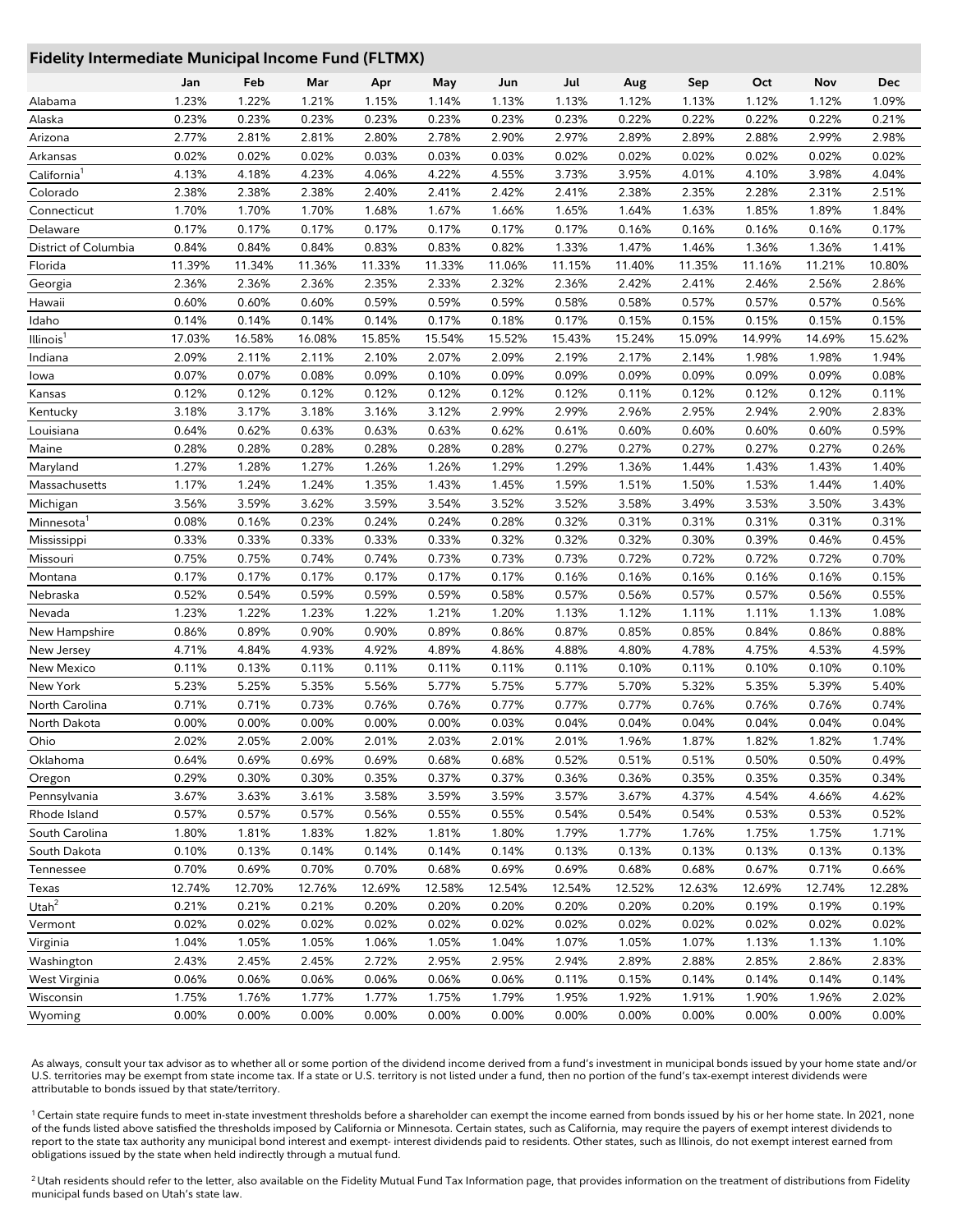#### **Fidelity Investments Money Market Tax Exempt Portfolio: All Classes**

|                         | Jan    | Feb    | Mar    | Apr    | May    | Jun    | Jul    | Aug    | Sep    | Oct    | Nov    | Dec    |
|-------------------------|--------|--------|--------|--------|--------|--------|--------|--------|--------|--------|--------|--------|
| Alabama                 | 1.84%  | 1.77%  | 2.28%  | 3.01%  | 2.93%  | 2.82%  | 2.55%  | 2.59%  | 2.71%  | 2.63%  | 2.68%  | 3.13%  |
| Alaska                  | 1.03%  | 0.79%  | 1.11%  | 1.52%  | 1.34%  | 1.06%  | 1.15%  | 1.13%  | 1.16%  | 1.47%  | 1.38%  | 1.15%  |
| Arizona                 | 1.55%  | 1.31%  | 1.40%  | 1.66%  | 1.80%  | 1.82%  | 1.67%  | 1.64%  | 1.77%  | 1.86%  | 1.91%  | 2.09%  |
| California <sup>1</sup> | 4.82%  | 4.83%  | 3.83%  | 4.56%  | 4.60%  | 4.74%  | 5.35%  | 5.38%  | 5.99%  | 5.31%  | 5.25%  | 4.94%  |
| Colorado                | 2.42%  | 2.15%  | 2.43%  | 2.99%  | 3.00%  | 2.86%  | 3.01%  | 3.12%  | 3.38%  | 3.44%  | 3.30%  | 3.50%  |
| Connecticut             | 4.65%  | 3.63%  | 3.95%  | 4.72%  | 4.51%  | 4.26%  | 3.76%  | 3.62%  | 3.62%  | 3.29%  | 3.04%  | 3.23%  |
| Delaware                | 0.25%  | 0.23%  | 0.23%  | 0.29%  | 0.29%  | 0.27%  | 0.25%  | 0.26%  | 0.27%  | 0.54%  | 0.65%  | 0.64%  |
| District of Columbia    | 0.85%  | 1.25%  | 1.50%  | 2.09%  | 2.11%  | 2.15%  | 2.21%  | 2.27%  | 2.36%  | 2.28%  | 2.16%  | 2.24%  |
| Florida                 | 6.14%  | 4.83%  | 5.09%  | 5.23%  | 5.46%  | 4.93%  | 4.28%  | 4.65%  | 4.59%  | 3.69%  | 3.97%  | 4.28%  |
| Georgia                 | 3.57%  | 3.30%  | 3.99%  | 4.66%  | 4.55%  | 4.61%  | 4.19%  | 4.17%  | 4.41%  | 4.45%  | 4.37%  | 4.92%  |
| Hawaii                  | 0.31%  | 0.10%  | 0.22%  | 0.40%  | 0.41%  | 0.60%  | 0.67%  | 0.19%  | 0.18%  | 0.19%  | 0.19%  | 0.18%  |
| Illinois <sup>1</sup>   | 4.80%  | 3.88%  | 4.57%  | 5.32%  | 5.45%  | 5.29%  | 5.53%  | 5.48%  | 5.87%  | 6.13%  | 5.99%  | 6.18%  |
| Indiana                 | 1.78%  | 1.16%  | 0.92%  | 1.39%  | 1.35%  | 1.32%  | 1.29%  | 1.41%  | 1.54%  | 1.38%  | 1.03%  | 0.88%  |
| lowa                    | 0.34%  | 0.41%  | 0.52%  | 1.02%  | 1.01%  | 0.66%  | 0.61%  | 0.65%  | 0.71%  | 0.66%  | 0.61%  | 0.68%  |
| Kansas                  | 1.88%  | 2.11%  | 2.36%  | 2.03%  | 2.06%  | 2.00%  | 1.98%  | 1.98%  | 2.19%  | 2.22%  | 2.17%  | 1.85%  |
| Kentucky                | 0.80%  | 0.71%  | 0.82%  | 0.95%  | 0.83%  | 0.99%  | 1.05%  | 1.29%  | 1.14%  | 1.09%  | 0.93%  | 1.03%  |
| Louisiana               | 1.45%  | 1.40%  | 1.60%  | 2.00%  | 2.00%  | 1.98%  | 2.03%  | 2.07%  | 2.19%  | 2.27%  | 2.22%  | 2.45%  |
| Maryland                | 0.77%  | 0.68%  | 0.71%  | 0.90%  | 0.92%  | 0.87%  | 1.07%  | 1.10%  | 1.25%  | 1.31%  | 1.20%  | 1.38%  |
| Massachusetts           | 2.38%  | 2.55%  | 2.65%  | 2.80%  | 2.70%  | 2.05%  | 1.32%  | 1.35%  | 1.19%  | 1.05%  | 0.99%  | 0.64%  |
| Michigan                | 2.21%  | 4.68%  | 0.17%  | 3.12%  | 3.13%  | 3.10%  | 2.88%  | 2.33%  | 2.51%  | 2.76%  | 2.69%  | 2.92%  |
| Minnesota <sup>1</sup>  | 0.27%  | 0.17%  | 0.12%  | 0.15%  | 0.12%  | 0.08%  | 0.08%  | 0.09%  | 0.16%  | 0.22%  | 0.26%  | 0.23%  |
| Mississippi             | 0.28%  | 0.21%  | 0.26%  | 0.35%  | 0.34%  | 0.30%  | 0.35%  | 0.39%  | 0.41%  | 0.17%  | 0.17%  | 0.19%  |
| Missouri                | 1.67%  | 1.47%  | 1.74%  | 1.77%  | 1.69%  | 1.48%  | 1.58%  | 1.57%  | 1.72%  | 1.74%  | 1.73%  | 1.77%  |
| Montana                 | 0.21%  | 1.54%  | 0.00%  | 0.00%  | 0.00%  | 0.02%  | 0.14%  | 0.20%  | 0.22%  | 0.16%  | 0.16%  | 0.15%  |
| Nebraska                | 1.12%  | 1.08%  | 0.68%  | 0.65%  | 0.64%  | 1.01%  | 1.24%  | 1.63%  | 1.89%  | 1.50%  | 1.62%  | 1.55%  |
| Nevada                  | 0.64%  | 0.66%  | 0.83%  | 1.09%  | 1.11%  | 1.03%  | 1.08%  | 1.10%  | 1.21%  | 1.33%  | 1.30%  | 1.37%  |
| New Jersey              | 2.21%  | 2.31%  | 1.88%  | 2.38%  | 2.44%  | 2.57%  | 2.42%  | 2.19%  | 2.21%  | 2.22%  | 2.76%  | 3.11%  |
| New York                | 17.86% | 21.15% | 21.16% | 7.57%  | 7.47%  | 7.43%  | 6.62%  | 7.12%  | 9.28%  | 11.38% | 12.53% | 12.43% |
| North Carolina          | 0.82%  | 0.70%  | 0.80%  | 1.32%  | 1.29%  | 1.18%  | 1.27%  | 1.29%  | 1.39%  | 1.46%  | 1.40%  | 1.43%  |
| North Dakota            | 0.00%  | 0.00%  | 0.00%  | 0.00%  | 0.00%  | 0.00%  | 0.00%  | 0.00%  | 0.04%  | 0.04%  | 0.10%  | 0.11%  |
| Ohio                    | 3.93%  | 3.02%  | 2.54%  | 2.81%  | 3.33%  | 3.58%  | 3.79%  | 3.76%  | 3.76%  | 3.03%  | 2.50%  | 2.07%  |
| Oklahoma                | 0.43%  | 0.37%  | 0.43%  | 0.56%  | 0.57%  | 0.55%  | 0.58%  | 0.60%  | 0.72%  | 0.75%  | 0.74%  | 0.71%  |
| Oregon                  | 0.45%  | 0.40%  | 0.48%  | 0.60%  | 0.63%  | 0.62%  | 0.64%  | 0.61%  | 0.66%  | 0.69%  | 0.66%  | 0.72%  |
| Pennsylvania            | 2.57%  | 2.82%  | 2.91%  | 3.19%  | 3.01%  | 3.14%  | 2.50%  | 2.73%  | 3.44%  | 3.02%  | 3.22%  | 3.11%  |
| Rhode Island            | 0.07%  | 0.06%  | 0.07%  | 0.09%  | 0.10%  | 0.09%  | 0.09%  | 0.10%  | 0.10%  | 0.12%  | 0.12%  | 0.14%  |
| South Carolina          | 2.28%  | 1.85%  | 2.23%  | 2.74%  | 2.83%  | 2.86%  | 2.95%  | 2.96%  | 3.10%  | 3.29%  | 3.26%  | 3.52%  |
| Tennessee               | 0.96%  | 0.93%  | 0.82%  | 1.07%  | 1.11%  | 1.02%  | 0.85%  | 0.83%  | 0.99%  | 1.06%  | 1.04%  | 1.17%  |
| Texas                   | 16.41% | 16.36% | 17.59% | 16.61% | 16.24% | 18.58% | 20.17% | 19.44% | 12.08% | 11.69% | 12.35% | 11.78% |
| Utah $^2$               | 0.81%  | 0.60%  | 0.78%  | 1.29%  | 1.62%  | 1.33%  | 1.25%  | 1.10%  | 1.15%  | 1.44%  | 1.25%  | 0.29%  |
| Vermont                 | 0.04%  | 0.03%  | 0.04%  | 0.01%  | 0.01%  | 0.01%  | 0.01%  | 0.01%  | 0.02%  | 0.02%  | 0.02%  | 0.01%  |
| Virginia                | 1.68%  | 1.58%  | 1.79%  | 2.15%  | 2.22%  | 2.21%  | 2.36%  | 2.42%  | 2.61%  | 2.52%  | 2.13%  | 1.87%  |
| Washington              | 1.45%  | 1.21%  | 2.08%  | 2.52%  | 2.53%  | 2.49%  | 2.64%  | 2.71%  | 3.15%  | 3.22%  | 3.22%  | 3.38%  |
| West Virginia           | 0.00%  | 0.01%  | 0.01%  | 0.00%  | 0.00%  | 0.00%  | 0.00%  | 0.00%  | 0.00%  | 0.00%  | 0.00%  | 0.00%  |
| Wisconsin               | 0.91%  | 0.78%  | 1.30%  | 1.60%  | 1.59%  | 1.67%  | 1.82%  | 1.52%  | 1.61%  | 1.62%  | 1.51%  | 1.55%  |
| Wyoming                 | 0.34%  | 0.28%  | 0.36%  | 0.42%  | 0.35%  | 0.29%  | 0.28%  | 0.28%  | 0.35%  | 0.40%  | 0.34%  | 0.16%  |

As always, consult your tax advisor as to whether all or some portion of the dividend income derived from a fund's investment in municipal bonds issued by your home state and/or U.S. territories may be exempt from state income tax. If a state or U.S. territory is not listed under a fund, then no portion of the fund's tax-exempt interest dividends were attributable to bonds issued by that state/territory.

<sup>1</sup> Certain state require funds to meet in-state investment thresholds before a shareholder can exempt the income earned from bonds issued by his or her home state. In 2021, none of the funds listed above satisfied the thresholds imposed by California or Minnesota. Certain states, such as California, may require the payers of exempt interest dividends to report to the state tax authority any municipal bond interest and exempt- interest dividends paid to residents. Other states, such as Illinois, do not exempt interest earned from obligations issued by the state when held indirectly through a mutual fund.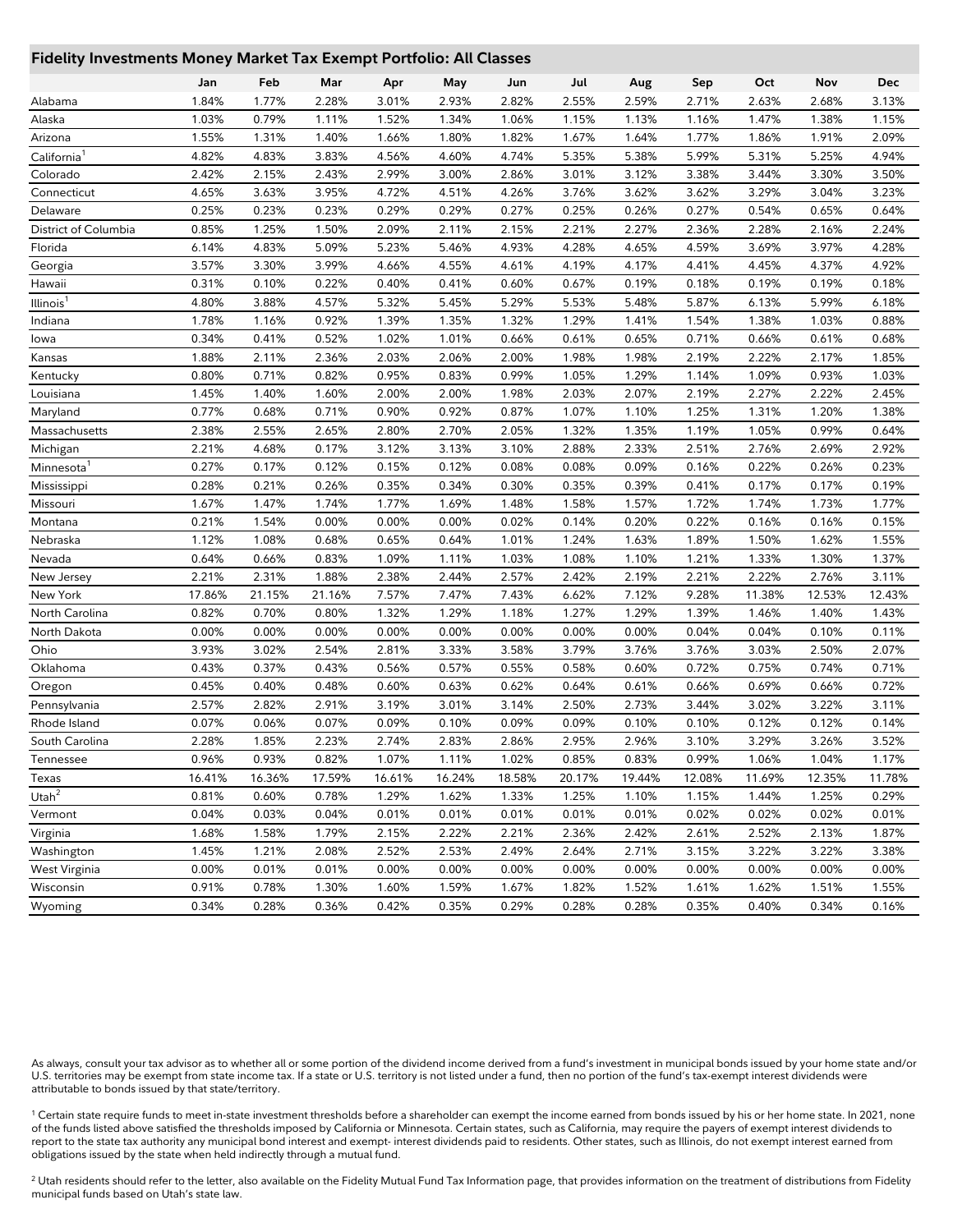## **Fidelity Limited Term Municipal Income Fund (FSTFX)**

|                         | Jan    | Feb    | Mar    | Apr    | May    | Jun    | Jul    | Aug    | Sep    | Oct    | Nov    | Dec    |
|-------------------------|--------|--------|--------|--------|--------|--------|--------|--------|--------|--------|--------|--------|
| Alabama                 | 0.67%  | 0.66%  | 0.65%  | 0.56%  | 0.56%  | 0.58%  | 0.73%  | 0.73%  | 0.74%  | 0.74%  | 0.73%  | 0.73%  |
| Alaska                  | 0.09%  | 0.09%  | 0.09%  | 0.09%  | 0.09%  | 0.09%  | 0.09%  | 0.09%  | 0.09%  | 0.09%  | 0.09%  | 0.09%  |
| Arizona                 | 3.26%  | 3.36%  | 3.36%  | 3.37%  | 3.42%  | 3.62%  | 3.63%  | 3.60%  | 3.65%  | 3.67%  | 3.69%  | 3.55%  |
| California <sup>1</sup> | 3.13%  | 3.20%  | 3.23%  | 2.71%  | 2.59%  | 3.15%  | 2.17%  | 2.49%  | 2.87%  | 2.85%  | 2.84%  | 2.96%  |
| Colorado                | 1.98%  | 1.99%  | 1.99%  | 2.01%  | 1.97%  | 2.04%  | 2.05%  | 2.05%  | 2.05%  | 2.04%  | 2.01%  | 1.89%  |
| Connecticut             | 4.67%  | 4.18%  | 3.98%  | 3.96%  | 3.97%  | 3.23%  | 3.21%  | 3.49%  | 3.50%  | 3.61%  | 3.64%  | 3.55%  |
| Delaware                | 0.03%  | 0.03%  | 0.03%  | 0.03%  | 0.03%  | 0.03%  | 0.03%  | 0.03%  | 0.03%  | 0.03%  | 0.03%  | 0.03%  |
| District of Columbia    | 1.78%  | 1.77%  | 1.79%  | 1.79%  | 1.79%  | 1.82%  | 2.25%  | 2.39%  | 2.38%  | 2.11%  | 2.12%  | 2.11%  |
| Florida                 | 8.89%  | 8.86%  | 9.03%  | 9.12%  | 9.02%  | 9.16%  | 8.98%  | 8.65%  | 8.64%  | 8.62%  | 8.64%  | 8.58%  |
| Georgia                 | 4.02%  | 4.01%  | 4.05%  | 3.96%  | 3.99%  | 4.07%  | 4.08%  | 4.11%  | 4.42%  | 4.30%  | 4.36%  | 4.75%  |
| Hawaii                  | 0.34%  | 0.35%  | 0.36%  | 0.36%  | 0.35%  | 0.35%  | 0.35%  | 0.32%  | 0.31%  | 0.31%  | 0.31%  | 0.31%  |
| Idaho                   | 0.02%  | 0.02%  | 0.02%  | 0.02%  | 0.02%  | 0.02%  | 0.02%  | 0.02%  | 0.02%  | 0.02%  | 0.02%  | 0.02%  |
| Illinois <sup>1</sup>   | 15.15% | 14.91% | 14.86% | 14.81% | 14.74% | 14.95% | 14.75% | 14.73% | 14.55% | 14.61% | 14.57% | 14.43% |
| Indiana                 | 2.80%  | 2.77%  | 2.74%  | 2.75%  | 2.75%  | 2.79%  | 2.92%  | 2.93%  | 2.93%  | 2.91%  | 2.96%  | 3.05%  |
| lowa                    | 0.03%  | 0.03%  | 0.03%  | 0.03%  | 0.03%  | 0.03%  | 0.03%  | 0.03%  | 0.03%  | 0.03%  | 0.03%  | 0.03%  |
| Kansas                  | 0.12%  | 0.12%  | 0.12%  | 0.12%  | 0.12%  | 0.12%  | 0.12%  | 0.13%  | 0.13%  | 0.13%  | 0.13%  | 0.13%  |
| Kentucky                | 4.24%  | 4.22%  | 4.25%  | 4.29%  | 4.38%  | 4.28%  | 4.31%  | 4.34%  | 4.24%  | 4.24%  | 3.83%  | 3.69%  |
| Louisiana               | 1.10%  | 1.10%  | 1.11%  | 1.12%  | 1.12%  | 0.94%  | 0.81%  | 0.76%  | 0.76%  | 0.76%  | 0.75%  | 0.76%  |
| Maine                   | 0.16%  | 0.16%  | 0.16%  | 0.16%  | 0.16%  | 0.17%  | 0.10%  | 0.10%  | 0.10%  | 0.10%  | 0.10%  | 0.11%  |
| Maryland                | 1.23%  | 1.22%  | 1.21%  | 1.22%  | 1.22%  | 1.17%  | 1.17%  | 1.21%  | 1.18%  | 1.17%  | 1.19%  | 1.22%  |
| Massachusetts           | 0.99%  | 0.96%  | 0.97%  | 1.01%  | 1.01%  | 1.04%  | 1.09%  | 1.09%  | 1.20%  | 1.19%  | 1.20%  | 1.20%  |
| Michigan                | 2.84%  | 2.85%  | 2.85%  | 2.82%  | 2.57%  | 2.62%  | 2.67%  | 2.69%  | 2.43%  | 2.52%  | 2.46%  | 2.52%  |
| Minnesota <sup>1</sup>  | 0.66%  | 0.75%  | 0.84%  | 0.85%  | 0.85%  | 0.87%  | 0.88%  | 0.90%  | 0.89%  | 0.89%  | 0.89%  | 0.89%  |
| Mississippi             | 0.11%  | 0.11%  | 0.11%  | 0.11%  | 0.11%  | 0.11%  | 0.11%  | 0.11%  | 0.09%  | 0.16%  | 0.21%  | 0.21%  |
| Missouri                | 0.62%  | 0.62%  | 0.61%  | 0.61%  | 0.61%  | 0.62%  | 0.63%  | 0.63%  | 0.63%  | 0.63%  | 0.63%  | 0.63%  |
| Montana                 | 0.19%  | 0.19%  | 0.19%  | 0.20%  | 0.20%  | 0.19%  | 0.20%  | 0.20%  | 0.28%  | 0.28%  | 0.28%  | 0.27%  |
| Nebraska                | 0.71%  | 0.71%  | 0.71%  | 0.72%  | 0.71%  | 0.74%  | 0.85%  | 0.84%  | 0.87%  | 0.86%  | 0.86%  | 0.86%  |
| Nevada                  | 2.39%  | 2.43%  | 2.47%  | 2.49%  | 2.50%  | 2.34%  | 2.05%  | 2.07%  | 2.06%  | 2.05%  | 2.07%  | 2.05%  |
| New Hampshire           | 0.59%  | 0.61%  | 0.62%  | 0.62%  | 0.62%  | 0.67%  | 0.63%  | 0.61%  | 0.57%  | 0.48%  | 0.49%  | 0.51%  |
| New Jersey              | 7.79%  | 7.99%  | 8.00%  | 8.04%  | 8.08%  | 7.96%  | 7.74%  | 7.71%  | 7.57%  | 7.37%  | 7.39%  | 7.71%  |
| New Mexico              | 1.17%  | 1.19%  | 1.18%  | 1.18%  | 1.12%  | 1.18%  | 1.26%  | 1.17%  | 1.17%  | 1.16%  | 1.15%  | 1.24%  |
| New York                | 4.20%  | 4.37%  | 4.50%  | 4.68%  | 4.76%  | 4.88%  | 5.20%  | 5.30%  | 5.17%  | 5.24%  | 5.12%  | 4.95%  |
| North Carolina          | 1.59%  | 1.59%  | 1.62%  | 1.65%  | 1.82%  | 1.93%  | 1.95%  | 1.97%  | 2.02%  | 2.07%  | 2.06%  | 2.04%  |
| North Dakota            | 0.00%  | 0.00%  | 0.00%  | 0.00%  | 0.00%  | 0.04%  | 0.06%  | 0.06%  | 0.06%  | 0.06%  | 0.10%  | 0.23%  |
| Ohio                    | 2.26%  | 2.25%  | 2.16%  | 2.20%  | 2.26%  | 2.26%  | 2.28%  | 2.28%  | 2.09%  | 2.07%  | 2.61%  | 2.74%  |
| Oklahoma                | 0.17%  | 0.17%  | 0.18%  | 0.18%  | 0.18%  | 0.18%  | 0.18%  | 0.18%  | 0.18%  | 0.18%  | 0.18%  | 0.12%  |
| Oregon                  | 1.61%  | 1.68%  | 1.63%  | 1.64%  | 1.66%  | 1.69%  | 1.69%  | 1.69%  | 1.69%  | 1.69%  | 1.68%  | 1.68%  |
| Pennsylvania            | 1.82%  | 1.85%  | 1.86%  | 1.84%  | 1.86%  | 1.89%  | 1.95%  | 1.91%  | 1.98%  | 2.03%  | 2.02%  | 1.79%  |
| Rhode Island            | 1.44%  | 1.46%  | 1.47%  | 1.48%  | 1.45%  | 1.45%  | 1.47%  | 1.48%  | 1.47%  | 1.46%  | 1.46%  | 1.46%  |
| South Carolina          | 0.85%  | 0.85%  | 0.86%  | 0.86%  | 0.87%  | 0.88%  | 0.89%  | 0.89%  | 0.96%  | 0.95%  | 0.95%  | 0.95%  |
| South Dakota            | 0.03%  | 0.03%  | 0.03%  | 0.03%  | 0.03%  | 0.03%  | 0.03%  | 0.03%  | 0.03%  | 0.03%  | 0.01%  | 0.01%  |
| Tennessee               | 1.41%  | 1.40%  | 1.41%  | 1.42%  | 1.41%  | 1.45%  | 1.43%  | 1.44%  | 1.44%  | 1.44%  | 1.46%  | 1.45%  |
| Texas                   | 8.74%  | 8.87%  | 8.69%  | 8.88%  | 8.98%  | 8.14%  | 8.30%  | 7.79%  | 7.78%  | 8.27%  | 8.04%  | 7.88%  |
| Utah $2$                | 0.27%  | 0.27%  | 0.27%  | 0.29%  | 0.26%  | 0.32%  | 0.32%  | 0.35%  | 0.35%  | 0.36%  | 0.42%  | 0.36%  |
| Vermont                 | 0.03%  | 0.03%  | 0.03%  | 0.03%  | 0.03%  | 0.06%  | 0.07%  | 0.07%  | 0.07%  | 0.07%  | 0.07%  | 0.09%  |
| Virginia                | 0.67%  | 0.67%  | 0.67%  | 0.68%  | 0.68%  | 0.70%  | 0.71%  | 0.71%  | 0.71%  | 0.71%  | 0.71%  | 0.71%  |
| Washington              | 1.48%  | 1.51%  | 1.50%  | 1.51%  | 1.52%  | 1.58%  | 1.88%  | 1.91%  | 1.93%  | 1.86%  | 1.86%  | 1.90%  |
| West Virginia           | 0.10%  | 0.10%  | 0.10%  | 0.10%  | 0.10%  | 0.10%  | 0.10%  | 0.10%  | 0.10%  | 0.10%  | 0.10%  | 0.10%  |
| Wisconsin               | 1.74%  | 1.73%  | 1.76%  | 1.78%  | 1.76%  | 1.80%  | 1.91%  | 1.93%  | 1.91%  | 1.85%  | 1.84%  | 1.85%  |
| Wyoming                 | 0.02%  | 0.03%  | 0.03%  | 0.03%  | 0.03%  | 0.03%  | 0.03%  | 0.03%  | 0.03%  | 0.03%  | 0.03%  | 0.03%  |

As always, consult your tax advisor as to whether all or some portion of the dividend income derived from a fund's investment in municipal bonds issued by your home state and/or U.S. territories may be exempt from state income tax. If a state or U.S. territory is not listed under a fund, then no portion of the fund's tax-exempt interest dividends were attributable to bonds issued by that state/territory.

<sup>1</sup> Certain state require funds to meet in-state investment thresholds before a shareholder can exempt the income earned from bonds issued by his or her home state. In 2021, none of the funds listed above satisfied the thresholds imposed by California or Minnesota. Certain states, such as California, may require the payers of exempt interest dividends to report to the state tax authority any municipal bond interest and exempt- interest dividends paid to residents. Other states, such as Illinois, do not exempt interest earned from obligations issued by the state when held indirectly through a mutual fund.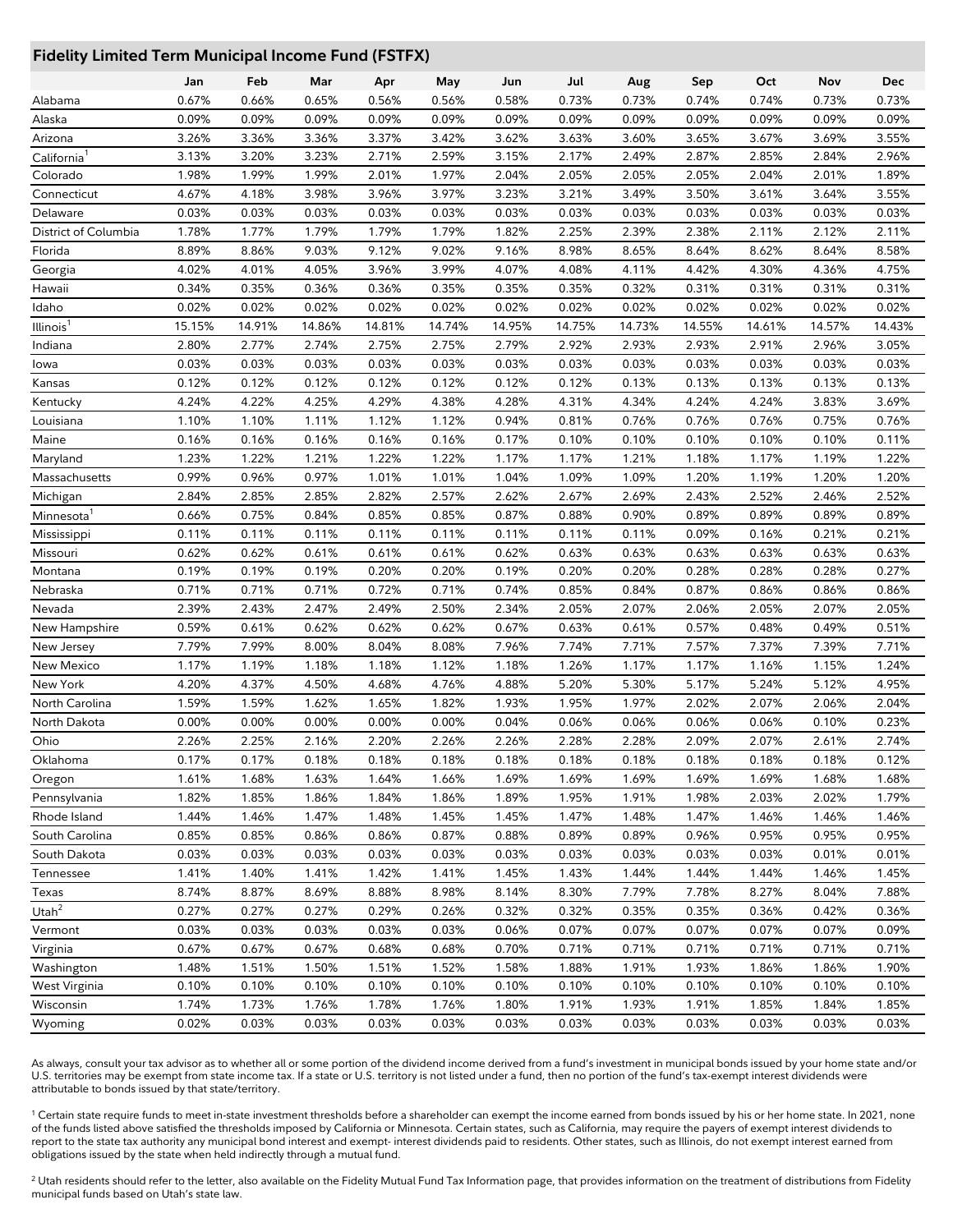# **Fidelity Municipal Bond Index Fund (FMBIX)**

| any manierpacaona in   |        | **** * ***** (* *********** |                |        |        |        |        |                |                |        |        |        |
|------------------------|--------|-----------------------------|----------------|--------|--------|--------|--------|----------------|----------------|--------|--------|--------|
|                        | Jan    | Feb                         | Mar            | Apr    | May    | Jun    | Jul    | Aug            | Sep            | Oct    | Nov    | Dec    |
| Alabama                | 1.24%  | 1.22%                       | 1.21%          | 1.33%  | 1.48%  | 1.44%  | 1.44%  | 1.41%          | 1.47%          | 1.43%  | 1.36%  | 1.16%  |
| Alaska                 | 0.71%  | 0.70%                       | 0.69%          | 0.67%  | 0.66%  | 0.64%  | 0.64%  | 0.62%          | 0.11%          | 0.11%  | 0.10%  | 0.09%  |
| Arizona                | 1.44%  | 1.41%                       | 1.38%          | 1.52%  | 1.54%  | 1.50%  | 1.71%  | 1.68%          | 1.60%          | 1.56%  | 1.45%  | 1.35%  |
| Arkansas               | 0.17%  | 0.20%                       | 0.19%          | 0.18%  | 0.18%  | 0.17%  | 0.17%  | 0.17%          | 0.16%          | 0.16%  | 0.17%  | 0.20%  |
| California             | 19.02% | 19.35%                      | 19.71%         | 19.24% | 19.04% | 18.48% | 18.66% | 18.49%         | 18.23%         | 17.83% | 17.91% | 18.88% |
| Colorado               | 1.66%  | 1.54%                       | 1.50%          | 1.48%  | 1.44%  | 1.58%  | 1.77%  | 1.85%          | 1.77%          | 1.84%  | 1.90%  | 1.86%  |
| Connecticut            | 1.40%  | 1.46%                       | 1.42%          | 1.36%  | 1.30%  | 1.40%  | 1.47%  | 1.43%          | 1.35%          | 1.31%  | 1.25%  | 1.09%  |
| Delaware               | 0.11%  | 0.11%                       | 0.10%          | 0.10%  | 0.10%  | 0.10%  | 0.10%  | 0.10%          | 0.09%          | 0.09%  | 0.09%  | 0.07%  |
| District of Columbia   | 1.45%  | 1.48%                       | 1.45%          | 1.41%  | 1.37%  | 1.34%  | 1.34%  | 1.35%          | 1.30%          | 1.31%  | 1.60%  | 1.66%  |
| Florida                | 4.62%  | 4.73%                       | 4.63%          | 4.62%  | 4.50%  | 4.34%  | 1.80%  | 0.72%          | 1.05%          | 1.38%  | 1.50%  | 1.69%  |
| Georgia                | 1.86%  | 1.89%                       | 1.99%          | 1.96%  | 1.91%  | 1.85%  | 1.96%  | 1.99%          | 2.10%          | 2.36%  | 2.30%  | 2.14%  |
| Hawaii                 | 1.22%  | 1.19%                       | 1.17%          | 1.15%  | 1.12%  | 1.09%  | 1.08%  | 1.06%          | 1.02%          | 1.03%  | 1.03%  | 0.90%  |
| Idaho                  | 0.29%  | 0.29%                       | 0.27%          | 0.27%  | 0.38%  | 0.39%  | 0.40%  | 0.39%          | 0.37%          | 0.36%  | 0.34%  | 0.30%  |
| Illinois <sup>1</sup>  | 5.75%  | 5.71%                       | 5.59%          | 5.56%  | 5.78%  | 5.71%  | 5.89%  | 5.91%          | 5.83%          | 5.73%  | 5.58%  | 6.02%  |
| Indiana                | 1.04%  | 1.15%                       | 1.13%          | 1.11%  | 1.03%  | 1.00%  | 1.04%  | 1.09%          | 1.23%          | 1.20%  | 1.13%  | 1.07%  |
| lowa                   | 0.30%  | 0.30%                       | 0.29%          | 0.29%  | 0.28%  | 0.27%  | 0.27%  | 0.26%          | 0.25%          | 0.25%  | 0.27%  | 0.30%  |
| Kansas                 | 0.22%  | 0.21%                       | 0.21%          | 0.20%  | 0.20%  | 0.19%  | 0.19%  | 0.19%          | 0.18%          | 0.18%  | 0.17%  | 0.15%  |
| Kentucky               | 0.77%  | 0.76%                       | 0.74%          | 0.73%  | 0.71%  | 0.69%  | 0.69%  | 0.68%          | 0.65%          | 0.64%  | 0.61%  | 0.67%  |
| Louisiana              | 1.77%  | 1.75%                       | 1.70%          | 1.68%  | 1.63%  | 1.68%  | 1.69%  | 1.65%          | 1.58%          | 1.54%  | 1.49%  | 1.36%  |
| Maryland               | 0.98%  | 0.96%                       | 0.94%          | 1.00%  | 1.24%  | 1.25%  | 1.30%  | 1.43%          | 1.74%          | 2.05%  | 2.09%  | 2.23%  |
| Massachusetts          | 2.56%  | 2.52%                       | 2.48%          | 2.60%  | 2.74%  | 2.76%  | 2.87%  | 2.77%          | 3.05%          | 3.14%  | 2.99%  | 2.61%  |
| Michigan               | 1.52%  | 1.50%                       | 1.47%          | 1.45%  | 1.41%  | 1.41%  | 1.33%  | 1.38%          | 1.39%          | 1.32%  | 1.34%  | 1.23%  |
| Minnesota <sup>1</sup> | 0.83%  | 0.82%                       | 0.81%          | 0.80%  | 0.77%  | 0.82%  | 0.92%  | 0.91%          | 0.87%          | 0.85%  | 0.84%  | 0.79%  |
| Mississippi            | 0.65%  | 0.64%                       | 0.63%          | 0.65%  | 0.68%  | 0.66%  | 0.66%  | 0.65%          | 0.69%          | 0.68%  | 0.65%  | 0.65%  |
| Missouri               | 0.83%  | 0.82%                       | 0.81%          | 0.88%  | 0.94%  | 0.82%  | 0.75%  | 0.73%          | 0.70%          | 0.68%  | 0.79%  | 0.76%  |
| Montana                | 0.09%  | 0.09%                       | 0.09%          | 0.09%  | 0.09%  | 0.09%  | 0.09%  | 0.08%          | 0.19%          | 0.19%  | 0.18%  | 0.16%  |
| Nebraska               | 0.15%  | 0.15%                       | 0.14%          | 0.14%  | 0.14%  | 0.26%  | 0.40%  | 0.39%          | 0.38%          | 0.37%  | 0.35%  | 0.30%  |
| Nevada                 | 0.69%  | 0.72%                       | 0.70%          | 0.69%  | 0.67%  | 0.67%  | 0.79%  | 0.78%          | 0.74%          | 0.73%  | 0.69%  | 0.60%  |
| New Jersey             | 5.74%  | 5.97%                       | 6.14%          | 6.06%  | 6.15%  | 6.32%  | 6.53%  | 6.71%          | 6.60%          | 6.45%  | 6.32%  | 6.59%  |
| New Mexico             | 0.19%  | 0.19%                       | 0.19%          | 0.18%  | 0.18%  | 0.17%  | 0.17%  | 0.17%          | 0.16%          | 0.16%  | 0.18%  | 0.21%  |
| New York               | 16.63% | 16.74%                      | 16.68%         | 16.75% | 16.37% | 16.36% | 16.66% | 17.02%         | 17.18%         | 17.50% | 17.67% | 16.84% |
| North Carolina         | 1.13%  | 1.15%                       | 1.12%          | 1.11%  | 1.18%  | 1.30%  | 1.30%  | 1.29%          | 1.28%          | 1.35%  | 1.39%  | 1.36%  |
| North Dakota           | 0.00%  | 0.00%                       | 0.00%          | 0.00%  | 0.00%  | 0.06%  | 0.07%  | 0.07%          | 0.07%          | 0.07%  | 0.06%  | 0.05%  |
| Ohio                   | 1.60%  | 1.95%                       | 1.97%          | 1.97%  | 1.92%  | 1.96%  | 2.04%  | 2.15%          | 2.31%          | 2.40%  | 2.51%  | 2.66%  |
| Oklahoma               | 0.27%  | 0.26%                       | 0.26%          | 0.26%  | 0.39%  | 0.38%  | 0.38%  | 0.37%          | 0.35%          | 0.34%  | 0.38%  | 0.44%  |
| Oregon                 | 0.78%  | 0.88%                       | 0.98%          | 1.19%  | 1.17%  | 1.14%  | 1.14%  | 1.22%          | 1.20%          | 1.19%  | 1.22%  | 1.34%  |
| Pennsylvania           | 3.07%  | 1.89%                       | 2.19%          | 3.00%  | 3.06%  | 2.92%  | 3.03%  | 3.10%          | 3.23%          | 3.23%  | 3.49%  | 3.63%  |
| Puerto Rico            | 0.15%  | 0.14%                       | 0.14%          | 0.14%  | 0.13%  | 0.13%  | 0.05%  | 0.05%          | 0.04%          | 0.04%  | 0.04%  | 0.04%  |
| Rhode Island           | 0.17%  | 0.17%                       | 0.17%          | 0.16%  | 0.16%  | 0.15%  | 0.21%  | 0.30%          | 0.28%          | 0.28%  | 0.26%  | 0.23%  |
| South Carolina         | 1.37%  | 1.35%                       | 1.33%          | 1.31%  | 1.27%  | 1.20%  | 1.09%  | 1.08%          | 1.08%          | 0.78%  | 0.74%  | 0.65%  |
| Tennessee              | 1.37%  | 1.35%                       | 1.32%          | 1.30%  | 1.26%  | 1.34%  | 1.35%  | 1.63%          | 1.61%          | 1.58%  | 1.54%  | 1.61%  |
| Texas                  | 9.94%  | 9.92%                       | 9.74%          | 8.89%  | 8.82%  | 9.55%  | 10.16% | 10.14%         | 9.93%          | 9.73%  | 9.19%  | 8.97%  |
| Utah $^2$              | 0.19%  | 0.23%                       | 0.25%          | 0.24%  | 0.24%  | 0.23%  | 0.23%  | 0.37%          | 0.36%          | 0.35%  | 0.33%  | 0.29%  |
| Virginia               | 1.02%  | 1.01%                       | 0.99%          | 1.20%  | 1.40%  | 1.27%  | 1.23%  |                |                | 1.13%  |        | 1.12%  |
|                        | 2.57%  | 2.58%                       |                | 2.56%  | 2.48%  | 2.48%  | 2.56%  | 1.22%<br>2.55% | 1.16%<br>2.60% | 2.55%  | 1.08%  | 2.28%  |
| Washington             |        |                             | 2.60%<br>0.39% |        |        |        |        |                |                | 0.33%  | 2.61%  | 0.35%  |
| West Virginia          | 0.41%  | 0.40%                       |                | 0.38%  | 0.37%  | 0.36%  | 0.36%  | 0.36%          | 0.34%          |        | 0.34%  |        |
| Wisconsin              | 0.85%  | 0.97%                       | 0.96%          | 0.94%  | 0.91%  | 0.89%  | 0.90%  | 0.91%          | 0.98%          | 1.07%  | 1.28%  | 1.72%  |
| Wyoming                | 0.05%  | 0.05%                       | 0.05%          | 0.05%  | 0.05%  | 0.05%  | 0.05%  | 0.05%          | 0.04%          | 0.04%  | 0.04%  | 0.04%  |

As always, consult your tax advisor as to whether all or some portion of the dividend income derived from a fund's investment in municipal bonds issued by your home state and/or U.S. territories may be exempt from state income tax. If a state or U.S. territory is not listed under a fund, then no portion of the fund's tax-exempt interest dividends were attributable to bonds issued by that state/territory.

<sup>1</sup> Certain state require funds to meet in-state investment thresholds before a shareholder can exempt the income earned from bonds issued by his or her home state. In 2021, none of the funds listed above satisfied the thresholds imposed by California or Minnesota. Certain states, such as California, may require the payers of exempt interest dividends to report to the state tax authority any municipal bond interest and exempt- interest dividends paid to residents. Other states, such as Illinois, do not exempt interest earned from obligations issued by the state when held indirectly through a mutual fund.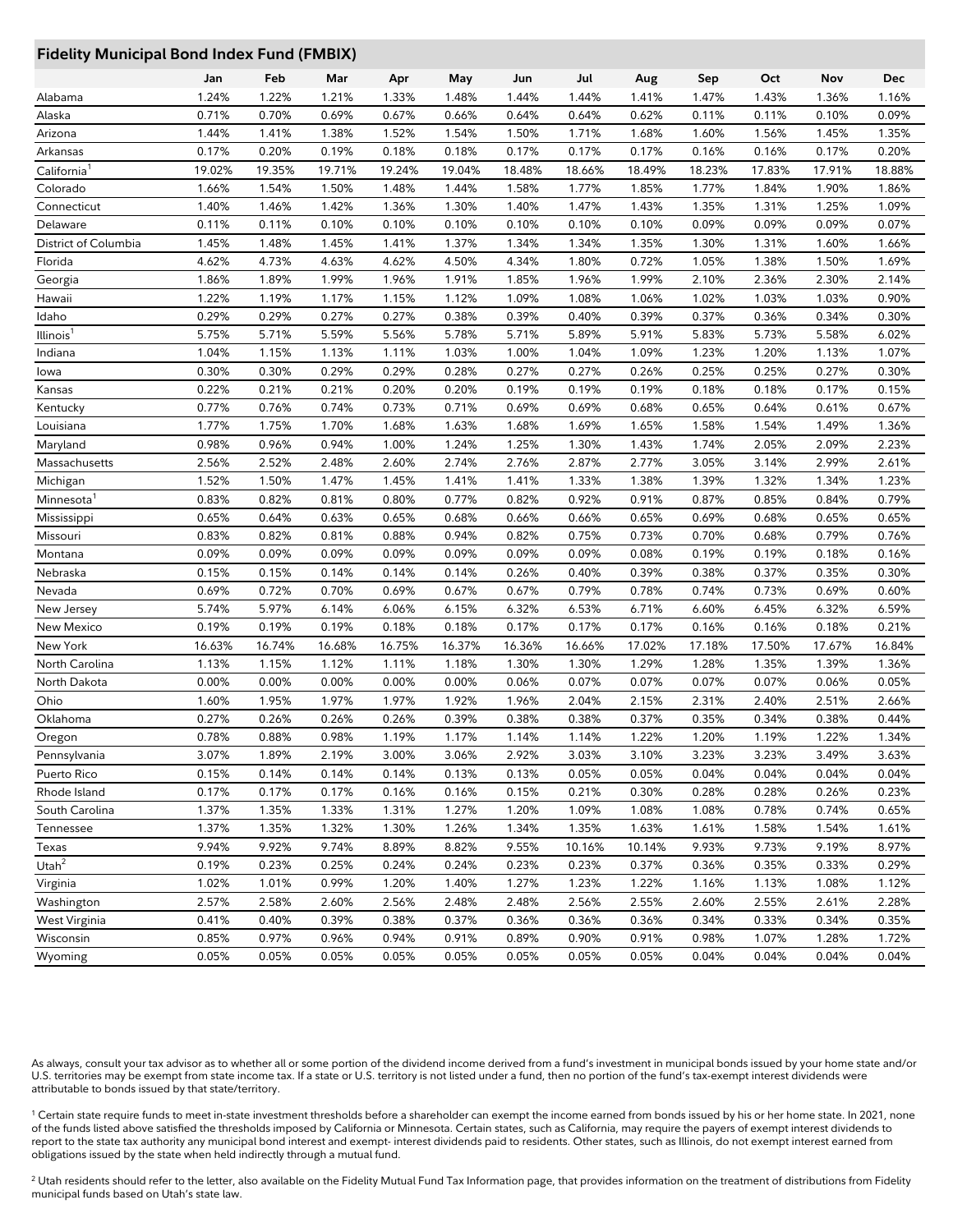## **Fidelity Municipal Income Fund (FHIGX)**

|                         | Jan    | Feb    | Mar    | Apr    | May    | Jun    | Jul    | Aug    | Sep    | Oct    | Nov    | <b>Dec</b> |
|-------------------------|--------|--------|--------|--------|--------|--------|--------|--------|--------|--------|--------|------------|
| Alabama                 | 0.28%  | 0.28%  | 0.28%  | 0.28%  | 0.28%  | 0.30%  | 0.62%  | 0.62%  | 0.63%  | 0.63%  | 0.65%  | 0.64%      |
| Alaska                  | 0.00%  | 0.00%  | 0.00%  | 0.00%  | 0.00%  | 0.00%  | 0.00%  | 0.00%  | 0.00%  | 0.00%  | 0.00%  | 0.00%      |
| Arizona                 | 1.83%  | 1.81%  | 1.82%  | 1.83%  | 1.83%  | 1.82%  | 1.80%  | 1.81%  | 1.83%  | 1.88%  | 1.98%  | 1.96%      |
| California <sup>1</sup> | 3.24%  | 3.27%  | 3.31%  | 3.32%  | 3.40%  | 3.35%  | 3.32%  | 3.34%  | 3.63%  | 4.03%  | 4.07%  | 5.73%      |
| Colorado                | 1.10%  | 1.10%  | 1.11%  | 1.19%  | 1.25%  | 1.25%  | 1.25%  | 1.25%  | 1.27%  | 1.28%  | 1.30%  | 1.29%      |
|                         |        |        |        |        |        |        |        |        |        |        |        |            |
| Connecticut             | 1.81%  | 1.81%  | 1.83%  | 1.84%  | 1.83%  | 1.83%  | 1.82%  | 1.82%  | 1.84%  | 1.81%  | 1.61%  | 1.59%      |
| Delaware                | 0.00%  | 0.00%  | 0.00%  | 0.00%  | 0.00%  | 0.00%  | 0.00%  | 0.00%  | 0.00%  | 0.00%  | 0.00%  | 0.00%      |
| District of Columbia    | 1.00%  | 1.00%  | 1.01%  | 1.01%  | 1.01%  | 1.01%  | 1.01%  | 1.01%  | 1.02%  | 1.04%  | 1.05%  | 1.04%      |
| Florida                 | 8.58%  | 8.57%  | 8.40%  | 8.51%  | 8.51%  | 8.46%  | 8.41%  | 8.23%  | 7.81%  | 7.87%  | 7.97%  | 7.85%      |
| Georgia                 | 1.61%  | 1.60%  | 1.62%  | 1.63%  | 1.63%  | 1.62%  | 1.62%  | 1.59%  | 1.66%  | 1.60%  | 1.33%  | 1.59%      |
| Hawaii                  | 0.93%  | 0.93%  | 0.94%  | 0.94%  | 0.94%  | 0.94%  | 0.93%  | 0.93%  | 0.93%  | 0.93%  | 0.95%  | 0.93%      |
| Idaho                   | 0.01%  | 0.01%  | 0.02%  | 0.02%  | 0.02%  | 0.02%  | 0.01%  | 0.01%  | 0.01%  | 0.01%  | 0.01%  | 0.01%      |
| Illinois <sup>1</sup>   | 24.87% | 24.61% | 24.02% | 23.21% | 22.87% | 22.79% | 22.78% | 22.70% | 22.35% | 21.88% | 21.76% | 20.30%     |
| Indiana                 | 1.24%  | 1.24%  | 1.26%  | 1.26%  | 1.26%  | 1.25%  | 1.22%  | 1.21%  | 1.19%  | 1.20%  | 1.22%  | 1.20%      |
| lowa                    | 0.13%  | 0.13%  | 0.13%  | 0.18%  | 0.21%  | 0.21%  | 0.21%  | 0.21%  | 0.21%  | 0.21%  | 0.22%  | 0.22%      |
| Kansas                  | 0.23%  | 0.22%  | 0.22%  | 0.22%  | 0.22%  | 0.22%  | 0.22%  | 0.23%  | 0.23%  | 0.23%  | 0.24%  | 0.23%      |
| Kentucky                | 1.08%  | 1.08%  | 1.09%  | 1.10%  | 1.09%  | 1.09%  | 1.09%  | 1.09%  | 1.10%  | 1.12%  | 1.15%  | 1.13%      |
| Louisiana               | 1.13%  | 1.13%  | 1.14%  | 1.17%  | 1.17%  | 1.16%  | 1.15%  | 1.16%  | 1.17%  | 1.18%  | 1.20%  | 1.18%      |
| Maine                   | 1.52%  | 1.52%  | 1.54%  | 1.54%  | 1.54%  | 1.49%  | 1.33%  | 1.34%  | 1.35%  | 1.30%  | 1.27%  | 1.25%      |
| Maryland                | 0.81%  | 0.81%  | 0.81%  | 0.87%  | 0.88%  | 0.91%  | 0.92%  | 0.94%  | 1.01%  | 1.02%  | 1.04%  | 0.98%      |
| Massachusetts           | 2.92%  | 2.90%  | 2.97%  | 3.20%  | 3.29%  | 3.43%  | 3.49%  | 3.52%  | 3.56%  | 3.59%  | 3.66%  | 3.61%      |
| Michigan                | 2.51%  | 2.54%  | 2.58%  | 2.59%  | 2.58%  | 2.55%  | 2.56%  | 2.54%  | 2.48%  | 2.48%  | 2.48%  | 2.44%      |
| Minnesota               | 0.32%  | 0.38%  | 0.43%  | 0.43%  | 0.43%  | 0.42%  | 0.43%  | 0.43%  | 0.43%  | 0.43%  | 0.44%  | 0.44%      |
| Mississippi             | 0.00%  | 0.00%  | 0.00%  | 0.00%  | 0.00%  | 0.00%  | 0.00%  | 0.00%  | 0.00%  | 0.00%  | 0.00%  | 0.00%      |
| Missouri                | 1.01%  | 1.01%  | 1.01%  | 1.02%  | 1.02%  | 1.01%  | 1.02%  | 1.02%  | 1.03%  | 1.04%  | 1.06%  | 1.05%      |
| Montana                 | 0.03%  | 0.03%  | 0.03%  | 0.03%  | 0.03%  | 0.03%  | 0.03%  | 0.03%  | 0.03%  | 0.03%  | 0.03%  | 0.03%      |
| Nebraska                | 0.44%  | 0.44%  | 0.44%  | 0.44%  | 0.44%  | 0.43%  | 0.43%  | 0.43%  | 0.43%  | 0.43%  | 0.44%  | 0.43%      |
| Nevada                  | 0.25%  | 0.25%  | 0.25%  | 0.26%  | 0.25%  | 0.25%  | 0.25%  | 0.25%  | 0.23%  | 0.23%  | 0.23%  | 0.23%      |
| New Hampshire           | 1.78%  | 1.79%  | 1.80%  | 1.81%  | 1.81%  | 1.80%  | 1.79%  | 1.80%  | 1.82%  | 1.84%  | 1.87%  | 1.84%      |
| New Jersey              | 6.05%  | 6.04%  | 6.08%  | 6.11%  | 6.25%  | 6.25%  | 6.26%  | 6.28%  | 5.47%  | 4.99%  | 5.09%  | 5.19%      |
| New Mexico              | 0.07%  | 0.07%  | 0.07%  | 0.07%  | 0.07%  | 0.07%  | 0.07%  | 0.07%  | 0.07%  | 0.07%  | 0.07%  | 0.07%      |
| New York                | 5.16%  | 5.44%  | 5.68%  | 5.67%  | 5.70%  | 5.70%  | 5.71%  | 5.68%  | 5.64%  | 5.69%  | 5.12%  | 5.10%      |
| North Carolina          | 0.66%  | 0.66%  | 0.66%  | 0.67%  | 0.66%  | 0.70%  | 0.70%  | 0.71%  | 0.71%  | 0.72%  | 0.73%  | 0.72%      |
| North Dakota            | 0.00%  | 0.00%  | 0.00%  | 0.00%  | 0.00%  | 0.00%  | 0.00%  | 0.00%  | 0.00%  | 0.00%  | 0.00%  | 0.00%      |
| Ohio                    | 2.47%  | 2.48%  | 2.48%  | 2.47%  | 2.46%  | 2.45%  | 2.43%  | 2.43%  | 2.45%  | 2.45%  | 2.48%  | 2.43%      |
| Oklahoma                | 0.18%  | 0.21%  | 0.21%  | 0.21%  | 0.21%  | 0.21%  | 0.18%  | 0.18%  | 0.18%  | 0.19%  | 0.19%  | 0.19%      |
| Oregon                  | 0.16%  | 0.16%  | 0.17%  | 0.21%  | 0.22%  | 0.22%  | 0.21%  | 0.21%  | 0.22%  | 0.21%  | 0.20%  | 0.19%      |
| Pennsylvania            | 6.71%  | 6.71%  | 6.79%  | 6.83%  | 6.81%  | 6.79%  | 6.85%  | 7.08%  | 8.00%  | 8.21%  | 8.40%  | 8.30%      |
| Rhode Island            | 0.40%  | 0.40%  | 0.40%  | 0.40%  | 0.39%  | 0.39%  | 0.39%  | 0.39%  | 0.39%  | 0.39%  | 0.40%  | 0.39%      |
| South Carolina          | 4.14%  | 4.13%  | 4.09%  | 4.07%  | 4.06%  | 4.04%  | 4.05%  | 4.07%  | 4.11%  | 4.15%  | 4.22%  | 4.18%      |
| South Dakota            | 0.03%  | 0.03%  | 0.03%  | 0.03%  | 0.03%  | 0.03%  | 0.03%  | 0.03%  | 0.03%  | 0.03%  | 0.03%  | 0.03%      |
| Tennessee               | 0.36%  | 0.36%  | 0.36%  | 0.39%  | 0.42%  | 0.41%  | 0.41%  | 0.41%  | 0.42%  | 0.42%  | 0.43%  | 0.42%      |
| Texas                   | 7.16%  | 7.06%  | 7.14%  | 7.17%  | 7.14%  | 7.07%  | 6.92%  | 6.94%  | 6.86%  | 6.89%  | 6.97%  | 7.27%      |
| Utah $2$                | 1.47%  | 1.46%  | 1.44%  | 1.43%  | 1.43%  | 1.42%  | 1.41%  | 1.41%  | 1.41%  | 1.42%  | 1.44%  | 1.42%      |
| Vermont                 | 0.61%  | 0.61%  | 0.61%  | 0.62%  | 0.61%  | 0.61%  | 0.61%  | 0.61%  | 0.62%  | 0.63%  | 0.64%  | 0.63%      |
| Virginia                | 0.68%  | 0.68%  | 0.67%  | 0.67%  | 0.66%  | 0.66%  | 0.66%  | 0.66%  | 0.67%  | 0.67%  | 0.69%  | 0.68%      |
| Washington              | 1.59%  | 1.59%  | 1.61%  | 1.61%  | 1.61%  | 1.89%  | 1.94%  | 1.93%  | 1.79%  | 1.81%  | 1.84%  | 1.81%      |
| West Virginia           | 0.07%  | 0.06%  | 0.07%  | 0.07%  | 0.07%  | 0.07%  | 0.06%  | 0.07%  | 0.07%  | 0.07%  | 0.07%  | 0.07%      |
| Wisconsin               | 1.44%  | 1.44%  | 1.45%  | 1.46%  | 1.46%  | 1.45%  | 1.45%  | 1.40%  | 1.73%  | 1.75%  | 1.80%  | 1.80%      |
| Wyoming                 | 0.00%  | 0.00%  | 0.00%  | 0.00%  | 0.00%  | 0.00%  | 0.00%  | 0.00%  | 0.00%  | 0.00%  | 0.00%  | 0.00%      |

As always, consult your tax advisor as to whether all or some portion of the dividend income derived from a fund's investment in municipal bonds issued by your home state and/or U.S. territories may be exempt from state income tax. If a state or U.S. territory is not listed under a fund, then no portion of the fund's tax-exempt interest dividends were attributable to bonds issued by that state/territory.

<sup>1</sup> Certain state require funds to meet in-state investment thresholds before a shareholder can exempt the income earned from bonds issued by his or her home state. In 2021, none of the funds listed above satisfied the thresholds imposed by California or Minnesota. Certain states, such as California, may require the payers of exempt interest dividends to report to the state tax authority any municipal bond interest and exempt- interest dividends paid to residents. Other states, such as Illinois, do not exempt interest earned from obligations issued by the state when held indirectly through a mutual fund.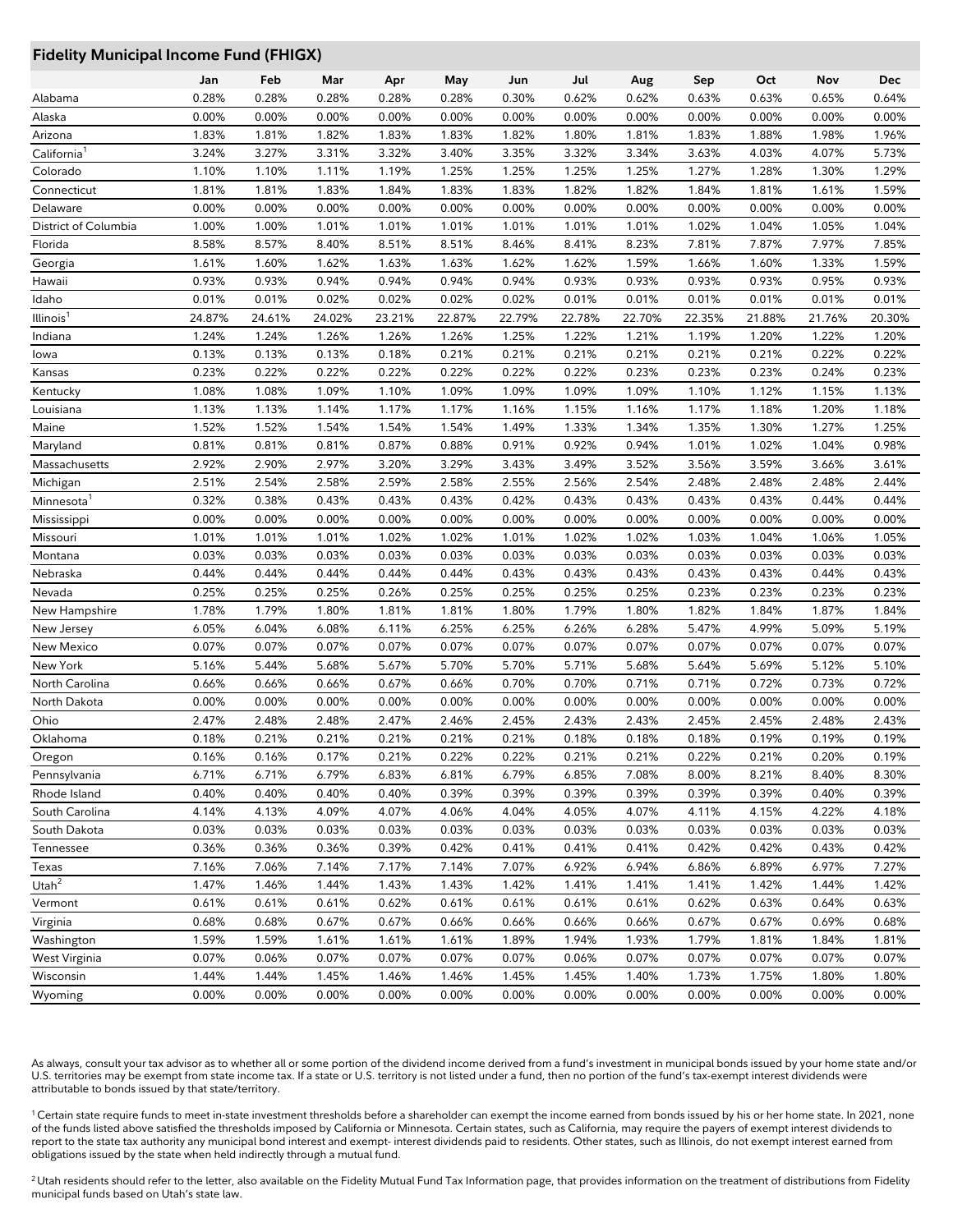## **Fidelity Municipal Income 2021 Fund (FOCFX)**

|                         | Jan    | Feb    | Mar    | Apr    | May    | Jun    | Jul   | Aug   | Sep   | Oct   | Nov      | Dec   |
|-------------------------|--------|--------|--------|--------|--------|--------|-------|-------|-------|-------|----------|-------|
| Alabama                 | 2.92%  | 1.26%  | 0.04%  | 0.04%  | 0.10%  | 0.04%  | 0.00% | 0.00% | 0.00% | 0.00% | 0.00%    | 0.00% |
| Alaska                  | 0.00%  | 0.00%  | 0.00%  | 0.00%  | 0.00%  | 0.00%  | 0.00% | 0.00% | 0.00% | 0.00% | 0.00%    | 0.00% |
| Arizona                 | 3.58%  | 3.77%  | 4.01%  | 4.25%  | 4.98%  | 6.87%  | 0.00% | 0.00% | 0.00% | 0.00% | 0.00%    | 0.00% |
| California <sup>1</sup> | 4.92%  | 5.20%  | 5.52%  | 5.86%  | 3.26%  | 4.51%  | 0.00% | 0.00% | 0.00% | 0.00% | 0.00%    | 0.00% |
| Colorado                | 0.00%  | 0.00%  | 0.00%  | 0.00%  | 0.00%  | 0.00%  | 0.00% | 0.00% | 0.00% | 0.00% | 0.00%    | 0.00% |
| Connecticut             | 3.04%  | 3.21%  | 3.40%  | 3.60%  | 3.50%  | 4.02%  | 0.00% | 0.00% | 0.00% | 0.00% | 0.00%    | 0.00% |
| Delaware                | 0.00%  | 0.00%  | 0.00%  | 0.00%  | 0.00%  | 0.00%  | 0.00% | 0.00% | 0.00% | 0.00% | $0.00\%$ | 0.00% |
| District of Columbia    | 0.00%  | 0.00%  | 0.00%  | 0.00%  | 0.00%  | 0.00%  | 0.00% | 0.00% | 0.00% | 0.00% | 0.00%    | 0.00% |
| Florida                 | 5.94%  | 6.30%  | 6.77%  | 7.19%  | 8.42%  | 7.75%  | 0.00% | 0.00% | 0.00% | 0.00% | 0.00%    | 0.00% |
| Georgia                 | 0.00%  | 0.00%  | 0.00%  | 0.00%  | 0.00%  | 0.00%  | 0.00% | 0.00% | 0.00% | 0.00% | 0.00%    | 0.00% |
| Hawaii                  | 0.00%  | 0.00%  | 0.00%  | 0.00%  | 0.00%  | 0.00%  | 0.00% | 0.00% | 0.00% | 0.00% | 0.00%    | 0.00% |
| Illinois                | 7.66%  | 5.75%  | 3.87%  | 4.10%  | 3.87%  | 3.07%  | 0.00% | 0.00% | 0.00% | 0.00% | 0.00%    | 0.00% |
| Indiana                 | 0.00%  | 0.00%  | 0.00%  | 0.00%  | 0.04%  | 0.06%  | 0.00% | 0.00% | 0.00% | 0.00% | 0.00%    | 0.00% |
| lowa                    | 0.00%  | 0.00%  | 0.00%  | 0.00%  | 0.00%  | 0.00%  | 0.00% | 0.00% | 0.00% | 0.00% | 0.00%    | 0.00% |
| Kansas                  | 0.00%  | 0.00%  | 0.00%  | 0.00%  | 0.00%  | 0.00%  | 0.00% | 0.00% | 0.00% | 0.00% | 0.00%    | 0.00% |
| Kentucky                | 0.00%  | 0.00%  | 0.00%  | 0.00%  | 0.00%  | 0.00%  | 0.00% | 0.00% | 0.00% | 0.00% | 0.00%    | 0.00% |
| Louisiana               | 0.00%  | 0.01%  | 0.00%  | 0.00%  | 0.00%  | 0.01%  | 0.00% | 0.00% | 0.00% | 0.00% | $0.00\%$ | 0.00% |
| Maine                   | 0.17%  | 0.19%  | 0.27%  | 0.28%  | 0.33%  | 0.46%  | 0.00% | 0.00% | 0.00% | 0.00% | 0.00%    | 0.00% |
| Maryland                | 0.00%  | 0.01%  | 0.00%  | 0.00%  | 0.00%  | 0.00%  | 0.00% | 0.00% | 0.00% | 0.00% | $0.00\%$ | 0.00% |
| Massachusetts           | 0.55%  | 0.58%  | 0.61%  | 0.65%  | 0.76%  | 1.05%  | 0.00% | 0.00% | 0.00% | 0.00% | 0.00%    | 0.00% |
| Michigan                | 8.15%  | 8.60%  | 9.14%  | 9.69%  | 3.91%  | 3.06%  | 0.00% | 0.00% | 0.00% | 0.00% | 0.00%    | 0.00% |
| Minnesota               | 0.65%  | 0.68%  | 0.73%  | 0.00%  | 0.00%  | 0.00%  | 0.00% | 0.00% | 0.00% | 0.00% | 0.00%    | 0.00% |
| Mississippi             | 0.00%  | 0.00%  | 0.00%  | 0.00%  | 0.00%  | 0.00%  | 0.00% | 0.00% | 0.00% | 0.00% | 0.00%    | 0.00% |
| Missouri                | 0.34%  | 0.36%  | 0.38%  | 0.40%  | 0.47%  | 0.65%  | 0.00% | 0.00% | 0.00% | 0.00% | 0.00%    | 0.00% |
| Nebraska                | 0.00%  | 0.00%  | 0.00%  | 0.00%  | 0.00%  | 0.00%  | 0.00% | 0.00% | 0.00% | 0.00% | 0.00%    | 0.00% |
| Nevada                  | 7.30%  | 7.70%  | 8.19%  | 7.52%  | 8.81%  | 10.37% | 0.00% | 0.00% | 0.00% | 0.00% | 0.00%    | 0.00% |
| New Jersey              | 22.60% | 22.96% | 23.42% | 23.03% | 27.03% | 27.85% | 0.00% | 0.00% | 0.00% | 0.00% | 0.00%    | 0.00% |
| New York                | 4.08%  | 4.32%  | 4.67%  | 4.95%  | 4.54%  | 6.30%  | 0.00% | 0.00% | 0.00% | 0.00% | 0.00%    | 0.00% |
| North Carolina          | 0.00%  | 0.00%  | 0.00%  | 0.00%  | 0.00%  | 0.00%  | 0.00% | 0.00% | 0.00% | 0.00% | 0.00%    | 0.00% |
| North Dakota            | 0.00%  | 0.00%  | 0.00%  | 0.00%  | 0.00%  | 0.00%  | 0.00% | 0.00% | 0.00% | 0.00% | 0.00%    | 0.00% |
| Ohio                    | 2.14%  | 2.26%  | 2.40%  | 2.54%  | 2.98%  | 0.00%  | 0.00% | 0.00% | 0.00% | 0.00% | 0.00%    | 0.00% |
| Oklahoma                | 0.00%  | 0.00%  | 0.00%  | 0.00%  | 0.00%  | 0.00%  | 0.00% | 0.00% | 0.00% | 0.00% | 0.00%    | 0.00% |
| Oregon                  | 2.94%  | 3.11%  | 3.30%  | 3.50%  | 3.51%  | 4.16%  | 0.00% | 0.00% | 0.00% | 0.00% | 0.00%    | 0.00% |
| Pennsylvania            | 8.91%  | 8.82%  | 7.45%  | 7.77%  | 8.98%  | 1.51%  | 0.00% | 0.00% | 0.00% | 0.00% | 0.00%    | 0.00% |
| South Carolina          | 0.00%  | 0.00%  | 0.00%  | 0.00%  | 0.00%  | 0.00%  | 0.00% | 0.00% | 0.00% | 0.00% | 0.00%    | 0.00% |
| South Dakota            | 0.43%  | 0.45%  | 0.48%  | 0.51%  | 0.59%  | 0.82%  | 0.00% | 0.00% | 0.00% | 0.00% | 0.00%    | 0.00% |
| Tennessee               | 1.48%  | 1.57%  | 1.66%  | 0.00%  | 0.00%  | 0.00%  | 0.00% | 0.00% | 0.00% | 0.00% | 0.00%    | 0.00% |
| Texas                   | 8.87%  | 9.37%  | 9.95%  | 10.55% | 12.38% | 17.13% | 0.00% | 0.00% | 0.00% | 0.00% | 0.00%    | 0.00% |
| Utah $^2$               | 0.00%  | 0.00%  | 0.00%  | 0.00%  | 0.00%  | 0.00%  | 0.00% | 0.00% | 0.00% | 0.00% | 0.00%    | 0.00% |
| Virginia                | 0.55%  | 0.59%  | 0.62%  | 0.25%  | 0.30%  | 0.19%  | 0.00% | 0.00% | 0.00% | 0.00% | 0.00%    | 0.00% |
| Washington              | 0.85%  | 0.91%  | 0.97%  | 1.04%  | 1.22%  | 0.00%  | 0.00% | 0.00% | 0.00% | 0.00% | 0.00%    | 0.00% |
| West Virginia           | 0.00%  | 0.00%  | 0.00%  | 0.00%  | 0.00%  | 0.00%  | 0.00% | 0.00% | 0.00% | 0.00% | 0.00%    | 0.00% |
| Wisconsin               | 2.62%  | 2.77%  | 2.95%  | 3.12%  | 1.03%  | 1.51%  | 0.00% | 0.00% | 0.00% | 0.00% | 0.00%    | 0.00% |
| Wyoming                 | 0.00%  | 0.00%  | 0.00%  | 0.00%  | 0.00%  | 0.00%  | 0.00% | 0.00% | 0.00% | 0.00% | 0.00%    | 0.00% |

As always, consult your tax advisor as to whether all or some portion of the dividend income derived from a fund's investment in municipal bonds issued by your home state and/or U.S. territories may be exempt from state income tax. If a state or U.S. territory is not listed under a fund, then no portion of the fund's tax-exempt interest dividends were attributable to bonds issued by that state/territory.

<sup>1</sup> Certain state require funds to meet in-state investment thresholds before a shareholder can exempt the income earned from bonds issued by his or her home state. In 2021, none of the funds listed above satisfied the thresholds imposed by California or Minnesota. Certain states, such as California, may require the payers of exempt interest dividends to report to the state tax authority any municipal bond interest and exempt- interest dividends paid to residents. Other states, such as Illinois, do not exempt interest earned from obligations issued by the state when held indirectly through a mutual fund.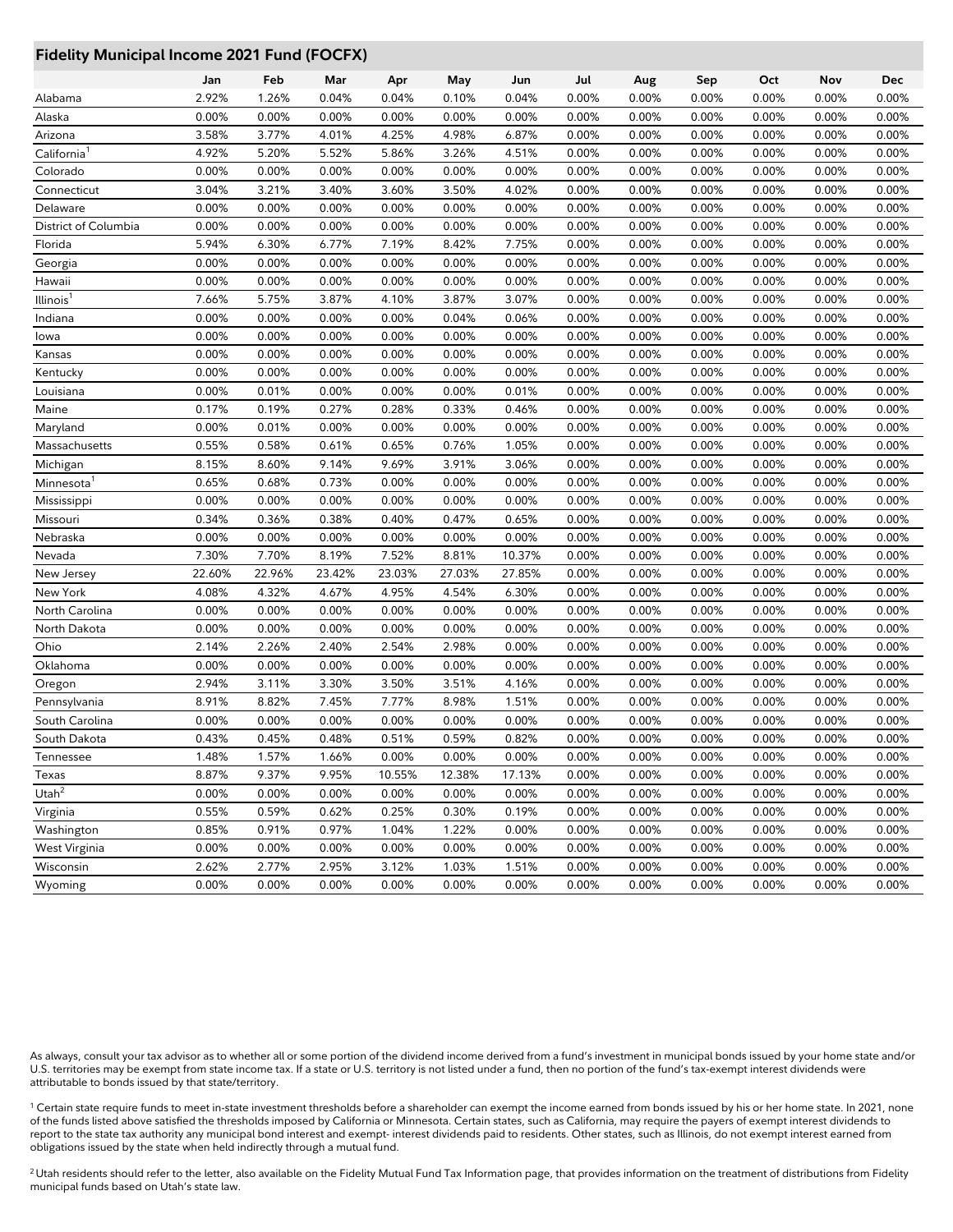## **Fidelity Municipal Income 2023 Fund (FCHPX)**

|                                 |              | Feb            |                |              |                |                |              |                |                | Oct    | Nov            | <b>Dec</b> |
|---------------------------------|--------------|----------------|----------------|--------------|----------------|----------------|--------------|----------------|----------------|--------|----------------|------------|
|                                 | Jan<br>1.83% | 1.84%          | Mar<br>1.81%   | Apr<br>1.81% | May            | Jun            | Jul<br>1.80% | Aug<br>1.78%   | Sep<br>1.80%   | 1.79%  | 1.78%          | 1.75%      |
| Alabama<br>Alaska               | 0.00%        | 0.00%          | 0.00%          | 0.00%        | 1.81%<br>0.00% | 1.81%<br>0.00% | 0.00%        | 0.00%          | 0.00%          | 0.00%  | 0.00%          | 0.00%      |
| Arizona                         | 3.75%        | 3.73%          | 3.68%          | 3.68%        | 3.67%          | 3.68%          | 3.67%        | 3.71%          | 3.87%          | 3.86%  | 3.84%          | 3.69%      |
|                                 | 2.59%        |                | 2.70%          | 2.71%        | 2.71%          | 2.73%          | 2.72%        | 2.65%          | 2.65%          | 2.66%  |                | 3.81%      |
| California <sup>1</sup>         | 1.47%        | 2.61%<br>1.45% |                | 1.45%        |                |                | 1.44%        |                |                | 1.44%  | 2.66%          | 1.42%      |
| Colorado                        | 3.31%        | 3.35%          | 1.45%          | 3.32%        | 1.44%          | 1.43%          | 3.31%        | 1.44%          | 1.44%          | 3.31%  | 1.44%          | 3.23%      |
| Connecticut<br>Delaware         | 0.00%        | 0.00%          | 3.33%<br>0.00% | 0.00%        | 3.32%<br>0.00% | 3.33%<br>0.00% | 0.00%        | 3.32%<br>0.00% | 3.31%<br>0.00% | 0.00%  | 3.30%<br>0.00% | 0.00%      |
|                                 | 0.00%        | 0.00%          | 0.00%          | 0.00%        | 0.00%          | 0.00%          | 0.00%        | 0.00%          | 0.00%          | 0.00%  | 0.00%          | 0.00%      |
| District of Columbia<br>Florida | 8.03%        | 8.04%          | 8.01%          | 8.00%        | 8.02%          | 8.02%          | 8.01%        | 8.00%          | 7.98%          | 7.97%  | 7.95%          | 7.79%      |
|                                 | 1.74%        | 1.72%          | 1.71%          | 1.71%        | 1.72%          | 1.72%          | 1.71%        | 1.71%          | 1.71%          | 1.71%  | 1.82%          | 1.83%      |
| Georgia                         |              |                |                |              |                |                |              |                |                |        |                | 0.00%      |
| Hawaii                          | 0.00%        | 0.00%          | 0.00%          | 0.00%        | 0.00%          | 0.00%          | 0.00%        | 0.00%          | 0.00%          | 0.00%  | 0.00%          |            |
| Illinois <sup>1</sup>           | 18.47%       | 18.34%         | 18.31%         | 18.29%       | 18.34%         | 18.37%         | 18.40%       | 18.39%         | 18.34%         | 18.36% | 18.40%         | 18.48%     |
| Indiana                         | 1.14%        | 1.29%          | 1.35%          | 1.35%        | 1.35%          | 1.36%          | 1.35%        | 1.35%          | 1.35%          | 1.34%  | 1.34%          | 1.31%      |
| lowa                            | 0.00%        | 0.00%          | 0.00%          | 0.00%        | 0.00%          | 0.00%          | 0.00%        | 0.00%          | 0.00%          | 0.00%  | 0.00%          | 0.00%      |
| Kansas                          | 0.00%        | 0.00%          | 0.00%          | 0.00%        | 0.00%          | 0.00%          | 0.00%        | 0.00%          | 0.00%          | 0.00%  | 0.00%          | 0.00%      |
| Kentucky                        | 0.42%        | 0.41%          | 0.41%          | 0.41%        | 0.41%          | 0.41%          | 0.41%        | 0.41%          | 0.41%          | 0.40%  | 0.40%          | 0.39%      |
| Louisiana                       | 2.41%        | 2.38%          | 2.37%          | 2.37%        | 2.35%          | 2.35%          | 2.36%        | 2.37%          | 2.37%          | 2.36%  | 2.38%          | 2.35%      |
| Maine                           | 0.64%        | 0.63%          | 0.63%          | 0.63%        | 0.63%          | 0.64%          | 0.63%        | 0.63%          | 0.63%          | 0.63%  | 0.63%          | 0.62%      |
| Maryland                        | 0.00%        | 0.00%          | 0.02%          | 0.13%        | 0.15%          | 0.15%          | 0.17%        | 0.17%          | 0.17%          | 0.17%  | 0.13%          | 0.12%      |
| Massachusetts                   | 2.85%        | 2.90%          | 2.95%          | 3.00%        | 3.06%          | 2.89%          | 2.87%        | 2.88%          | 2.87%          | 2.87%  | 2.86%          | 2.80%      |
| Michigan                        | 2.02%        | 1.99%          | 1.98%          | 1.98%        | 1.98%          | 1.98%          | 1.96%        | 1.97%          | 1.96%          | 1.96%  | 1.95%          | 1.91%      |
| Minnesota <sup>1</sup>          | 0.86%        | 0.86%          | 0.86%          | 0.86%        | 0.86%          | 0.86%          | 0.87%        | 0.86%          | 0.86%          | 0.85%  | 0.85%          | 0.83%      |
| Mississippi                     | 0.00%        | 0.00%          | 0.00%          | 0.00%        | 0.00%          | 0.00%          | 0.00%        | 0.00%          | 0.00%          | 0.00%  | 0.00%          | 0.00%      |
| Missouri                        | 0.00%        | 0.00%          | 0.00%          | 0.00%        | 0.00%          | 0.00%          | 0.00%        | 0.00%          | 0.00%          | 0.00%  | 0.00%          | 0.00%      |
| Nebraska                        | 0.36%        | 0.36%          | 0.36%          | 0.36%        | 0.36%          | 0.36%          | 0.36%        | 0.36%          | 0.36%          | 0.36%  | 0.36%          | 0.35%      |
| Nevada                          | 1.61%        | 1.72%          | 1.93%          | 2.10%        | 2.10%          | 2.13%          | 2.16%        | 2.17%          | 2.16%          | 2.17%  | 2.16%          | 2.12%      |
| New Jersey                      | 10.23%       | 10.17%         | 10.19%         | 9.59%        | 9.55%          | 9.56%          | 9.57%        | 9.58%          | 9.58%          | 9.57%  | 9.55%          | 9.36%      |
| New York                        | 6.51%        | 6.56%          | 6.87%          | 6.88%        | 6.80%          | 6.79%          | 6.78%        | 6.79%          | 6.78%          | 6.77%  | 6.79%          | 6.65%      |
| North Carolina                  | 0.00%        | 0.08%          | 0.10%          | 0.10%        | 0.09%          | 0.09%          | 0.09%        | 0.09%          | 0.09%          | 0.09%  | 0.09%          | 0.09%      |
| North Dakota                    | 0.00%        | 0.00%          | 0.00%          | 0.00%        | 0.00%          | 0.00%          | 0.00%        | 0.00%          | 0.00%          | 0.00%  | 0.00%          | 0.00%      |
| Ohio                            | 7.86%        | 7.81%          | 7.77%          | 7.77%        | 7.77%          | 7.76%          | 7.78%        | 7.79%          | 7.77%          | 7.75%  | 7.75%          | 7.61%      |
| Oklahoma                        | 0.00%        | 0.00%          | 0.00%          | 0.00%        | 0.00%          | 0.00%          | 0.00%        | 0.00%          | 0.00%          | 0.00%  | 0.00%          | 0.00%      |
| Oregon                          | 1.86%        | 1.84%          | 1.83%          | 1.83%        | 1.83%          | 1.83%          | 1.83%        | 1.83%          | 1.83%          | 1.83%  | 1.83%          | 1.80%      |
| Pennsylvania                    | 6.08%        | 5.94%          | 5.55%          | 5.56%        | 5.58%          | 5.57%          | 5.60%        | 5.54%          | 5.53%          | 5.58%  | 5.58%          | 5.48%      |
| Rhode Island                    | 1.20%        | 1.19%          | 1.18%          | 1.18%        | 1.18%          | 1.17%          | 1.18%        | 1.19%          | 1.18%          | 1.18%  | 1.19%          | 1.18%      |
| South Carolina                  | 0.21%        | 0.21%          | 0.21%          | 0.21%        | 0.21%          | 0.21%          | 0.21%        | 0.21%          | 0.21%          | 0.21%  | 0.21%          | 0.20%      |
| South Dakota                    | 0.35%        | 0.35%          | 0.35%          | 0.35%        | 0.35%          | 0.35%          | 0.34%        | 0.34%          | 0.34%          | 0.34%  | 0.34%          | 0.33%      |
| Tennessee                       | 1.63%        | 1.60%          | 1.60%          | 1.60%        | 1.50%          | 1.58%          | 1.59%        | 1.59%          | 1.59%          | 1.59%  | 1.77%          | 1.57%      |
| Texas                           | 2.54%        | 2.63%          | 2.65%          | 2.95%        | 2.98%          | 2.97%          | 2.96%        | 2.97%          | 2.96%          | 2.99%  | 2.78%          | 2.73%      |
| Utah $^2$                       | 0.00%        | 0.00%          | 0.00%          | 0.00%        | 0.00%          | 0.00%          | 0.00%        | 0.00%          | 0.00%          | 0.00%  | 0.00%          | 0.00%      |
| Virginia                        | 1.74%        | 1.72%          | 1.71%          | 1.71%        | 1.70%          | 1.71%          | 1.72%        | 1.72%          | 1.72%          | 1.72%  | 1.73%          | 1.69%      |
| Washington                      | 5.01%        | 4.95%          | 4.93%          | 4.92%        | 4.94%          | 4.94%          | 4.93%        | 4.95%          | 4.94%          | 4.93%  | 4.92%          | 5.29%      |
| West Virginia                   | 0.00%        | 0.00%          | 0.00%          | 0.00%        | 0.00%          | 0.00%          | 0.00%        | 0.00%          | 0.00%          | 0.00%  | 0.00%          | 0.00%      |
| Wisconsin                       | 1.27%        | 1.25%          | 1.25%          | 1.25%        | 1.25%          | 1.25%          | 1.24%        | 1.24%          | 1.24%          | 1.23%  | 1.23%          | 1.20%      |
| Wyoming                         | 0.00%        | 0.13%          | 0.13%          | 0.13%        | 0.10%          | 0.10%          | 0.10%        | 0.10%          | 0.10%          | 0.10%  | 0.11%          | 0.10%      |

As always, consult your tax advisor as to whether all or some portion of the dividend income derived from a fund's investment in municipal bonds issued by your home state and/or U.S. territories may be exempt from state income tax. If a state or U.S. territory is not listed under a fund, then no portion of the fund's tax-exempt interest dividends were attributable to bonds issued by that state/territory.

<sup>1</sup> Certain state require funds to meet in-state investment thresholds before a shareholder can exempt the income earned from bonds issued by his or her home state. In 2021, none of the funds listed above satisfied the thresholds imposed by California or Minnesota. Certain states, such as California, may require the payers of exempt interest dividends to report to the state tax authority any municipal bond interest and exempt- interest dividends paid to residents. Other states, such as Illinois, do not exempt interest earned from obligations issued by the state when held indirectly through a mutual fund.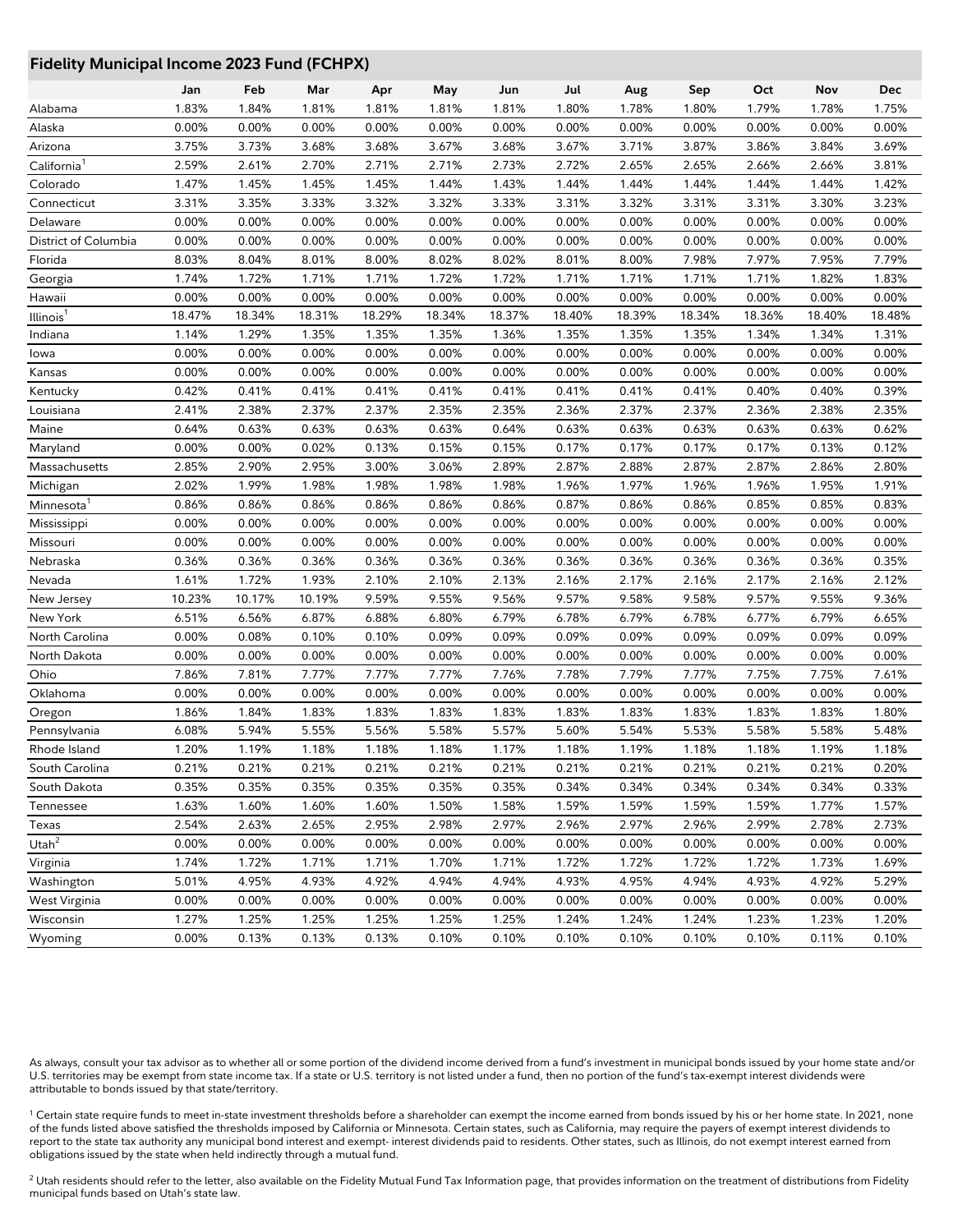#### **Fidelity Municipal Income 2025 Fund (FIMSX)**

|                         | Jan    | Feb    | Mar    | Apr    | May    | Jun    | Jul    | Aug    | Sep    | Oct    | Nov    | <b>Dec</b> |
|-------------------------|--------|--------|--------|--------|--------|--------|--------|--------|--------|--------|--------|------------|
| Alabama                 | 0.55%  | 0.54%  | 0.53%  | 0.53%  | 0.53%  | 0.53%  | 0.53%  | 0.53%  | 0.54%  | 0.54%  | 0.54%  | 0.52%      |
| Alaska                  | 0.00%  | 0.00%  | 0.00%  | 0.00%  | 0.00%  | 0.00%  | 0.00%  | 0.00%  | 0.00%  | 0.00%  | 0.00%  | 0.00%      |
| Arizona                 | 2.60%  | 2.60%  | 2.57%  | 2.56%  | 2.56%  | 2.57%  | 2.53%  | 2.53%  | 2.51%  | 2.53%  | 2.54%  | 2.43%      |
| California <sup>1</sup> | 2.58%  | 2.58%  | 2.56%  | 2.55%  | 2.55%  | 2.56%  | 2.53%  | 2.54%  | 2.88%  | 2.90%  | 2.92%  | 3.20%      |
| Colorado                | 0.88%  | 0.88%  | 0.86%  | 0.86%  | 0.86%  | 0.86%  | 0.87%  | 0.87%  | 0.89%  | 0.90%  | 0.90%  | 1.73%      |
| Connecticut             | 9.55%  | 9.53%  | 9.45%  | 9.41%  | 9.41%  | 9.39%  | 9.33%  | 9.31%  | 9.25%  | 9.30%  | 9.37%  | 8.97%      |
| Delaware                | 0.00%  | 0.00%  | 0.00%  | 0.00%  | 0.00%  | 0.00%  | 0.00%  | 0.00%  | 0.00%  | 0.00%  | 0.00%  | 0.00%      |
| District of Columbia    | 1.39%  | 1.38%  | 1.37%  | 1.36%  | 1.37%  | 1.37%  | 1.35%  | 1.35%  | 1.34%  | 1.35%  | 1.36%  | 1.30%      |
| Florida                 | 7.91%  | 7.90%  | 7.84%  | 7.79%  | 7.78%  | 7.77%  | 7.78%  | 7.76%  | 7.71%  | 7.77%  | 7.83%  | 7.50%      |
| Georgia                 | 0.15%  | 0.15%  | 0.15%  | 0.15%  | 0.15%  | 0.15%  | 0.14%  | 0.14%  | 0.14%  | 0.14%  | 0.14%  | 0.14%      |
| Hawaii                  | 0.11%  | 0.16%  | 0.16%  | 0.16%  | 0.16%  | 0.16%  | 0.16%  | 0.16%  | 0.15%  | 0.15%  | 0.16%  | 0.15%      |
| Illinois <sup>1</sup>   | 12.46% | 12.45% | 12.34% | 12.30% | 12.32% | 12.31% | 12.31% | 12.30% | 12.26% | 11.61% | 10.27% | 12.44%     |
| Indiana                 | 0.37%  | 0.61%  | 0.60%  | 0.60%  | 0.60%  | 0.60%  | 0.60%  | 0.60%  | 0.60%  | 0.60%  | 0.61%  | 0.58%      |
| lowa                    | 0.00%  | 0.00%  | 0.00%  | 0.00%  | 0.00%  | 0.00%  | 0.00%  | 0.00%  | 0.00%  | 0.00%  | 0.00%  | 0.00%      |
| Kansas                  | 0.00%  | 0.00%  | 0.00%  | 0.00%  | 0.00%  | 0.00%  | 0.00%  | 0.00%  | 0.00%  | 0.00%  | 0.00%  | 0.00%      |
| Kentucky                | 2.38%  | 2.38%  | 2.36%  | 2.34%  | 2.34%  | 2.34%  | 2.35%  | 2.35%  | 2.34%  | 2.36%  | 2.38%  | 2.27%      |
| Louisiana               | 0.49%  | 0.49%  | 0.48%  | 0.48%  | 0.48%  | 0.48%  | 0.48%  | 0.48%  | 0.47%  | 0.48%  | 0.48%  | 0.46%      |
| Maine                   | 4.30%  | 4.28%  | 4.25%  | 4.23%  | 4.24%  | 4.24%  | 4.19%  | 4.19%  | 4.17%  | 4.19%  | 4.22%  | 4.03%      |
| Maryland                | 0.72%  | 0.71%  | 0.71%  | 0.70%  | 0.71%  | 0.71%  | 0.70%  | 0.70%  | 0.69%  | 0.70%  | 0.70%  | 0.67%      |
| Massachusetts           | 7.43%  | 7.41%  | 7.34%  | 7.30%  | 7.31%  | 7.37%  | 7.53%  | 7.53%  | 7.55%  | 7.60%  | 7.65%  | 7.32%      |
| Michigan                | 3.34%  | 3.33%  | 3.30%  | 3.29%  | 3.28%  | 3.28%  | 3.25%  | 3.25%  | 3.23%  | 3.25%  | 3.29%  | 3.14%      |
| Minnesota <sup>1</sup>  | 0.00%  | 0.00%  | 0.00%  | 0.00%  | 0.00%  | 0.00%  | 0.00%  | 0.00%  | 0.00%  | 0.00%  | 0.00%  | 0.00%      |
| Mississippi             | 0.00%  | 0.00%  | 0.00%  | 0.00%  | 0.00%  | 0.00%  | 0.00%  | 0.00%  | 0.00%  | 0.00%  | 0.00%  | 0.00%      |
| Missouri                | 3.96%  | 3.95%  | 3.91%  | 3.89%  | 3.90%  | 3.90%  | 3.85%  | 3.84%  | 3.82%  | 3.84%  | 3.86%  | 3.69%      |
| Nebraska                | 0.00%  | 0.00%  | 0.00%  | 0.00%  | 0.00%  | 0.00%  | 0.00%  | 0.00%  | 0.00%  | 0.00%  | 0.00%  | 0.00%      |
| Nevada                  | 0.28%  | 0.28%  | 0.28%  | 0.28%  | 0.28%  | 0.28%  | 0.28%  | 0.28%  | 0.28%  | 0.28%  | 0.28%  | 0.27%      |
| New Hampshire           | 1.46%  | 1.46%  | 1.45%  | 1.44%  | 1.45%  | 1.45%  | 1.43%  | 1.43%  | 1.42%  | 1.43%  | 1.44%  | 1.37%      |
| New Jersey              | 7.47%  | 7.34%  | 7.28%  | 7.26%  | 7.27%  | 7.27%  | 7.24%  | 7.23%  | 7.20%  | 7.24%  | 7.29%  | 7.42%      |
| New York                | 2.18%  | 2.18%  | 2.16%  | 2.14%  | 2.15%  | 2.15%  | 2.14%  | 2.14%  | 2.13%  | 2.15%  | 2.16%  | 2.06%      |
| North Carolina          | 0.00%  | 0.00%  | 0.00%  | 0.00%  | 0.00%  | 0.00%  | 0.00%  | 0.00%  | 0.00%  | 0.00%  | 0.00%  | 0.00%      |
| North Dakota            | 0.00%  | 0.00%  | 0.00%  | 0.00%  | 0.00%  | 0.00%  | 0.00%  | 0.00%  | 0.00%  | 0.00%  | 0.00%  | 0.00%      |
| Ohio                    | 5.01%  | 5.01%  | 4.97%  | 4.95%  | 4.93%  | 4.93%  | 4.92%  | 4.90%  | 4.87%  | 4.89%  | 4.95%  | 4.74%      |
| Oklahoma                | 0.11%  | 0.11%  | 0.11%  | 0.11%  | 0.11%  | 0.11%  | 0.11%  | 0.11%  | 0.11%  | 0.11%  | 0.11%  | 0.10%      |
| Oregon                  | 3.42%  | 3.41%  | 3.38%  | 3.37%  | 3.36%  | 3.35%  | 3.34%  | 3.33%  | 3.32%  | 3.34%  | 3.37%  | 3.23%      |
| Pennsylvania            | 8.95%  | 8.93%  | 9.77%  | 10.17% | 10.16% | 10.15% | 10.30% | 10.37% | 10.32% | 10.37% | 10.47% | 10.02%     |
| South Carolina          | 0.00%  | 0.00%  | 0.00%  | 0.00%  | 0.00%  | 0.00%  | 0.00%  | 0.00%  | 0.00%  | 0.00%  | 0.00%  | 0.00%      |
| Tennessee               | 2.86%  | 2.87%  | 2.84%  | 2.82%  | 2.83%  | 2.83%  | 2.84%  | 2.82%  | 2.81%  | 2.83%  | 2.85%  | 2.73%      |
| Texas                   | 1.14%  | 1.14%  | 1.13%  | 1.12%  | 1.13%  | 1.13%  | 1.11%  | 1.11%  | 1.11%  | 1.11%  | 1.12%  | 1.07%      |
| Utah $\overline{a}$     | 0.17%  | 0.17%  | 0.17%  | 0.17%  | 0.17%  | 0.17%  | 0.17%  | 0.17%  | 0.17%  | 0.17%  | 0.17%  | 0.16%      |
| Vermont                 | 1.69%  | 1.69%  | 1.67%  | 1.66%  | 1.67%  | 1.66%  | 1.66%  | 1.66%  | 1.65%  | 1.75%  | 2.40%  | 2.29%      |
| Virginia                | 0.40%  | 0.40%  | 0.39%  | 0.39%  | 0.39%  | 0.39%  | 0.39%  | 0.39%  | 0.39%  | 0.39%  | 0.39%  | 0.37%      |
| Washington              | 2.19%  | 2.19%  | 2.17%  | 2.16%  | 2.13%  | 2.13%  | 2.13%  | 2.13%  | 2.12%  | 2.13%  | 2.18%  | 2.08%      |
| West Virginia           | 0.00%  | 0.00%  | 0.00%  | 0.00%  | 0.00%  | 0.00%  | 0.00%  | 0.00%  | 0.00%  | 0.00%  | 0.00%  | 0.00%      |
| Wisconsin               | 1.47%  | 1.48%  | 1.45%  | 1.44%  | 1.44%  | 1.44%  | 1.45%  | 1.48%  | 1.58%  | 1.59%  | 1.61%  | 1.54%      |
| Wyoming                 | 0.00%  | 0.00%  | 0.00%  | 0.00%  | 0.00%  | 0.00%  | 0.00%  | 0.00%  | 0.00%  | 0.00%  | 0.00%  | 0.00%      |

As always, consult your tax advisor as to whether all or some portion of the dividend income derived from a fund's investment in municipal bonds issued by your home state and/or U.S. territories may be exempt from state income tax. If a state or U.S. territory is not listed under a fund, then no portion of the fund's tax-exempt interest dividends were attributable to bonds issued by that state/territory.

<sup>1</sup> Certain state require funds to meet in-state investment thresholds before a shareholder can exempt the income earned from bonds issued by his or her home state. In 2021, none of the funds listed above satisfied the thresholds imposed by California or Minnesota. Certain states, such as California, may require the payers of exempt interest dividends to report to the state tax authority any municipal bond interest and exempt- interest dividends paid to residents. Other states, such as Illinois, do not exempt interest earned from obligations issued by the state when held indirectly through a mutual fund.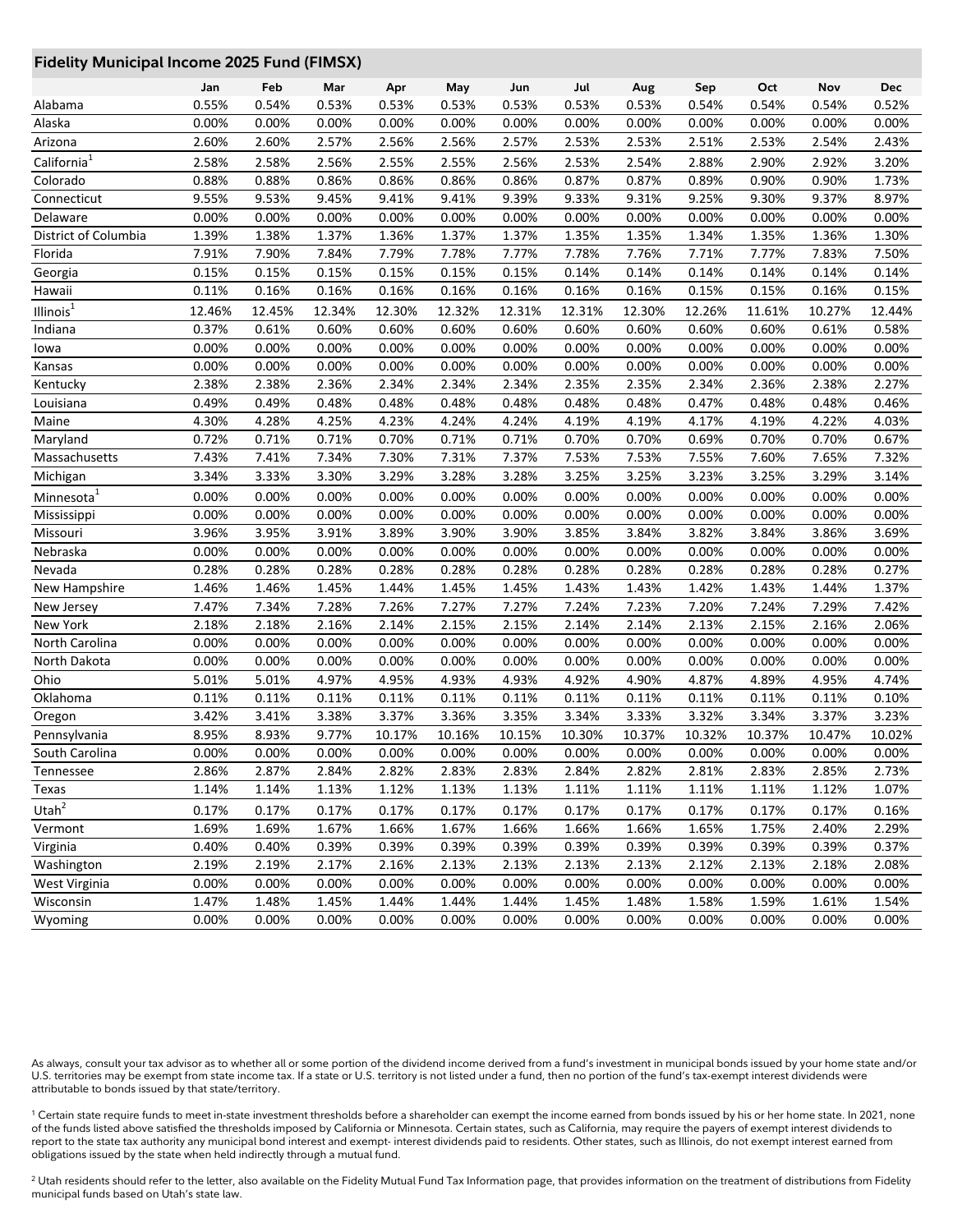#### **Fidelity Municipal Money Market Fund (FTEXX)**

|                         | Jan    | Feb    | Mar    | Apr    | May    | Jun    | Jul    | Aug    | Sep    | Oct    | Nov    | Dec    |
|-------------------------|--------|--------|--------|--------|--------|--------|--------|--------|--------|--------|--------|--------|
| Alabama                 | 1.69%  | 1.83%  | 2.05%  | 2.50%  | 2.52%  | 2.27%  | 2.35%  | 2.38%  | 2.55%  | 2.43%  | 2.44%  | 2.53%  |
| Alaska                  | 0.41%  | 0.32%  | 0.29%  | 0.20%  | 0.24%  | 0.17%  | 0.16%  | 0.13%  | 0.16%  | 0.15%  | 0.32%  | 0.35%  |
| Arizona                 | 0.95%  | 0.91%  | 1.03%  | 1.24%  | 1.29%  | 1.24%  | 1.09%  | 1.09%  | 1.05%  | 1.04%  | 1.02%  | 1.22%  |
| Arkansas                | 0.19%  | 0.18%  | 0.20%  | 0.23%  | 0.24%  | 0.28%  | 0.31%  | 0.31%  | 0.32%  | 0.32%  | 0.28%  | 0.31%  |
| California <sup>1</sup> | 3.98%  | 4.96%  | 4.55%  | 5.19%  | 5.01%  | 5.18%  | 4.22%  | 4.20%  | 4.62%  | 4.45%  | 4.37%  | 4.61%  |
| Colorado                | 2.83%  | 2.06%  | 2.29%  | 2.68%  | 2.71%  | 2.48%  | 2.45%  | 2.53%  | 2.77%  | 2.82%  | 2.70%  | 3.01%  |
| Connecticut             | 4.97%  | 3.16%  | 3.03%  | 3.65%  | 3.58%  | 3.09%  | 3.42%  | 4.22%  | 3.99%  | 3.52%  | 3.42%  | 3.50%  |
| Delaware                | 0.38%  | 0.34%  | 0.35%  | 0.39%  | 0.39%  | 0.36%  | 0.34%  | 0.31%  | 0.34%  | 0.23%  | 0.15%  | 0.15%  |
| District of Columbia    | 0.43%  | 0.63%  | 0.79%  | 1.08%  | 0.80%  | 0.76%  | 0.94%  | 0.99%  | 1.04%  | 0.88%  | 0.78%  | 0.88%  |
| Florida                 | 15.21% | 13.38% | 13.27% | 13.73% | 13.85% | 13.92% | 14.47% | 14.02% | 13.37% | 13.62% | 14.54% | 14.13% |
| Georgia                 | 5.59%  | 5.07%  | 5.27%  | 5.79%  | 6.01%  | 6.24%  | 5.71%  | 5.73%  | 6.18%  | 5.30%  | 5.40%  | 5.36%  |
| Hawaii                  | 0.41%  | 0.30%  | 0.43%  | 0.62%  | 0.63%  | 0.72%  | 0.73%  | 0.38%  | 0.38%  | 0.41%  | 0.40%  | 0.43%  |
| Illinois <sup>1</sup>   | 5.25%  | 5.08%  | 5.44%  | 6.55%  | 6.82%  | 6.48%  | 6.77%  | 6.85%  | 7.49%  | 7.43%  | 7.17%  | 7.65%  |
| Indiana                 | 1.75%  | 1.54%  | 1.23%  | 1.69%  | 2.28%  | 2.13%  | 2.04%  | 2.12%  | 2.29%  | 2.28%  | 1.73%  | 1.77%  |
| lowa                    | 2.31%  | 2.38%  | 2.50%  | 3.01%  | 2.87%  | 2.46%  | 2.51%  | 2.62%  | 2.86%  | 3.17%  | 3.19%  | 3.20%  |
| Kansas                  | 1.23%  | 1.17%  | 1.23%  | 1.42%  | 1.44%  | 1.30%  | 1.19%  | 1.18%  | 1.31%  | 1.39%  | 1.27%  | 1.41%  |
| Kentucky                | 0.76%  | 0.72%  | 0.84%  | 1.03%  | 1.01%  | 1.03%  | 1.16%  | 1.62%  | 1.55%  | 1.39%  | 1.13%  | 1.40%  |
| Louisiana               | 1.59%  | 1.35%  | 1.56%  | 1.86%  | 1.78%  | 1.55%  | 1.59%  | 1.64%  | 1.83%  | 2.08%  | 1.90%  | 2.18%  |
| Maryland                | 0.12%  | 0.11%  | 0.11%  | 0.15%  | 0.16%  | 0.16%  | 0.16%  | 0.17%  | 0.18%  | 0.17%  | 0.09%  | 0.23%  |
| Massachusetts           | 1.14%  | 1.19%  | 1.63%  | 1.55%  | 1.18%  | 1.04%  | 0.82%  | 0.50%  | 0.66%  | 0.82%  | 0.66%  | 0.36%  |
| Michigan                | 1.42%  | 1.62%  | 1.90%  | 2.13%  | 2.25%  | 2.26%  | 2.17%  | 1.87%  | 1.99%  | 1.77%  | 1.64%  | 1.77%  |
| Minnesota <sup>1</sup>  | 0.08%  | 0.03%  | 0.00%  | 0.00%  | 0.00%  | 0.01%  | 0.03%  | 0.01%  | 0.05%  | 0.07%  | 0.08%  | 0.07%  |
| Mississippi             | 0.08%  | 0.06%  | 0.09%  | 0.11%  | 0.11%  | 0.11%  | 0.14%  | 0.11%  | 0.12%  | 0.11%  | 0.09%  | 0.13%  |
| Missouri                | 1.09%  | 0.99%  | 1.14%  | 1.34%  | 1.11%  | 0.99%  | 0.92%  | 0.88%  | 0.92%  | 0.98%  | 0.94%  | 1.02%  |
| Montana                 | 0.16%  | 1.15%  | 0.00%  | 0.00%  | 0.00%  | 0.02%  | 0.10%  | 0.10%  | 0.11%  | 0.09%  | 0.09%  | 0.08%  |
| Nebraska                | 0.83%  | 0.86%  | 0.95%  | 1.04%  | 0.73%  | 0.63%  | 0.76%  | 0.86%  | 1.23%  | 0.96%  | 1.02%  | 1.07%  |
| Nevada                  | 0.53%  | 0.67%  | 1.32%  | 2.00%  | 2.02%  | 1.08%  | 0.86%  | 0.97%  | 1.19%  | 1.05%  | 0.81%  | 0.36%  |
| New Jersey              | 4.46%  | 4.54%  | 3.68%  | 5.03%  | 5.22%  | 5.56%  | 5.70%  | 5.72%  | 6.17%  | 5.31%  | 6.57%  | 5.77%  |
| New York                | 13.80% | 17.04% | 15.38% | 6.75%  | 6.89%  | 6.89%  | 5.89%  | 6.64%  | 9.67%  | 11.10% | 12.12% | 11.55% |
| North Carolina          | 0.18%  | 0.15%  | 0.11%  | 0.29%  | 0.35%  | 0.41%  | 0.51%  | 0.55%  | 0.56%  | 0.55%  | 0.53%  | 0.55%  |
| North Dakota            | 0.00%  | 0.00%  | 0.00%  | 0.00%  | 0.00%  | 0.00%  | 0.00%  | 0.00%  | 0.00%  | 0.00%  | 0.05%  | 0.06%  |
| Ohio                    | 2.33%  | 2.04%  | 1.69%  | 1.78%  | 2.04%  | 2.25%  | 2.26%  | 2.19%  | 1.85%  | 1.45%  | 1.37%  | 1.25%  |
| Oklahoma                | 0.13%  | 0.11%  | 0.13%  | 0.17%  | 0.17%  | 0.14%  | 0.15%  | 0.16%  | 0.17%  | 0.18%  | 0.18%  | 0.19%  |
| Oregon                  | 0.16%  | 0.13%  | 0.15%  | 0.20%  | 0.21%  | 0.19%  | 0.18%  | 0.16%  | 0.18%  | 0.19%  | 0.17%  | 0.19%  |
| Pennsylvania            | 1.83%  | 2.11%  | 2.19%  | 2.20%  | 1.47%  | 1.63%  | 1.19%  | 0.97%  | 1.07%  | 0.98%  | 1.35%  | 1.74%  |
| South Carolina          | 0.81%  | 0.75%  | 0.73%  | 0.72%  | 0.78%  | 0.79%  | 0.78%  | 0.72%  | 0.70%  | 0.76%  | 0.87%  | 0.98%  |
| Tennessee               | 1.04%  | 0.97%  | 1.05%  | 1.29%  | 1.33%  | 1.22%  | 1.21%  | 1.20%  | 1.29%  | 1.36%  | 1.34%  | 1.41%  |
| Texas                   | 18.02% | 18.62% | 18.27% | 17.19% | 17.06% | 19.80% | 20.49% | 19.73% | 13.23% | 14.02% | 13.77% | 13.60% |
| Utah $2$                | 0.59%  | 0.00%  | 0.00%  | 0.09%  | 0.18%  | 0.13%  | 0.12%  | 0.18%  | 0.20%  | 0.05%  | 0.00%  | 0.00%  |
| Virginia                | 0.79%  | 0.75%  | 0.77%  | 0.87%  | 0.88%  | 0.85%  | 0.93%  | 0.95%  | 1.02%  | 0.97%  | 0.79%  | 0.63%  |
| Washington              | 1.92%  | 1.88%  | 2.31%  | 2.85%  | 2.65%  | 2.70%  | 3.42%  | 3.29%  | 3.56%  | 3.72%  | 3.76%  | 3.28%  |
| West Virginia           | 1.61%  | 1.53%  | 1.51%  | 1.82%  | 2.03%  | 2.13%  | 2.10%  | 2.09%  | 2.27%  | 2.28%  | 2.22%  | 2.29%  |
| Wisconsin               | 0.00%  | 0.29%  | 0.66%  | 0.97%  | 1.19%  | 1.20%  | 1.32%  | 1.15%  | 1.18%  | 1.19%  | 1.14%  | 1.21%  |
| Wyoming                 | 0.44%  | 0.36%  | 0.47%  | 0.51%  | 0.49%  | 0.42%  | 0.42%  | 0.32%  | 0.33%  | 0.23%  | 0.15%  | 0.16%  |

As always, consult your tax advisor as to whether all or some portion of the dividend income derived from a fund's investment in municipal bonds issued by your home state and/or U.S. territories may be exempt from state income tax. If a state or U.S. territory is not listed under a fund, then no portion of the fund's tax-exempt interest dividends were attributable to bonds issued by that state/territory.

<sup>1</sup> Certain state require funds to meet in-state investment thresholds before a shareholder can exempt the income earned from bonds issued by his or her home state. In 2021, none of the funds listed above satisfied the thresholds imposed by California or Minnesota. Certain states, such as California, may require the payers of exempt interest dividends to report to the state tax authority any municipal bond interest and exempt- interest dividends paid to residents. Other states, such as Illinois, do not exempt interest earned from obligations issued by the state when held indirectly through a mutual fund.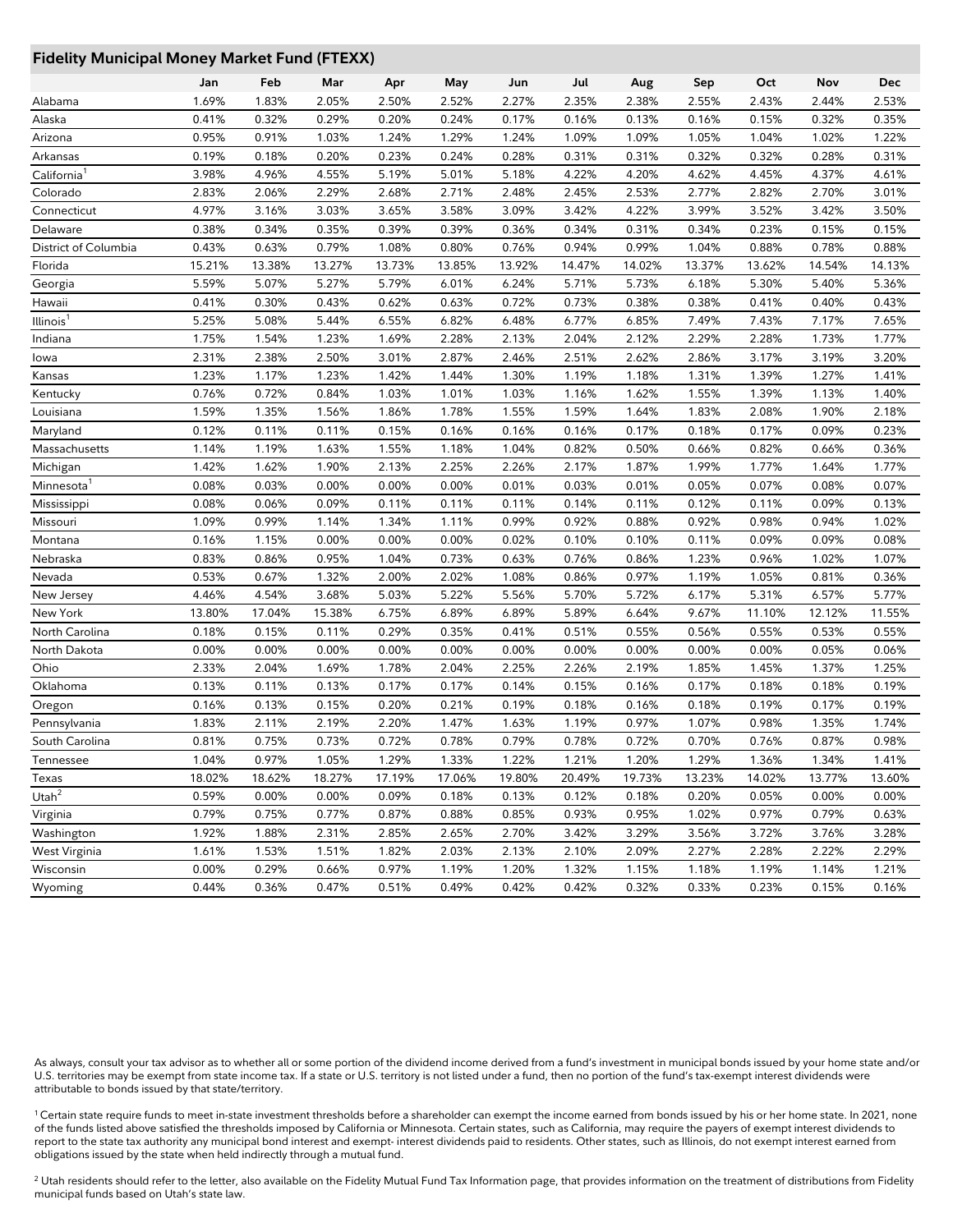#### **Fidelity SAI Municipal Bond Index Fund (FSABX)**

|                         | Jan    | Feb    | Mar    | Apr    | May    | Jun    | Jul    | Aug    | Sep    | Oct    | Nov    | Dec    |
|-------------------------|--------|--------|--------|--------|--------|--------|--------|--------|--------|--------|--------|--------|
| Alabama                 | 1.16%  | 1.16%  | 1.19%  | 1.23%  | 1.22%  | 1.21%  | 1.20%  | 1.19%  | 1.19%  | 1.18%  | 1.17%  | 1.03%  |
| Alaska                  | 0.00%  | 0.00%  | 0.00%  | 0.00%  | 0.00%  | 0.00%  | 0.00%  | 0.00%  | 0.00%  | 0.00%  | 0.00%  | 0.00%  |
| Arizona                 | 1.37%  | 1.40%  | 1.39%  | 1.49%  | 1.53%  | 1.52%  | 1.50%  | 1.49%  | 1.48%  | 1.47%  | 1.42%  | 1.30%  |
| Arkansas                | 0.23%  | 0.27%  | 0.26%  | 0.24%  | 0.24%  | 0.24%  | 0.24%  | 0.23%  | 0.23%  | 0.23%  | 0.23%  | 0.21%  |
| California <sup>1</sup> | 18.90% | 19.17% | 19.44% | 19.19% | 19.11% | 18.81% | 18.86% | 18.94% | 18.16% | 17.73% | 17.51% | 18.61% |
| Colorado                | 1.08%  | 0.96%  | 0.93%  | 0.90%  | 0.88%  | 0.87%  | 0.87%  | 0.86%  | 1.03%  | 1.03%  | 1.34%  | 1.34%  |
| Connecticut             | 1.30%  | 1.29%  | 1.25%  | 1.20%  | 1.19%  | 1.22%  | 1.22%  | 1.20%  | 1.23%  | 1.22%  | 1.22%  | 1.11%  |
| Delaware                | 0.10%  | 0.10%  | 0.10%  | 0.09%  | 0.09%  | 0.09%  | 0.09%  | 0.09%  | 0.09%  | 0.09%  | 0.09%  | 0.08%  |
| District of Columbia    | 1.70%  | 1.74%  | 1.69%  | 1.61%  | 1.59%  | 1.58%  | 1.58%  | 1.56%  | 1.56%  | 1.60%  | 1.66%  | 1.89%  |
| Florida                 | 5.02%  | 5.11%  | 4.96%  | 5.02%  | 5.00%  | 4.95%  | 4.94%  | 4.90%  | 4.88%  | 4.87%  | 4.89%  | 5.13%  |
| Georgia                 | 2.23%  | 2.30%  | 2.31%  | 2.23%  | 2.20%  | 2.18%  | 2.24%  | 2.22%  | 2.21%  | 2.43%  | 2.39%  | 2.19%  |
| Hawaii                  | 0.35%  | 0.35%  | 0.34%  | 0.33%  | 0.32%  | 0.32%  | 0.32%  | 0.31%  | 0.31%  | 0.31%  | 0.31%  | 0.28%  |
| Idaho                   | 0.09%  | 0.09%  | 0.08%  | 0.08%  | 0.14%  | 0.15%  | 0.15%  | 0.15%  | 0.15%  | 0.15%  | 0.15%  | 0.14%  |
| Illinois <sup>1</sup>   | 5.95%  | 5.90%  | 5.79%  | 5.80%  | 5.94%  | 5.93%  | 5.92%  | 5.90%  | 6.14%  | 6.03%  | 5.79%  | 5.96%  |
| Indiana                 | 0.40%  | 0.41%  | 0.40%  | 0.39%  | 0.38%  | 0.36%  | 0.36%  | 0.36%  | 0.36%  | 0.35%  | 0.35%  | 0.46%  |
| lowa                    | 0.25%  | 0.25%  | 0.24%  | 0.23%  | 0.23%  | 0.23%  | 0.23%  | 0.22%  | 0.22%  | 0.22%  | 0.22%  | 0.20%  |
| Kansas                  | 0.23%  | 0.22%  | 0.21%  | 0.21%  | 0.20%  | 0.20%  | 0.20%  | 0.20%  | 0.20%  | 0.20%  | 0.20%  | 0.18%  |
| Kentucky                | 0.48%  | 0.47%  | 0.46%  | 0.44%  | 0.43%  | 0.43%  | 0.43%  | 0.43%  | 0.43%  | 0.56%  | 0.58%  | 0.71%  |
| Louisiana               | 1.04%  | 1.03%  | 1.00%  | 0.96%  | 0.95%  | 0.94%  | 0.93%  | 0.92%  | 0.95%  | 0.94%  | 0.94%  | 0.86%  |
| Maryland                | 1.80%  | 1.81%  | 1.77%  | 1.95%  | 1.98%  | 1.96%  | 1.97%  | 2.10%  | 2.27%  | 2.45%  | 2.42%  | 2.25%  |
| Massachusetts           | 2.31%  | 2.31%  | 2.34%  | 2.65%  | 2.69%  | 2.67%  | 2.66%  | 2.74%  | 2.75%  | 2.79%  | 2.77%  | 2.53%  |
| Michigan                | 1.41%  | 1.41%  | 1.37%  | 1.32%  | 1.30%  | 1.32%  | 1.38%  | 1.37%  | 1.36%  | 1.31%  | 1.27%  | 1.23%  |
| Minnesota <sup>1</sup>  | 0.98%  | 0.98%  | 0.95%  | 0.91%  | 0.90%  | 0.98%  | 1.07%  | 1.05%  | 1.05%  | 1.05%  | 1.05%  | 0.96%  |
| Mississippi             | 0.62%  | 0.61%  | 0.59%  | 0.58%  | 0.59%  | 0.58%  | 0.58%  | 0.57%  | 0.57%  | 0.57%  | 0.57%  | 0.52%  |
| Missouri                | 0.80%  | 0.79%  | 0.77%  | 0.84%  | 0.91%  | 0.90%  | 0.90%  | 0.90%  | 0.89%  | 0.89%  | 0.89%  | 0.81%  |
| Montana                 | 0.03%  | 0.03%  | 0.03%  | 0.03%  | 0.03%  | 0.03%  | 0.03%  | 0.03%  | 0.03%  | 0.03%  | 0.03%  | 0.03%  |
| Nebraska                | 0.20%  | 0.20%  | 0.19%  | 0.19%  | 0.18%  | 0.23%  | 0.25%  | 0.25%  | 0.25%  | 0.25%  | 0.35%  | 0.32%  |
| Nevada                  | 0.78%  | 0.79%  | 0.77%  | 0.74%  | 0.73%  | 0.73%  | 0.72%  | 0.72%  | 0.71%  | 0.71%  | 0.71%  | 0.65%  |
| New Jersey              | 6.29%  | 6.38%  | 6.60%  | 6.47%  | 6.57%  | 6.44%  | 6.28%  | 6.09%  | 6.12%  | 6.08%  | 6.05%  | 6.25%  |
| New Mexico              | 0.17%  | 0.17%  | 0.16%  | 0.16%  | 0.16%  | 0.15%  | 0.15%  | 0.30%  | 0.31%  | 0.31%  | 0.31%  | 0.28%  |
| New York                | 16.99% | 17.61% | 17.66% | 17.63% | 17.41% | 17.31% | 17.18% | 17.10% | 17.43% | 17.60% | 17.63% | 17.04% |
| North Carolina          | 1.55%  | 1.63%  | 1.58%  | 1.52%  | 1.59%  | 1.59%  | 1.58%  | 1.56%  | 1.56%  | 1.55%  | 1.54%  | 1.41%  |
| North Dakota            | 0.10%  | 0.09%  | 0.09%  | 0.08%  | 0.08%  | 0.14%  | 0.14%  | 0.14%  | 0.14%  | 0.14%  | 0.16%  | 0.21%  |
| Ohio                    | 1.76%  | 1.83%  | 1.94%  | 1.99%  | 1.96%  | 1.98%  | 2.00%  | 1.98%  | 2.07%  | 2.06%  | 2.23%  | 2.35%  |
| Oklahoma                | 0.72%  | 0.71%  | 0.69%  | 0.67%  | 0.72%  | 0.71%  | 0.71%  | 0.70%  | 0.70%  | 0.69%  | 0.69%  | 0.63%  |
| Oregon                  | 0.94%  | 0.96%  | 0.95%  | 0.98%  | 0.97%  | 0.96%  | 0.96%  | 0.95%  | 0.95%  | 1.17%  | 1.19%  | 1.42%  |
| Pennsylvania            | 4.19%  | 2.93%  | 3.24%  | 3.92%  | 3.89%  | 3.87%  | 3.84%  | 3.86%  | 3.75%  | 3.84%  | 3.92%  | 3.83%  |
| Puerto Rico             | 0.36%  | 0.35%  | 0.34%  | 0.33%  | 0.33%  | 0.32%  | 0.00%  | 0.00%  | 0.00%  | 0.00%  | 0.00%  | 0.00%  |
| Rhode Island            | 0.20%  | 0.20%  | 0.19%  | 0.19%  | 0.18%  | 0.18%  | 0.18%  | 0.18%  | 0.18%  | 0.18%  | 0.18%  | 0.16%  |
| South Carolina          | 0.90%  | 0.93%  | 0.90%  | 0.87%  | 0.86%  | 0.85%  | 0.85%  | 0.84%  | 0.86%  | 0.89%  | 0.88%  | 0.81%  |
| Tennessee               | 1.27%  | 1.26%  | 1.22%  | 1.18%  | 1.16%  | 1.15%  | 1.14%  | 1.29%  | 1.30%  | 1.29%  | 1.29%  | 1.33%  |
| Texas                   | 8.93%  | 8.95%  | 8.76%  | 8.47%  | 8.37%  | 9.14%  | 9.52%  | 9.32%  | 9.16%  | 8.72%  | 8.54%  | 8.75%  |
| Utah <sup>2</sup>       | 0.39%  | 0.38%  | 0.37%  | 0.36%  | 0.35%  | 0.35%  | 0.35%  | 0.43%  | 0.44%  | 0.44%  | 0.44%  | 0.40%  |
| Virginia                | 1.21%  | 1.21%  | 1.19%  | 1.27%  | 1.41%  | 1.40%  | 1.40%  | 1.38%  | 1.38%  | 1.37%  | 1.37%  | 1.33%  |
| Washington              | 3.34%  | 3.37%  | 3.46%  | 3.34%  | 3.28%  | 3.06%  | 2.97%  | 2.93%  | 2.92%  | 2.85%  | 2.91%  | 2.66%  |
| West Virginia           | 0.29%  | 0.29%  | 0.28%  | 0.27%  | 0.27%  | 0.27%  | 0.27%  | 0.26%  | 0.26%  | 0.38%  | 0.39%  | 0.36%  |
| Wisconsin               | 0.84%  | 0.83%  | 0.80%  | 0.77%  | 0.76%  | 0.75%  | 0.75%  | 0.74%  | 0.74%  | 0.74%  | 0.74%  | 0.67%  |
| Wyoming                 | 0.07%  | 0.07%  | 0.07%  | 0.06%  | 0.06%  | 0.06%  | 0.06%  | 0.06%  | 0.06%  | 0.06%  | 0.06%  | 0.06%  |

As always, consult your tax advisor as to whether all or some portion of the dividend income derived from a fund's investment in municipal bonds issued by your home state and/or U.S. territories may be exempt from state income tax. If a state or U.S. territory is not listed under a fund, then no portion of the fund's tax-exempt interest dividends were attributable to bonds issued by that state/territory.

<sup>1</sup> Certain state require funds to meet in-state investment thresholds before a shareholder can exempt the income earned from bonds issued by his or her home state. In 2021, none of the funds listed above satisfied the thresholds imposed by California or Minnesota. Certain states, such as California, may require the payers of exempt interest dividends to report to the state tax authority any municipal bond interest and exempt- interest dividends paid to residents. Other states, such as Illinois, do not exempt interest earned from obligations issued by the state when held indirectly through a mutual fund.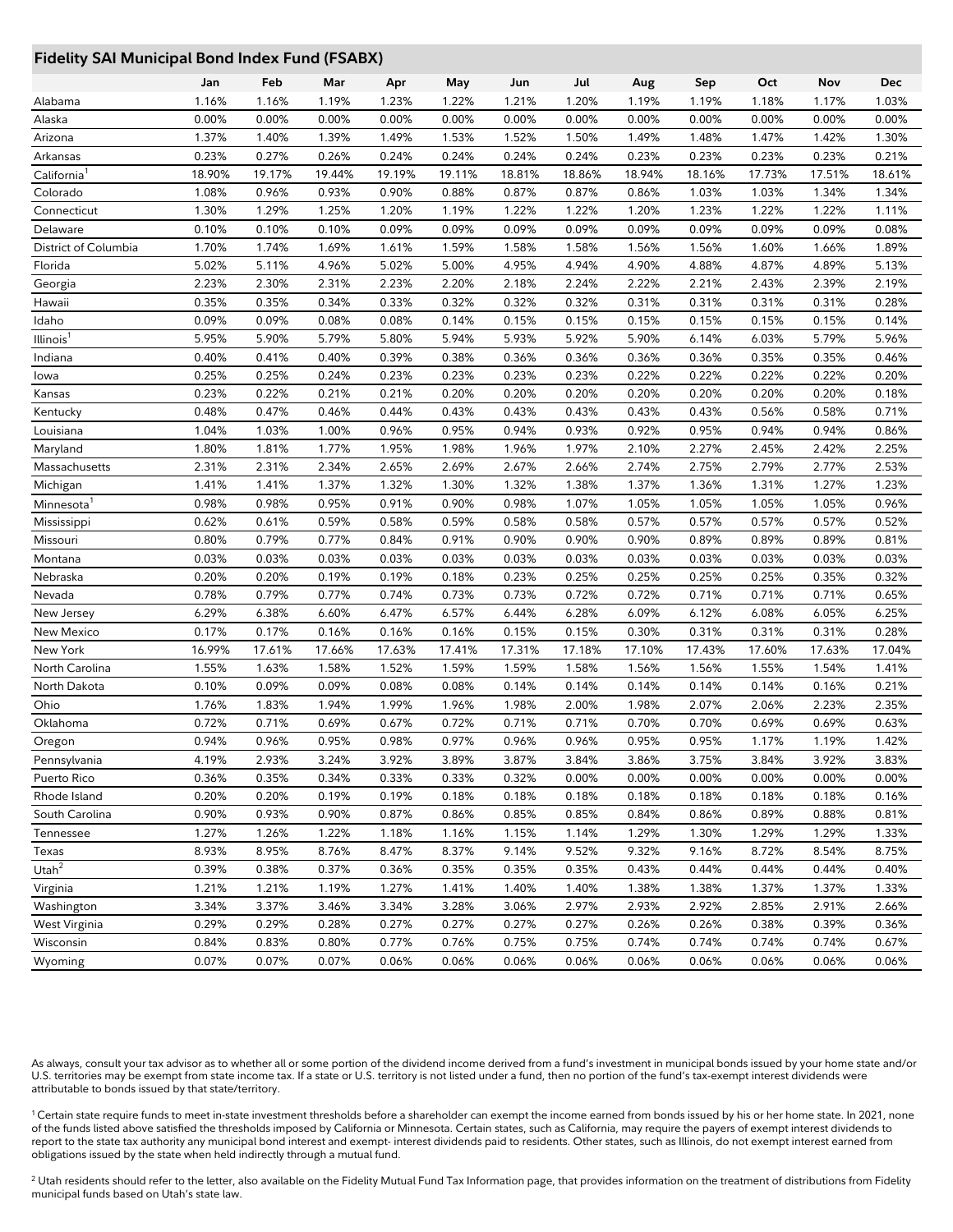## **Fidelity SAI Municipal Income Fund (FSMNX)**

|                         | Jan    | Feb    | Mar    | Apr    | May    | Jun    | Jul    | Aug    | Sep    | Oct    | Nov    | Dec    |
|-------------------------|--------|--------|--------|--------|--------|--------|--------|--------|--------|--------|--------|--------|
| Alabama                 | 0.53%  | 0.53%  | 0.52%  | 0.51%  | 0.51%  | 0.48%  | 0.47%  | 0.46%  | 0.45%  | 0.45%  | 0.44%  | 0.43%  |
| Alaska                  | 0.19%  | 0.19%  | 0.18%  | 0.19%  | 0.29%  | 0.28%  | 0.27%  | 0.27%  | 0.26%  | 0.26%  | 0.26%  | 0.25%  |
| Arizona                 | 1.46%  | 1.47%  | 1.45%  | 1.43%  | 1.56%  | 1.54%  | 1.50%  | 1.48%  | 1.45%  | 1.47%  | 1.54%  | 1.52%  |
| California <sup>1</sup> | 1.98%  | 2.52%  | 2.57%  | 2.78%  | 3.12%  | 2.97%  | 3.15%  | 3.10%  | 3.64%  | 4.19%  | 4.22%  | 4.95%  |
| Colorado                | 2.70%  | 2.66%  | 2.65%  | 2.74%  | 3.26%  | 3.30%  | 3.21%  | 3.15%  | 3.06%  | 3.01%  | 2.99%  | 2.96%  |
| Connecticut             | 1.78%  | 1.75%  | 1.72%  | 1.69%  | 1.72%  | 1.67%  | 1.61%  | 1.77%  | 1.87%  | 1.96%  | 1.94%  | 1.91%  |
| Delaware                | 0.06%  | 0.06%  | 0.05%  | 0.05%  | 0.05%  | 0.05%  | 0.05%  | 0.05%  | 0.05%  | 0.05%  | 0.05%  | 0.04%  |
| District of Columbia    | 1.68%  | 1.65%  | 1.63%  | 1.59%  | 1.58%  | 1.52%  | 1.48%  | 1.45%  | 1.41%  | 1.32%  | 1.31%  | 1.56%  |
| Florida                 | 8.43%  | 8.29%  | 8.18%  | 7.87%  | 7.87%  | 7.54%  | 7.37%  | 7.21%  | 6.96%  | 6.82%  | 6.76%  | 6.75%  |
| Georgia                 | 2.66%  | 2.62%  | 2.57%  | 2.52%  | 2.49%  | 2.40%  | 2.44%  | 2.59%  | 2.52%  | 2.50%  | 2.62%  | 4.06%  |
| Hawaii                  | 1.00%  | 1.46%  | 1.43%  | 1.40%  | 1.40%  | 1.34%  | 1.29%  | 1.26%  | 1.23%  | 1.20%  | 1.19%  | 1.17%  |
| Idaho                   | 0.01%  | 0.01%  | 0.01%  | 0.01%  | 0.01%  | 0.01%  | 0.01%  | 0.01%  | 0.01%  | 0.01%  | 0.01%  | 0.01%  |
| Illinois <sup>1</sup>   | 22.50% | 21.98% | 21.46% | 20.63% | 20.33% | 19.42% | 18.92% | 18.57% | 17.94% | 17.57% | 17.53% | 15.06% |
| Indiana                 | 1.04%  | 1.02%  | 1.00%  | 0.98%  | 0.98%  | 0.94%  | 1.00%  | 0.99%  | 0.96%  | 0.93%  | 0.92%  | 0.90%  |
| lowa                    | 0.14%  | 0.14%  | 0.13%  | 0.30%  | 0.42%  | 0.40%  | 0.39%  | 0.38%  | 0.37%  | 0.36%  | 0.36%  | 0.36%  |
| Kansas                  | 0.17%  | 0.17%  | 0.16%  | 0.16%  | 0.16%  | 0.15%  | 0.15%  | 0.15%  | 0.14%  | 0.14%  | 0.14%  | 0.14%  |
| Kentucky                | 1.41%  | 1.38%  | 1.36%  | 1.33%  | 1.24%  | 1.20%  | 1.16%  | 1.14%  | 1.10%  | 1.08%  | 1.08%  | 1.05%  |
| Louisiana               | 0.95%  | 0.93%  | 0.92%  | 0.93%  | 0.93%  | 0.89%  | 0.85%  | 0.84%  | 0.82%  | 0.81%  | 0.79%  | 0.78%  |
| Maine                   | 1.24%  | 1.21%  | 1.20%  | 1.17%  | 1.17%  | 1.12%  | 0.94%  | 0.92%  | 0.89%  | 0.88%  | 0.87%  | 0.86%  |
| Maryland                | 0.73%  | 0.75%  | 0.78%  | 1.08%  | 1.08%  | 1.09%  | 1.14%  | 1.39%  | 1.41%  | 1.39%  | 1.38%  | 1.29%  |
| Massachusetts           | 3.17%  | 3.11%  | 3.55%  | 4.20%  | 4.63%  | 5.16%  | 5.69%  | 5.60%  | 5.42%  | 5.33%  | 5.26%  | 5.19%  |
| Michigan                | 2.19%  | 2.17%  | 2.15%  | 2.17%  | 2.20%  | 2.10%  | 2.04%  | 2.01%  | 1.95%  | 1.92%  | 1.91%  | 1.88%  |
| Minnesota <sup>1</sup>  | 0.12%  | 0.18%  | 0.23%  | 0.23%  | 0.22%  | 0.21%  | 0.21%  | 0.20%  | 0.20%  | 0.19%  | 0.19%  | 0.19%  |
| Mississippi             | 0.00%  | 0.00%  | 0.00%  | 0.00%  | 0.00%  | 0.00%  | 0.04%  | 0.08%  | 0.07%  | 0.08%  | 0.08%  | 0.08%  |
| Missouri                | 0.41%  | 0.41%  | 0.41%  | 0.51%  | 0.51%  | 0.49%  | 0.47%  | 0.46%  | 0.45%  | 0.45%  | 0.44%  | 0.44%  |
| Montana                 | 0.03%  | 0.03%  | 0.03%  | 0.03%  | 0.02%  | 0.02%  | 0.02%  | 0.02%  | 0.02%  | 0.02%  | 0.02%  | 0.02%  |
| Nebraska                | 0.64%  | 0.63%  | 0.62%  | 0.61%  | 0.61%  | 0.58%  | 0.56%  | 0.53%  | 0.53%  | 0.52%  | 0.51%  | 0.50%  |
| Nevada                  | 0.25%  | 0.24%  | 0.24%  | 0.24%  | 0.24%  | 0.23%  | 0.21%  | 0.21%  | 0.20%  | 0.20%  | 0.21%  | 0.28%  |
| New Hampshire           | 1.31%  | 1.30%  | 1.35%  | 1.36%  | 1.35%  | 1.30%  | 1.25%  | 1.23%  | 1.20%  | 1.18%  | 1.17%  | 1.16%  |
| New Jersey              | 6.03%  | 5.96%  | 5.86%  | 5.74%  | 5.90%  | 5.69%  | 5.52%  | 5.43%  | 5.28%  | 5.19%  | 5.15%  | 5.19%  |
| New Mexico              | 0.06%  | 0.06%  | 0.06%  | 0.06%  | 0.06%  | 0.06%  | 0.05%  | 0.05%  | 0.05%  | 0.05%  | 0.05%  | 0.15%  |
| New York                | 5.34%  | 5.63%  | 5.88%  | 5.77%  | 6.02%  | 5.88%  | 5.72%  | 5.90%  | 6.78%  | 6.86%  | 6.55%  | 6.74%  |
| North Carolina          | 0.65%  | 0.64%  | 0.63%  | 0.61%  | 0.61%  | 0.59%  | 0.57%  | 0.56%  | 0.54%  | 0.53%  | 0.52%  | 0.52%  |
| North Dakota            | 0.00%  | 0.00%  | 0.00%  | 0.00%  | 0.00%  | 0.03%  | 0.04%  | 0.04%  | 0.08%  | 0.49%  | 0.52%  | 0.60%  |
| Ohio                    | 3.31%  | 3.50%  | 3.66%  | 3.82%  | 3.99%  | 3.91%  | 3.82%  | 3.74%  | 3.62%  | 3.61%  | 3.79%  | 3.82%  |
| Oklahoma                | 0.16%  | 0.19%  | 0.18%  | 0.18%  | 0.18%  | 0.17%  | 0.15%  | 0.15%  | 0.14%  | 0.14%  | 0.14%  | 0.14%  |
| Oregon                  | 0.19%  | 0.19%  | 0.18%  | 0.23%  | 0.25%  | 0.24%  | 0.22%  | 0.22%  | 0.21%  | 0.20%  | 0.20%  | 0.19%  |
| Pennsylvania            | 7.36%  | 7.12%  | 6.95%  | 6.88%  | 6.86%  | 6.59%  | 7.48%  | 7.86%  | 8.30%  | 8.34%  | 8.47%  | 8.61%  |
| Rhode Island            | 0.58%  | 0.57%  | 0.56%  | 0.57%  | 0.64%  | 0.61%  | 0.59%  | 0.58%  | 0.56%  | 0.55%  | 0.54%  | 0.54%  |
| South Carolina          | 3.49%  | 3.42%  | 3.40%  | 3.35%  | 3.34%  | 3.20%  | 3.11%  | 3.06%  | 2.96%  | 2.91%  | 2.87%  | 2.84%  |
| South Dakota            | 0.03%  | 0.03%  | 0.03%  | 0.03%  | 0.03%  | 0.02%  | 0.02%  | 0.02%  | 0.02%  | 0.02%  | 0.02%  | 0.02%  |
| Tennessee               | 0.35%  | 0.51%  | 0.85%  | 0.87%  | 1.02%  | 0.98%  | 0.92%  | 0.91%  | 0.88%  | 0.86%  | 0.88%  | 0.79%  |
| Texas                   | 8.13%  | 7.91%  | 7.81%  | 7.69%  | 5.60%  | 7.42%  | 7.14%  | 7.09%  | 6.86%  | 6.87%  | 6.80%  | 6.82%  |
| Utah $^2$               | 1.33%  | 1.31%  | 1.29%  | 1.26%  | 1.26%  | 1.25%  | 1.20%  | 1.18%  | 1.14%  | 1.13%  | 1.16%  | 1.14%  |
| Vermont                 | 0.45%  | 0.44%  | 0.43%  | 0.42%  | 0.42%  | 0.40%  | 0.39%  | 0.39%  | 0.40%  | 0.45%  | 0.44%  | 0.45%  |
| Virginia                | 0.47%  | 0.47%  | 0.47%  | 0.68%  | 0.67%  | 1.07%  | 1.26%  | 1.26%  | 1.22%  | 1.19%  | 1.18%  | 1.16%  |
| Washington              | 1.45%  | 1.43%  | 1.41%  | 1.41%  | 1.44%  | 1.78%  | 2.09%  | 2.08%  | 2.02%  | 1.98%  | 2.22%  | 2.23%  |
| West Virginia           | 0.05%  | 0.05%  | 0.05%  | 0.05%  | 0.05%  | 0.07%  | 0.11%  | 0.11%  | 0.10%  | 0.10%  | 0.10%  | 0.10%  |
| Wisconsin               | 1.84%  | 1.81%  | 1.79%  | 1.75%  | 1.74%  | 1.71%  | 1.78%  | 1.90%  | 2.31%  | 2.27%  | 2.27%  | 2.27%  |
| Wyoming                 | 0.00%  | 0.00%  | 0.00%  | 0.00%  | 0.00%  | 0.00%  | 0.00%  | 0.00%  | 0.00%  | 0.01%  | 0.01%  | 0.00%  |

As always, consult your tax advisor as to whether all or some portion of the dividend income derived from a fund's investment in municipal bonds issued by your home state and/or U.S. territories may be exempt from state income tax. If a state or U.S. territory is not listed under a fund, then no portion of the fund's tax-exempt interest dividends were attributable to bonds issued by that state/territory.

<sup>1</sup> Certain state require funds to meet in-state investment thresholds before a shareholder can exempt the income earned from bonds issued by his or her home state. In 2021, none of the funds listed above satisfied the thresholds imposed by California or Minnesota. Certain states, such as California, may require the payers of exempt interest dividends to report to the state tax authority any municipal bond interest and exempt- interest dividends paid to residents. Other states, such as Illinois, do not exempt interest earned from obligations issued by the state when held indirectly through a mutual fund.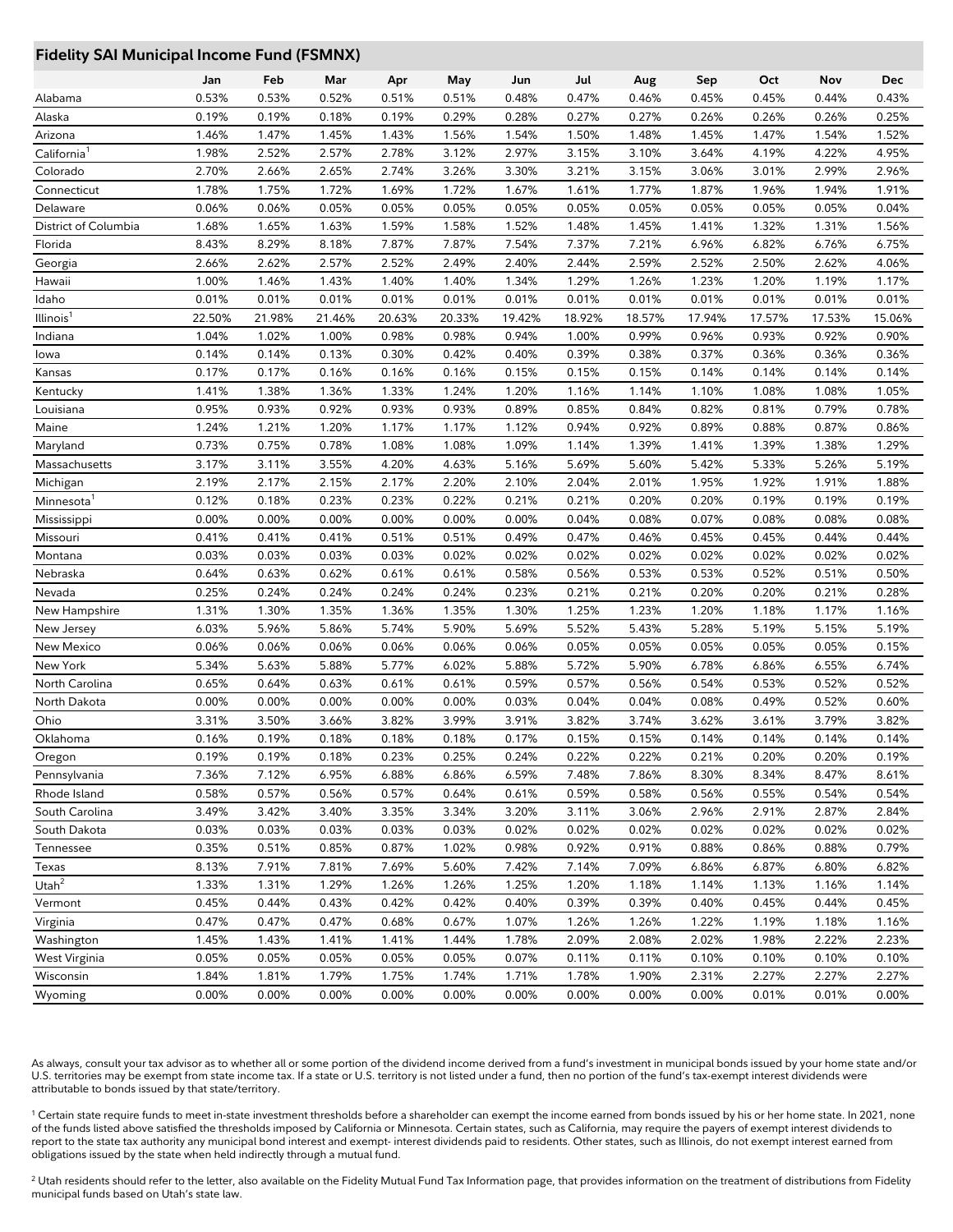## **Fidelity SAI Municipal Money Market Fund (FMQXX)**

|                         | Jan    | Feb    | Mar    | Apr    | May    | Jun    | Jul    | Aug    | Sep    | Oct    | Nov    | Dec    |
|-------------------------|--------|--------|--------|--------|--------|--------|--------|--------|--------|--------|--------|--------|
| Alabama                 | 0.57%  | 0.57%  | 0.75%  | 0.94%  | 0.97%  | 0.88%  | 0.75%  | 0.80%  | 1.13%  | 1.56%  | 3.39%  | 3.64%  |
| Alaska                  | 0.87%  | 0.62%  | 0.32%  | 0.26%  | 0.33%  | 0.56%  | 0.93%  | 0.26%  | 0.29%  | 0.39%  | 0.50%  | 0.41%  |
| Arizona                 | 0.63%  | 0.55%  | 0.53%  | 0.54%  | 0.57%  | 0.96%  | 0.78%  | 0.74%  | 0.72%  | 0.74%  | 0.69%  | 0.74%  |
| Arkansas                | 0.15%  | 0.15%  | 0.14%  | 0.14%  | 0.14%  | 0.12%  | 0.12%  | 0.12%  | 0.12%  | 0.13%  | 0.11%  | 0.11%  |
| California <sup>1</sup> | 2.68%  | 3.14%  | 2.19%  | 1.82%  | 1.65%  | 2.98%  | 3.18%  | 3.10%  | 3.33%  | 2.38%  | 2.83%  | 3.23%  |
| Colorado                | 1.21%  | 0.97%  | 1.15%  | 1.21%  | 1.19%  | 1.28%  | 0.89%  | 0.90%  | 0.94%  | 0.89%  | 0.87%  | 0.84%  |
| Connecticut             | 2.39%  | 1.87%  | 1.79%  | 2.03%  | 2.01%  | 2.43%  | 2.50%  | 2.93%  | 2.92%  | 2.58%  | 2.53%  | 2.54%  |
| Delaware                | 0.20%  | 0.17%  | 0.18%  | 0.18%  | 0.17%  | 0.14%  | 0.12%  | 0.12%  | 0.12%  | 0.11%  | 0.19%  | 0.20%  |
| District of Columbia    | 0.73%  | 1.01%  | 1.19%  | 1.48%  | 2.57%  | 3.39%  | 3.08%  | 2.77%  | 2.85%  | 1.63%  | 1.28%  | 1.56%  |
| Florida                 | 9.27%  | 8.40%  | 8.49%  | 7.98%  | 8.89%  | 8.95%  | 9.06%  | 8.96%  | 6.64%  | 5.62%  | 5.29%  | 4.89%  |
| Georgia                 | 5.57%  | 6.04%  | 7.11%  | 7.67%  | 6.98%  | 6.28%  | 6.25%  | 6.79%  | 6.81%  | 5.31%  | 5.32%  | 4.95%  |
| Hawaii                  | 0.17%  | 0.10%  | 0.24%  | 0.36%  | 0.35%  | 0.52%  | 0.57%  | 0.13%  | 0.09%  | 0.07%  | 0.06%  | 0.07%  |
| Illinois <sup>1</sup>   | 4.38%  | 3.44%  | 3.94%  | 4.17%  | 4.18%  | 3.79%  | 3.47%  | 3.53%  | 3.70%  | 3.94%  | 3.80%  | 3.99%  |
| Indiana                 | 1.07%  | 0.69%  | 0.40%  | 0.68%  | 1.37%  | 1.26%  | 1.17%  | 1.29%  | 1.34%  | 1.35%  | 1.17%  | 1.16%  |
| lowa                    | 1.36%  | 5.03%  | 4.08%  | 4.64%  | 3.25%  | 2.12%  | 2.14%  | 2.15%  | 2.28%  | 2.64%  | 2.62%  | 2.77%  |
| Kansas                  | 0.60%  | 0.64%  | 0.63%  | 0.58%  | 0.54%  | 0.47%  | 0.42%  | 0.41%  | 0.55%  | 0.51%  | 0.45%  | 0.49%  |
| Kentucky                | 2.23%  | 2.00%  | 1.98%  | 2.23%  | 2.22%  | 2.14%  | 2.15%  | 2.46%  | 2.53%  | 2.86%  | 2.83%  | 3.31%  |
| Louisiana               | 0.60%  | 0.47%  | 0.72%  | 0.71%  | 0.58%  | 0.43%  | 0.50%  | 0.54%  | 0.64%  | 0.68%  | 0.52%  | 0.54%  |
| Maryland                | 0.56%  | 2.48%  | 2.16%  | 2.25%  | 2.17%  | 2.09%  | 2.11%  | 2.09%  | 2.15%  | 2.10%  | 1.94%  | 2.08%  |
| Massachusetts           | 1.16%  | 0.93%  | 1.41%  | 1.09%  | 0.76%  | 0.62%  | 0.74%  | 0.82%  | 0.97%  | 1.14%  | 1.08%  | 0.62%  |
| Michigan                | 2.62%  | 3.08%  | 3.85%  | 3.35%  | 3.27%  | 3.10%  | 2.57%  | 1.98%  | 1.99%  | 2.25%  | 1.90%  | 1.84%  |
| Minnesota               | 0.11%  | 1.70%  | 2.73%  | 3.14%  | 3.00%  | 2.64%  | 2.51%  | 1.14%  | 0.09%  | 0.10%  | 0.13%  | 0.12%  |
| Mississippi             | 0.14%  | 0.08%  | 0.11%  | 0.17%  | 0.19%  | 0.27%  | 0.29%  | 0.34%  | 0.34%  | 0.44%  | 0.71%  | 0.97%  |
| Missouri                | 2.27%  | 2.18%  | 2.51%  | 2.26%  | 2.46%  | 2.35%  | 2.35%  | 2.38%  | 2.24%  | 2.37%  | 2.16%  | 2.22%  |
| Montana                 | 0.00%  | 0.00%  | 0.00%  | 0.00%  | 0.00%  | 0.02%  | 0.13%  | 0.14%  | 0.14%  | 0.11%  | 0.11%  | 0.10%  |
| Nebraska                | 2.14%  | 1.67%  | 1.81%  | 1.28%  | 0.66%  | 0.86%  | 1.00%  | 1.21%  | 1.69%  | 1.20%  | 1.06%  | 1.17%  |
| Nevada                  | 1.35%  | 1.69%  | 1.93%  | 3.53%  | 4.85%  | 3.32%  | 2.01%  | 1.89%  | 2.03%  | 2.52%  | 2.46%  | 2.63%  |
| New Jersey              | 7.16%  | 5.28%  | 3.40%  | 4.88%  | 4.42%  | 4.99%  | 4.75%  | 4.18%  | 3.98%  | 3.31%  | 5.44%  | 5.54%  |
| New York                | 18.97% | 17.08% | 14.75% | 11.70% | 9.65%  | 11.08% | 11.65% | 11.40% | 15.01% | 17.12% | 17.75% | 17.01% |
| North Carolina          | 0.15%  | 0.09%  | 0.02%  | 0.13%  | 0.20%  | 0.40%  | 0.47%  | 0.51%  | 0.48%  | 0.41%  | 0.40%  | 0.39%  |
| North Dakota            | 0.00%  | 0.00%  | 0.00%  | 0.00%  | 0.00%  | 0.00%  | 0.00%  | 0.00%  | 0.01%  | 0.01%  | 0.08%  | 0.08%  |
| Ohio                    | 2.15%  | 1.68%  | 1.43%  | 1.17%  | 1.46%  | 1.84%  | 1.70%  | 1.54%  | 1.47%  | 0.94%  | 0.96%  | 1.05%  |
| Oklahoma                | 0.23%  | 0.32%  | 0.32%  | 0.36%  | 0.36%  | 0.32%  | 0.56%  | 0.57%  | 0.33%  | 0.30%  | 0.28%  | 0.30%  |
| Oregon                  | 0.10%  | 0.07%  | 0.07%  | 0.09%  | 0.13%  | 0.14%  | 0.15%  | 0.15%  | 0.15%  | 0.05%  | 0.06%  | 0.05%  |
| Pennsylvania            | 4.70%  | 4.78%  | 5.13%  | 4.48%  | 2.15%  | 2.30%  | 1.67%  | 2.01%  | 2.56%  | 2.33%  | 2.68%  | 2.83%  |
| Rhode Island            | 0.09%  | 0.07%  | 0.01%  | 0.00%  | 0.00%  | 0.00%  | 0.00%  | 0.00%  | 0.00%  | 0.00%  | 0.00%  | 0.00%  |
| South Carolina          | 0.78%  | 1.81%  | 3.20%  | 3.66%  | 3.33%  | 1.21%  | 2.19%  | 2.74%  | 2.61%  | 2.87%  | 2.77%  | 3.06%  |
| Tennessee               | 1.78%  | 1.69%  | 1.53%  | 1.60%  | 1.61%  | 1.48%  | 1.62%  | 2.10%  | 2.61%  | 2.77%  | 2.79%  | 2.85%  |
| Texas                   | 17.14% | 13.17% | 11.18% | 10.39% | 13.21% | 15.28% | 15.15% | 15.98% | 13.45% | 13.52% | 11.63% | 11.41% |
| Utah $^2$               | 1.70%  | 0.00%  | 0.01%  | 0.23%  | 0.40%  | 0.31%  | 0.26%  | 0.34%  | 0.33%  | 0.08%  | 0.01%  | 0.00%  |
| Virginia                | 0.78%  | 1.34%  | 1.28%  | 1.21%  | 0.80%  | 0.89%  | 0.87%  | 0.98%  | 1.03%  | 1.02%  | 0.90%  | 0.82%  |
| Washington              | 2.42%  | 5.14%  | 5.62%  | 6.26%  | 5.47%  | 5.10%  | 6.36%  | 6.49%  | 6.95%  | 6.96%  | 6.89%  | 6.59%  |
| West Virginia           | 0.70%  | 0.64%  | 0.57%  | 0.61%  | 0.75%  | 0.81%  | 0.77%  | 0.74%  | 0.76%  | 0.74%  | 0.75%  | 0.72%  |
| Wisconsin               | 0.07%  | 0.60%  | 1.09%  | 1.44%  | 1.75%  | 1.78%  | 1.85%  | 1.66%  | 1.64%  | 1.78%  | 1.69%  | 1.66%  |
| Wyoming                 | 0.66%  | 0.60%  | 0.62%  | 0.99%  | 2.66%  | 2.57%  | 2.49%  | 2.56%  | 1.76%  | 3.07%  | 3.66%  | 3.57%  |

As always, consult your tax advisor as to whether all or some portion of the dividend income derived from a fund's investment in municipal bonds issued by your home state and/or U.S. territories may be exempt from state income tax. If a state or U.S. territory is not listed under a fund, then no portion of the fund's tax-exempt interest dividends were attributable to bonds issued by that state/territory.

<sup>1</sup> Certain state require funds to meet in-state investment thresholds before a shareholder can exempt the income earned from bonds issued by his or her home state. In 2021, none of the funds listed above satisfied the thresholds imposed by California or Minnesota. Certain states, such as California, may require the payers of exempt interest dividends to report to the state tax authority any municipal bond interest and exempt- interest dividends paid to residents. Other states, such as Illinois, do not exempt interest earned from obligations issued by the state when held indirectly through a mutual fund.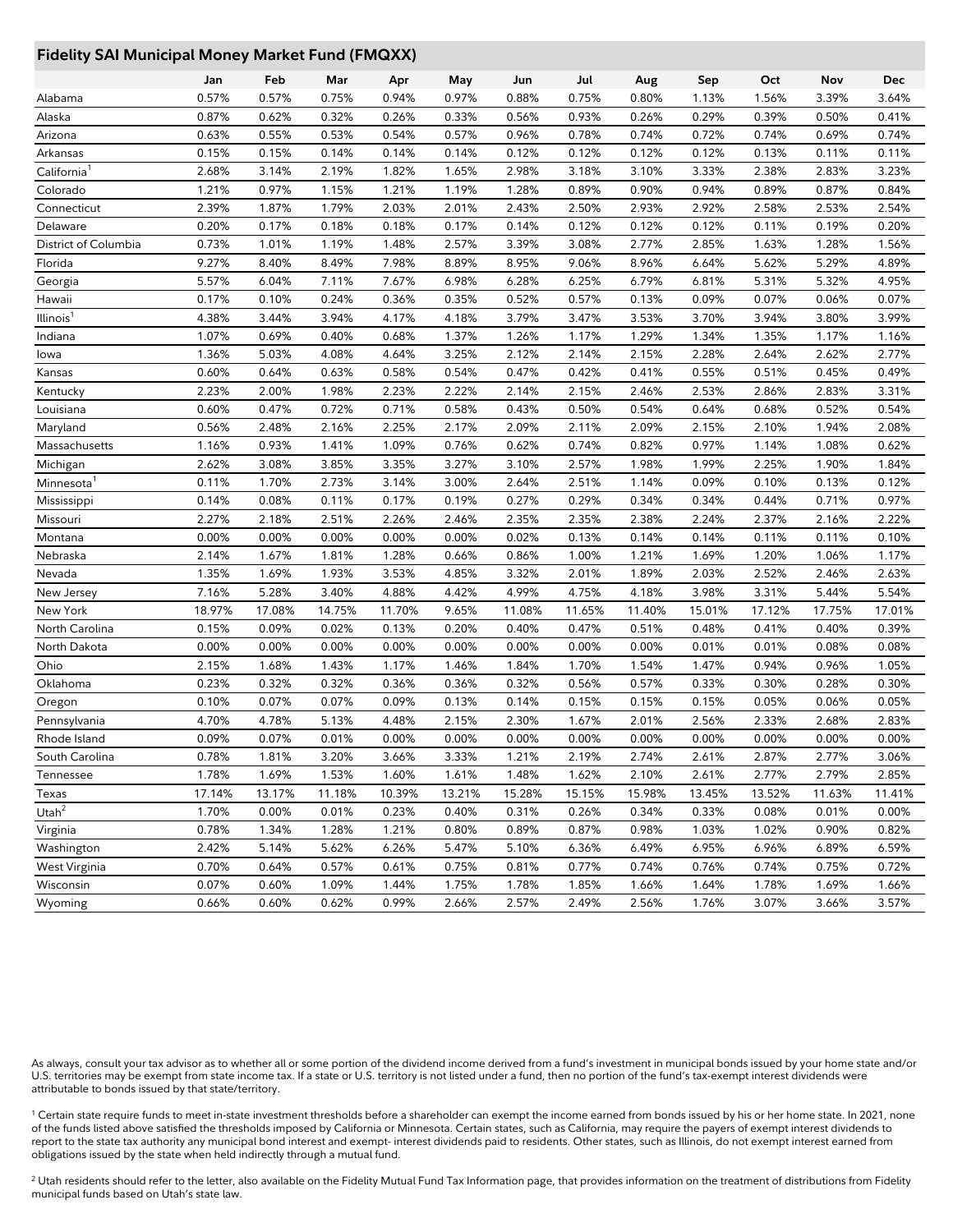## **Fidelity SAI Tax-Free Bond Fund (FSAJX)**

|                         | Jan    | Feb    | Mar    | Apr    | May    | Jun    | Jul    | Aug    | Sep    | Oct    | Nov    | Dec    |
|-------------------------|--------|--------|--------|--------|--------|--------|--------|--------|--------|--------|--------|--------|
| Alabama                 | 1.39%  | 1.34%  | 1.33%  | 1.30%  | 1.29%  | 1.27%  | 1.28%  | 1.26%  | 1.24%  | 1.24%  | 1.24%  | 1.20%  |
| Alaska                  | 0.01%  | 0.01%  | 0.01%  | 0.04%  | 0.15%  | 0.16%  | 0.15%  | 0.15%  | 0.15%  | 0.15%  | 0.15%  | 0.14%  |
| Arizona                 | 1.09%  | 1.05%  | 1.04%  | 1.03%  | 1.18%  | 1.17%  | 1.16%  | 1.15%  | 1.15%  | 1.19%  | 1.25%  | 1.21%  |
| California <sup>1</sup> | 2.10%  | 2.23%  | 2.51%  | 2.43%  | 2.50%  | 2.40%  | 2.69%  | 2.67%  | 2.96%  | 2.95%  | 2.96%  | 2.86%  |
| Colorado                | 1.74%  | 1.68%  | 1.71%  | 1.70%  | 2.12%  | 2.32%  | 2.32%  | 2.30%  | 2.27%  | 2.27%  | 2.29%  | 2.22%  |
| Connecticut             | 4.66%  | 5.31%  | 4.28%  | 4.18%  | 4.18%  | 4.18%  | 3.45%  | 3.64%  | 3.74%  | 3.83%  | 3.77%  | 3.62%  |
| Delaware                | 0.09%  | 0.08%  | 0.08%  | 0.08%  | 0.08%  | 0.08%  | 0.08%  | 0.08%  | 0.08%  | 0.07%  | 0.07%  | 0.07%  |
| District of Columbia    | 2.11%  | 2.03%  | 2.02%  | 1.96%  | 1.94%  | 1.93%  | 1.94%  | 1.92%  | 1.89%  | 1.89%  | 1.88%  | 1.82%  |
| Florida                 | 5.27%  | 5.09%  | 5.05%  | 5.05%  | 5.26%  | 5.22%  | 5.18%  | 5.12%  | 5.04%  | 5.02%  | 5.01%  | 5.12%  |
| Georgia                 | 3.12%  | 3.01%  | 2.99%  | 2.92%  | 2.87%  | 2.83%  | 2.82%  | 2.79%  | 2.76%  | 2.74%  | 2.89%  | 4.25%  |
| Hawaii                  | 0.74%  | 0.71%  | 0.70%  | 0.68%  | 0.68%  | 0.67%  | 0.67%  | 0.67%  | 0.66%  | 0.66%  | 0.66%  | 0.63%  |
| Idaho                   | 0.01%  | 0.01%  | 0.01%  | 0.01%  | 0.19%  | 0.22%  | 0.22%  | 0.22%  | 0.22%  | 0.22%  | 0.21%  | 0.21%  |
| Illinois <sup>1</sup>   | 15.93% | 16.11% | 16.22% | 16.81% | 15.71% | 15.58% | 15.56% | 15.42% | 15.15% | 14.99% | 15.02% | 14.75% |
| Indiana                 | 0.81%  | 0.81%  | 0.81%  | 0.79%  | 0.78%  | 0.78%  | 0.71%  | 0.70%  | 0.69%  | 0.69%  | 0.68%  | 0.66%  |
| lowa                    | 0.44%  | 0.42%  | 0.42%  | 0.52%  | 0.59%  | 0.58%  | 0.59%  | 0.58%  | 0.57%  | 0.55%  | 0.53%  | 0.51%  |
| Kansas                  | 0.00%  | 0.00%  | 0.00%  | 0.00%  | 0.01%  | 0.00%  | 0.00%  | 0.00%  | 0.00%  | 0.00%  | 0.00%  | 0.00%  |
| Kentucky                | 4.25%  | 4.10%  | 4.08%  | 3.98%  | 3.91%  | 3.89%  | 3.89%  | 3.84%  | 3.78%  | 3.76%  | 3.71%  | 3.59%  |
| Louisiana               | 0.99%  | 0.96%  | 0.95%  | 0.93%  | 0.92%  | 0.91%  | 0.91%  | 0.90%  | 0.88%  | 0.88%  | 0.88%  | 0.85%  |
| Maine                   | 0.60%  | 0.58%  | 0.57%  | 0.56%  | 0.54%  | 0.51%  | 0.33%  | 0.33%  | 0.32%  | 0.32%  | 0.31%  | 0.28%  |
| Maryland                | 0.81%  | 0.80%  | 0.82%  | 1.01%  | 1.00%  | 1.09%  | 1.11%  | 1.10%  | 1.08%  | 1.07%  | 1.07%  | 1.15%  |
| Massachusetts           | 3.04%  | 2.99%  | 3.14%  | 3.19%  | 3.35%  | 3.56%  | 4.37%  | 4.27%  | 4.21%  | 4.18%  | 4.17%  | 4.04%  |
| Michigan                | 2.63%  | 2.57%  | 2.58%  | 2.51%  | 2.47%  | 2.45%  | 2.45%  | 2.42%  | 2.39%  | 2.38%  | 2.38%  | 2.30%  |
| Minnesota <sup>1</sup>  | 0.65%  | 0.70%  | 0.77%  | 0.75%  | 0.74%  | 0.73%  | 0.73%  | 0.72%  | 0.71%  | 0.71%  | 0.71%  | 0.69%  |
| Mississippi             | 0.15%  | 0.14%  | 0.15%  | 0.14%  | 0.14%  | 0.14%  | 0.14%  | 0.14%  | 0.13%  | 0.13%  | 0.13%  | 0.13%  |
| Missouri                | 1.43%  | 1.38%  | 1.38%  | 1.47%  | 1.46%  | 1.45%  | 1.45%  | 1.43%  | 1.41%  | 1.41%  | 1.40%  | 1.35%  |
| Montana                 | 0.01%  | 0.01%  | 0.01%  | 0.01%  | 0.01%  | 0.01%  | 0.01%  | 0.01%  | 0.01%  | 0.01%  | 0.01%  | 0.01%  |
| Nebraska                | 0.61%  | 0.59%  | 0.59%  | 0.58%  | 0.57%  | 0.57%  | 0.57%  | 0.51%  | 0.54%  | 0.54%  | 0.54%  | 0.52%  |
| Nevada                  | 1.39%  | 1.33%  | 1.33%  | 1.29%  | 1.27%  | 1.26%  | 1.26%  | 1.25%  | 1.22%  | 1.21%  | 1.21%  | 1.25%  |
| New Hampshire           | 0.60%  | 0.59%  | 0.57%  | 0.56%  | 0.55%  | 0.55%  | 0.54%  | 0.54%  | 0.53%  | 0.53%  | 0.53%  | 0.51%  |
| New Jersey              | 5.35%  | 5.46%  | 5.45%  | 5.33%  | 5.45%  | 5.42%  | 5.44%  | 5.34%  | 5.26%  | 5.23%  | 5.24%  | 5.15%  |
| New Mexico              | 0.68%  | 0.66%  | 0.65%  | 0.63%  | 0.60%  | 0.61%  | 0.65%  | 0.60%  | 0.59%  | 0.58%  | 0.59%  | 0.57%  |
| New York                | 8.80%  | 8.83%  | 9.16%  | 8.96%  | 8.92%  | 8.85%  | 8.53%  | 8.47%  | 8.37%  | 8.50%  | 8.25%  | 8.67%  |
| North Carolina          | 1.47%  | 1.41%  | 1.41%  | 1.38%  | 1.36%  | 1.35%  | 1.33%  | 1.32%  | 1.30%  | 1.29%  | 1.29%  | 1.25%  |
| North Dakota            | 0.00%  | 0.00%  | 0.00%  | 0.00%  | 0.00%  | 0.03%  | 0.04%  | 0.04%  | 0.04%  | 0.04%  | 0.08%  | 0.17%  |
| Ohio                    | 4.45%  | 4.56%  | 4.75%  | 4.66%  | 4.61%  | 4.67%  | 4.70%  | 4.61%  | 4.51%  | 4.47%  | 4.46%  | 4.38%  |
| Oklahoma                | 0.12%  | 0.16%  | 0.16%  | 0.15%  | 0.15%  | 0.15%  | 0.15%  | 0.13%  | 0.13%  | 0.13%  | 0.13%  | 0.12%  |
| Oregon                  | 1.23%  | 1.20%  | 1.19%  | 1.16%  | 1.15%  | 1.14%  | 1.10%  | 1.09%  | 1.07%  | 1.03%  | 1.02%  | 0.99%  |
| Pennsylvania            | 6.58%  | 6.77%  | 6.76%  | 6.65%  | 6.56%  | 6.04%  | 5.90%  | 5.90%  | 6.25%  | 6.42%  | 6.45%  | 6.43%  |
| Rhode Island            | 0.02%  | 0.02%  | 0.02%  | 0.02%  | 0.02%  | 0.02%  | 0.02%  | 0.02%  | 0.02%  | 0.02%  | 0.02%  | 0.02%  |
| South Carolina          | 1.70%  | 1.64%  | 1.63%  | 1.59%  | 1.57%  | 1.56%  | 1.55%  | 1.54%  | 1.52%  | 1.51%  | 1.50%  | 1.46%  |
| South Dakota            | 0.08%  | 0.08%  | 0.08%  | 0.07%  | 0.07%  | 0.07%  | 0.07%  | 0.07%  | 0.07%  | 0.07%  | 0.07%  | 0.07%  |
| Tennessee               | 0.72%  | 0.76%  | 1.17%  | 1.15%  | 1.27%  | 1.26%  | 1.24%  | 1.23%  | 1.21%  | 1.21%  | 1.20%  | 1.10%  |
| Texas                   | 7.08%  | 6.80%  | 6.70%  | 6.89%  | 7.03%  | 7.03%  | 7.06%  | 6.96%  | 6.86%  | 6.96%  | 7.06%  | 6.93%  |
| Utah $^2$               | 0.53%  | 0.51%  | 0.50%  | 0.49%  | 0.49%  | 0.48%  | 0.48%  | 1.04%  | 1.10%  | 1.10%  | 1.09%  | 1.06%  |
| Vermont                 | 0.13%  | 0.12%  | 0.12%  | 0.12%  | 0.11%  | 0.11%  | 0.11%  | 0.11%  | 0.11%  | 0.11%  | 0.11%  | 0.12%  |
| Virginia                | 0.56%  | 0.54%  | 0.54%  | 0.79%  | 0.78%  | 0.77%  | 0.77%  | 0.78%  | 0.76%  | 0.76%  | 0.76%  | 0.73%  |
| Washington              | 3.10%  | 3.11%  | 2.87%  | 2.77%  | 2.74%  | 3.18%  | 3.36%  | 3.33%  | 3.26%  | 3.24%  | 3.23%  | 3.13%  |
| West Virginia           | 0.00%  | 0.00%  | 0.00%  | 0.00%  | 0.00%  | 0.00%  | 0.00%  | 0.00%  | 0.00%  | 0.00%  | 0.00%  | 0.00%  |
| Wisconsin               | 1.23%  | 1.19%  | 1.18%  | 1.15%  | 1.13%  | 1.18%  | 1.35%  | 1.69%  | 2.19%  | 2.18%  | 2.20%  | 2.16%  |
| Wyoming                 | 0.26%  | 0.26%  | 0.24%  | 0.23%  | 0.23%  | 0.23%  | 0.23%  | 0.23%  | 0.20%  | 0.20%  | 0.20%  | 0.19%  |

As always, consult your tax advisor as to whether all or some portion of the dividend income derived from a fund's investment in municipal bonds issued by your home state and/or U.S. territories may be exempt from state income tax. If a state or U.S. territory is not listed under a fund, then no portion of the fund's tax-exempt interest dividends were attributable to bonds issued by that state/territory.

<sup>1</sup> Certain state require funds to meet in-state investment thresholds before a shareholder can exempt the income earned from bonds issued by his or her home state. In 2021, none of the funds listed above satisfied the thresholds imposed by California or Minnesota. Certain states, such as California, may require the payers of exempt interest dividends to report to the state tax authority any municipal bond interest and exempt- interest dividends paid to residents. Other states, such as Illinois, do not exempt interest earned from obligations issued by the state when held indirectly through a mutual fund.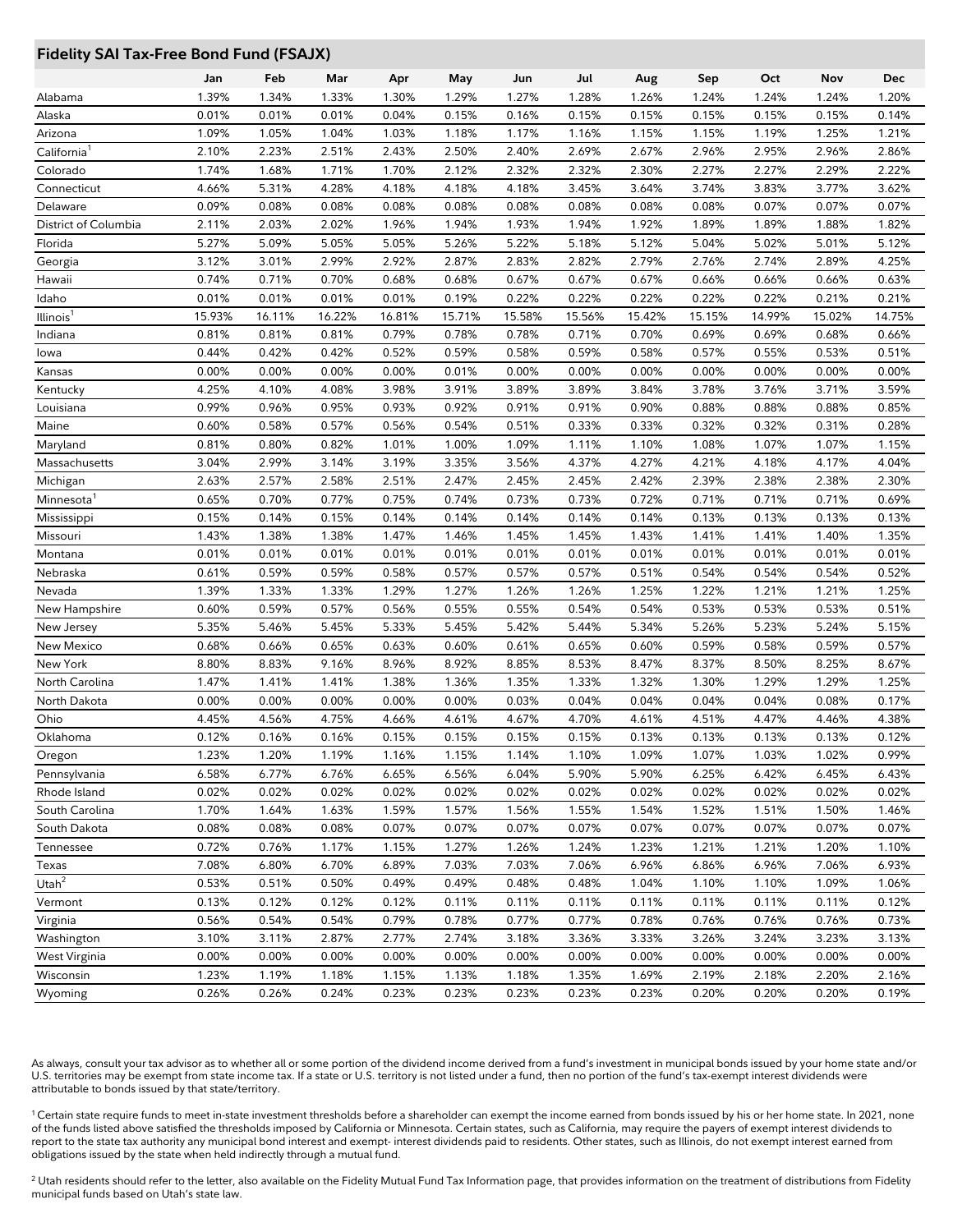#### **Fidelity Tax-Exempt Money Market Fund: All Classes**

|                         | Jan    | Feb    | Mar    | Apr    | May    | Jun    | Jul    | Aug    | Sep    | Oct    | Nov    | Dec    |
|-------------------------|--------|--------|--------|--------|--------|--------|--------|--------|--------|--------|--------|--------|
| Alabama                 | 1.43%  | 0.93%  | 0.94%  | 1.38%  | 1.51%  | 1.59%  | 1.64%  | 1.38%  | 1.62%  | 2.39%  | 2.18%  | 2.01%  |
| Alaska                  | 1.24%  | 0.87%  | 1.29%  | 1.32%  | 1.60%  | 1.27%  | 1.31%  | 1.07%  | 1.23%  | 1.27%  | 0.92%  | 0.96%  |
| Arizona                 | 1.18%  | 1.03%  | 1.25%  | 1.50%  | 1.61%  | 1.77%  | 1.61%  | 1.55%  | 1.70%  | 2.03%  | 2.13%  | 2.36%  |
| California <sup>1</sup> | 4.30%  | 4.50%  | 4.39%  | 5.14%  | 5.43%  | 5.90%  | 3.90%  | 3.83%  | 4.46%  | 4.30%  | 4.58%  | 4.28%  |
| Colorado                | 3.08%  | 2.26%  | 2.92%  | 3.70%  | 3.36%  | 2.87%  | 3.07%  | 3.10%  | 3.46%  | 4.05%  | 3.78%  | 4.16%  |
| Connecticut             | 2.87%  | 2.14%  | 2.51%  | 3.20%  | 3.31%  | 3.44%  | 4.31%  | 5.28%  | 5.33%  | 4.82%  | 4.53%  | 4.95%  |
| Delaware                | 0.17%  | 0.14%  | 0.15%  | 0.19%  | 0.19%  | 0.17%  | 0.16%  | 0.15%  | 0.15%  | 0.19%  | 0.18%  | 0.18%  |
| District of Columbia    | 0.82%  | 0.64%  | 0.81%  | 1.18%  | 1.03%  | 0.97%  | 1.05%  | 1.11%  | 1.22%  | 1.39%  | 1.53%  | 1.54%  |
| Florida                 | 7.10%  | 5.35%  | 6.25%  | 6.52%  | 6.76%  | 6.91%  | 6.90%  | 7.41%  | 7.83%  | 7.34%  | 7.71%  | 7.56%  |
| Georgia                 | 2.80%  | 2.82%  | 3.81%  | 4.54%  | 4.55%  | 4.68%  | 4.27%  | 3.50%  | 3.70%  | 3.71%  | 3.76%  | 3.75%  |
| Hawaii                  | 0.34%  | 0.16%  | 0.31%  | 0.49%  | 0.50%  | 0.63%  | 0.59%  | 0.22%  | 0.22%  | 0.25%  | 0.26%  | 0.26%  |
| ldaho                   | 0.00%  | 0.00%  | 0.00%  | 0.00%  | 0.24%  | 0.32%  | 0.38%  | 0.01%  | 0.00%  | 0.00%  | 0.00%  | 0.00%  |
| Illinois <sup>1</sup>   | 3.87%  | 3.26%  | 4.01%  | 4.72%  | 4.83%  | 4.67%  | 4.94%  | 4.89%  | 5.32%  | 5.52%  | 5.34%  | 5.29%  |
| Indiana                 | 1.88%  | 1.67%  | 1.54%  | 2.07%  | 2.18%  | 2.29%  | 1.39%  | 1.27%  | 1.41%  | 1.52%  | 1.16%  | 1.11%  |
| lowa                    | 0.93%  | 1.00%  | 1.35%  | 2.03%  | 1.34%  | 0.98%  | 0.92%  | 0.97%  | 1.09%  | 1.22%  | 1.19%  | 1.30%  |
| Kansas                  | 1.18%  | 1.22%  | 1.46%  | 1.32%  | 1.25%  | 1.12%  | 1.07%  | 1.08%  | 1.24%  | 1.30%  | 1.28%  | 1.41%  |
| Kentucky                | 0.32%  | 0.27%  | 0.33%  | 0.41%  | 0.36%  | 0.35%  | 0.44%  | 0.44%  | 0.48%  | 0.49%  | 0.55%  | 0.55%  |
| Louisiana               | 2.45%  | 2.46%  | 2.87%  | 3.26%  | 2.42%  | 1.51%  | 1.53%  | 1.57%  | 1.71%  | 1.98%  | 1.87%  | 2.08%  |
| Maryland                | 11.16% | 13.19% | 2.09%  | 0.58%  | 0.56%  | 0.58%  | 0.46%  | 0.48%  | 0.56%  | 0.59%  | 0.57%  | 0.74%  |
| Massachusetts           | 2.68%  | 2.89%  | 3.61%  | 3.98%  | 3.93%  | 2.84%  | 1.56%  | 1.36%  | 0.94%  | 0.93%  | 0.71%  | 0.43%  |
| Michigan                | 2.02%  | 1.92%  | 2.65%  | 2.62%  | 2.44%  | 2.59%  | 2.45%  | 2.05%  | 2.23%  | 2.18%  | 2.19%  | 2.21%  |
| Minnesota               | 0.13%  | 0.06%  | 0.05%  | 0.06%  | 0.11%  | 0.22%  | 0.07%  | 0.07%  | 0.14%  | 0.19%  | 0.28%  | 0.21%  |
| Mississippi             | 0.21%  | 0.14%  | 0.18%  | 0.24%  | 0.22%  | 0.21%  | 0.28%  | 0.30%  | 0.33%  | 0.16%  | 0.17%  | 0.20%  |
| Missouri                | 2.13%  | 1.76%  | 2.22%  | 2.68%  | 2.57%  | 2.28%  | 2.36%  | 2.36%  | 2.54%  | 2.80%  | 2.70%  | 2.84%  |
| Montana                 | 0.19%  | 1.20%  | 0.00%  | 0.00%  | 0.00%  | 0.02%  | 0.11%  | 0.12%  | 0.13%  | 0.10%  | 0.10%  | 0.09%  |
| Nebraska                | 0.69%  | 1.68%  | 1.77%  | 1.78%  | 1.69%  | 1.97%  | 2.37%  | 2.34%  | 2.24%  | 1.59%  | 1.28%  | 1.24%  |
| Nevada                  | 0.33%  | 0.46%  | 0.68%  | 0.89%  | 0.89%  | 0.83%  | 0.85%  | 0.88%  | 1.00%  | 1.15%  | 1.13%  | 1.30%  |
| New Jersey              | 1.84%  | 1.78%  | 1.63%  | 2.06%  | 2.29%  | 2.86%  | 4.44%  | 4.62%  | 4.97%  | 4.03%  | 3.35%  | 2.53%  |
| New York                | 11.99% | 13.40% | 13.73% | 5.66%  | 5.69%  | 5.29%  | 5.17%  | 7.06%  | 9.13%  | 10.38% | 12.64% | 14.82% |
| North Carolina          | 0.79%  | 0.52%  | 0.55%  | 0.97%  | 0.92%  | 0.85%  | 0.92%  | 0.89%  | 0.97%  | 1.10%  | 1.03%  | 1.04%  |
| North Dakota            | 0.00%  | 0.00%  | 0.00%  | 0.00%  | 0.00%  | 0.00%  | 0.00%  | 0.00%  | 0.00%  | 0.00%  | 0.06%  | 0.06%  |
| Ohio                    | 2.37%  | 1.95%  | 2.06%  | 2.40%  | 3.17%  | 3.52%  | 4.10%  | 3.60%  | 3.73%  | 3.26%  | 3.16%  | 2.99%  |
| Oklahoma                | 0.39%  | 0.32%  | 0.42%  | 0.54%  | 0.56%  | 0.50%  | 0.52%  | 0.53%  | 0.60%  | 0.69%  | 0.71%  | 0.70%  |
| Oregon                  | 0.20%  | 0.17%  | 0.20%  | 0.25%  | 0.26%  | 0.24%  | 0.23%  | 0.24%  | 0.26%  | 0.29%  | 0.27%  | 0.29%  |
| Pennsylvania            | 2.72%  | 2.82%  | 3.53%  | 3.69%  | 3.46%  | 3.95%  | 2.40%  | 2.73%  | 3.62%  | 3.68%  | 4.01%  | 3.95%  |
| Rhode Island            | 0.03%  | 0.02%  | 0.03%  | 0.04%  | 0.04%  | 0.03%  | 0.03%  | 0.03%  | 0.04%  | 0.04%  | 0.05%  | 0.06%  |
| South Carolina          | 1.40%  | 1.27%  | 1.46%  | 1.77%  | 1.92%  | 1.86%  | 1.82%  | 1.70%  | 1.78%  | 1.99%  | 1.98%  | 2.14%  |
| Tennessee               | 0.49%  | 0.47%  | 0.37%  | 0.48%  | 0.46%  | 0.44%  | 0.44%  | 0.46%  | 0.58%  | 0.68%  | 0.70%  | 0.81%  |
| Texas                   | 19.50% | 20.98% | 22.92% | 21.62% | 22.13% | 23.43% | 25.20% | 24.74% | 17.03% | 14.76% | 14.59% | 13.98% |
| Utah $\overline{1}$     | 0.09%  | 0.07%  | 0.09%  | 0.30%  | 0.48%  | 0.37%  | 0.34%  | 0.31%  | 0.31%  | 0.80%  | 0.76%  | 0.14%  |
| Vermont                 | 0.00%  | 0.00%  | 0.00%  | 0.00%  | 0.00%  | 0.01%  | 0.01%  | 0.01%  | 0.01%  | 0.01%  | 0.02%  | 0.01%  |
| Virginia                | 0.98%  | 0.87%  | 1.05%  | 1.27%  | 1.24%  | 1.16%  | 1.24%  | 1.27%  | 1.41%  | 1.44%  | 1.25%  | 1.00%  |
| Washington              | 1.39%  | 1.08%  | 1.67%  | 2.24%  | 2.39%  | 2.60%  | 2.97%  | 2.93%  | 3.08%  | 2.76%  | 2.76%  | 2.29%  |
| West Virginia           | 0.03%  | 0.03%  | 0.04%  | 0.04%  | 0.05%  | 0.04%  | 0.05%  | 0.05%  | 0.05%  | 0.05%  | 0.05%  | 0.06%  |
| Wisconsin               | 0.99%  | 0.96%  | 1.52%  | 1.84%  | 1.28%  | 1.30%  | 1.38%  | 1.14%  | 1.23%  | 1.37%  | 1.09%  | 0.90%  |
| Wyoming                 | 0.22%  | 0.17%  | 0.23%  | 0.28%  | 0.16%  | 0.00%  | 0.00%  | 0.00%  | 0.00%  | 0.05%  | 0.24%  | 0.00%  |
|                         |        |        |        |        |        |        |        |        |        |        |        |        |

As always, consult your tax advisor as to whether all or some portion of the dividend income derived from a fund's investment in municipal bonds issued by your home state and/or U.S. territories may be exempt from state income tax. If a state or U.S. territory is not listed under a fund, then no portion of the fund's tax-exempt interest dividends were attributable to bonds issued by that state/territory.

<sup>1</sup> Certain state require funds to meet in-state investment thresholds before a shareholder can exempt the income earned from bonds issued by his or her home state. In 2021, none of the funds listed above satisfied the thresholds imposed by California or Minnesota. Certain states, such as California, may require the payers of exempt interest dividends to report to the state tax authority any municipal bond interest and exempt- interest dividends paid to residents. Other states, such as Illinois, do not exempt interest earned from obligations issued by the state when held indirectly through a mutual fund.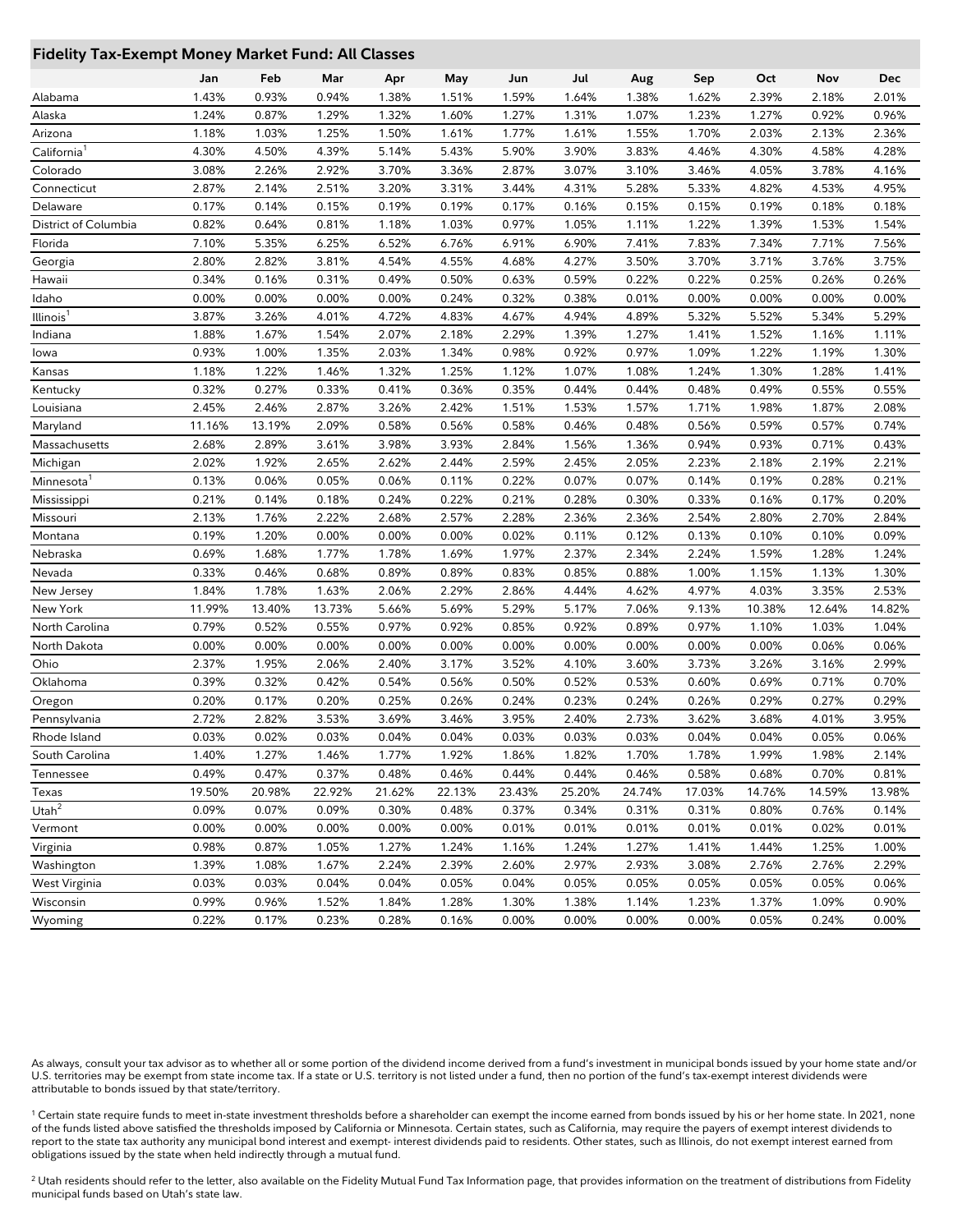# **Fidelity Tax-Free Bond Fund (FTABX)**

|                        | Jan    | Feb    | Mar    | Apr    | May    | Jun    | Jul    | Aug    | Sep    | Oct    | Nov    | Dec    |
|------------------------|--------|--------|--------|--------|--------|--------|--------|--------|--------|--------|--------|--------|
| Alabama                | 0.83%  | 0.82%  | 0.82%  | 0.83%  | 0.83%  | 0.84%  | 1.18%  | 1.18%  | 1.15%  | 1.16%  | 1.18%  | 1.15%  |
| Alaska                 | 0.21%  | 0.21%  | 0.21%  | 0.21%  | 0.21%  | 0.21%  | 0.21%  | 0.21%  | 0.20%  | 0.20%  | 0.21%  | 0.20%  |
| Arizona                | 2.18%  | 2.15%  | 2.16%  | 2.17%  | 2.23%  | 2.22%  | 2.15%  | 2.14%  | 2.11%  | 2.15%  | 2.27%  | 2.24%  |
| California'            | 3.71%  | 3.70%  | 3.72%  | 3.72%  | 3.82%  | 3.76%  | 3.97%  | 3.88%  | 4.05%  | 3.91%  | 3.65%  | 4.76%  |
| Colorado               | 0.71%  | 0.71%  | 0.71%  | 0.71%  | 0.71%  | 0.70%  | 0.70%  | 0.69%  | 0.66%  | 0.61%  | 0.63%  | 0.60%  |
| Connecticut            | 2.46%  | 2.44%  | 2.45%  | 2.45%  | 2.45%  | 2.44%  | 2.41%  | 2.39%  | 2.34%  | 2.35%  | 2.33%  | 2.25%  |
| Delaware               | 0.39%  | 0.39%  | 0.39%  | 0.39%  | 0.39%  | 0.39%  | 0.39%  | 0.39%  | 0.38%  | 0.38%  | 0.39%  | 0.37%  |
| District of Columbia   | 0.81%  | 0.81%  | 0.81%  | 0.81%  | 0.82%  | 0.81%  | 0.80%  | 0.80%  | 0.78%  | 0.74%  | 0.76%  | 0.90%  |
| Florida                | 7.45%  | 7.40%  | 7.43%  | 7.35%  | 7.57%  | 7.42%  | 7.36%  | 7.29%  | 7.14%  | 7.14%  | 7.03%  | 6.75%  |
| Georgia                | 3.24%  | 3.22%  | 3.23%  | 3.24%  | 3.23%  | 3.22%  | 3.20%  | 3.17%  | 3.30%  | 3.37%  | 3.46%  | 3.47%  |
| Hawaii                 | 0.15%  | 0.15%  | 0.15%  | 0.15%  | 0.15%  | 0.15%  | 0.15%  | 0.15%  | 0.14%  | 0.14%  | 0.15%  | 0.14%  |
| Idaho                  | 0.28%  | 0.28%  | 0.28%  | 0.28%  | 0.28%  | 0.28%  | 0.26%  | 0.25%  | 0.25%  | 0.25%  | 0.25%  | 0.25%  |
| Illinois'              | 21.69% | 21.26% | 20.76% | 20.57% | 19.84% | 19.67% | 19.66% | 19.45% | 18.99% | 18.76% | 18.45% | 19.20% |
| Indiana                | 1.64%  | 1.63%  | 1.63%  | 1.63%  | 1.64%  | 1.63%  | 1.63%  | 1.62%  | 1.59%  | 1.48%  | 1.51%  | 1.37%  |
| lowa                   | 0.16%  | 0.15%  | 0.16%  | 0.25%  | 0.30%  | 0.30%  | 0.30%  | 0.30%  | 0.29%  | 0.29%  | 0.30%  | 0.29%  |
| Kansas                 | 0.29%  | 0.28%  | 0.28%  | 0.28%  | 0.28%  | 0.28%  | 0.28%  | 0.28%  | 0.27%  | 0.27%  | 0.27%  | 0.26%  |
| Kentucky               | 2.67%  | 2.65%  | 2.66%  | 2.66%  | 2.65%  | 2.63%  | 2.62%  | 2.60%  | 2.55%  | 2.56%  | 2.62%  | 2.53%  |
| Louisiana              | 0.23%  | 0.23%  | 0.23%  | 0.23%  | 0.23%  | 0.22%  | 0.22%  | 0.22%  | 0.21%  | 0.21%  | 0.22%  | 0.21%  |
| Maine                  | 1.34%  | 1.33%  | 1.33%  | 1.34%  | 1.34%  | 1.33%  | 1.15%  | 1.14%  | 1.12%  | 1.08%  | 1.06%  | 1.03%  |
| Maryland               | 0.77%  | 0.77%  | 0.75%  | 0.76%  | 0.76%  | 0.79%  | 0.79%  | 0.80%  | 0.82%  | 0.83%  | 0.84%  | 0.86%  |
| Massachusetts          | 2.52%  | 2.50%  | 2.50%  | 2.53%  | 2.57%  | 2.56%  | 2.61%  | 2.61%  | 2.56%  | 2.58%  | 2.63%  | 2.54%  |
| Michigan               | 2.20%  | 2.22%  | 2.24%  | 2.18%  | 2.17%  | 2.15%  | 2.14%  | 2.13%  | 2.01%  | 2.02%  | 2.05%  | 1.97%  |
| Minnesota <sup>1</sup> | 1.40%  | 1.46%  | 1.52%  | 1.53%  | 1.52%  | 1.52%  | 1.51%  | 1.49%  | 1.46%  | 1.47%  | 1.50%  | 1.45%  |
| Mississippi            | 0.00%  | 0.00%  | 0.00%  | 0.00%  | 0.00%  | 0.00%  | 0.03%  | 0.06%  | 0.06%  | 0.06%  | 0.06%  | 0.06%  |
| Missouri               | 1.02%  | 1.02%  | 1.01%  | 1.02%  | 1.02%  | 1.02%  | 1.01%  | 1.00%  | 0.97%  | 0.98%  | 1.00%  | 0.96%  |
| Montana                | 0.01%  | 0.01%  | 0.01%  | 0.01%  | 0.01%  | 0.01%  | 0.01%  | 0.01%  | 0.01%  | 0.01%  | 0.01%  | 0.01%  |
| Nebraska               | 0.71%  | 0.71%  | 0.71%  | 0.71%  | 0.71%  | 0.71%  | 0.70%  | 0.68%  | 0.68%  | 0.68%  | 0.69%  | 0.67%  |
| Nevada                 | 1.21%  | 1.19%  | 1.19%  | 1.20%  | 1.20%  | 1.19%  | 1.18%  | 1.18%  | 1.16%  | 1.16%  | 1.18%  | 1.14%  |
| New Hampshire          | 1.17%  | 1.18%  | 1.17%  | 1.17%  | 1.17%  | 1.17%  | 1.16%  | 1.15%  | 1.13%  | 1.13%  | 1.15%  | 1.11%  |
| New Jersey             | 5.46%  | 5.68%  | 5.71%  | 5.73%  | 5.90%  | 5.89%  | 5.84%  | 5.80%  | 5.69%  | 5.73%  | 5.82%  | 5.78%  |
| New Mexico             | 0.07%  | 0.07%  | 0.07%  | 0.07%  | 0.07%  | 0.07%  | 0.07%  | 0.07%  | 0.07%  | 0.07%  | 0.07%  | 0.07%  |
| New York               | 6.27%  | 6.53%  | 6.77%  | 6.76%  | 6.82%  | 6.81%  | 6.78%  | 6.89%  | 7.54%  | 7.60%  | 7.31%  | 7.07%  |
| North Carolina         | 1.49%  | 1.48%  | 1.48%  | 1.49%  | 1.49%  | 1.53%  | 1.53%  | 1.52%  | 1.49%  | 1.50%  | 1.53%  | 1.48%  |
| North Dakota           | 0.00%  | 0.00%  | 0.00%  | 0.00%  | 0.00%  | 0.00%  | 0.00%  | 0.00%  | 0.00%  | 0.00%  | 0.00%  | 0.00%  |
| Ohio                   | 2.70%  | 2.72%  | 2.70%  | 2.71%  | 2.71%  | 2.70%  | 2.69%  | 2.64%  | 2.60%  | 2.60%  | 2.63%  | 2.47%  |
| Oklahoma               | 0.39%  | 0.42%  | 0.42%  | 0.42%  | 0.42%  | 0.42%  | 0.31%  | 0.30%  | 0.30%  | 0.30%  | 0.31%  | 0.30%  |
| Oregon                 | 0.97%  | 0.99%  | 0.97%  | 0.91%  | 0.91%  | 0.91%  | 0.90%  | 0.89%  | 0.87%  | 0.87%  | 0.88%  | 0.89%  |
| Pennsylvania           | 4.42%  | 4.69%  | 4.76%  | 4.82%  | 4.82%  | 4.79%  | 4.76%  | 4.77%  | 5.01%  | 5.19%  | 5.34%  | 5.18%  |
| Rhode Island           | 0.32%  | 0.32%  | 0.32%  | 0.34%  | 0.39%  | 0.38%  | 0.38%  | 0.37%  | 0.37%  | 0.37%  | 0.38%  | 0.36%  |
| South Carolina         | 3.68%  | 3.65%  | 3.67%  | 3.67%  | 3.68%  | 3.66%  | 3.64%  | 3.61%  | 3.54%  | 3.56%  | 3.62%  | 3.51%  |
| South Dakota           | 0.19%  | 0.19%  | 0.19%  | 0.19%  | 0.19%  | 0.19%  | 0.19%  | 0.19%  | 0.18%  | 0.19%  | 0.19%  | 0.18%  |
| Tennessee              | 0.91%  | 0.90%  | 0.91%  | 0.91%  | 0.90%  | 0.90%  | 0.90%  | 0.89%  | 0.87%  | 0.88%  | 0.91%  | 0.87%  |
| Texas                  | 6.39%  | 6.24%  | 6.26%  | 6.27%  | 6.27%  | 6.25%  | 6.09%  | 6.06%  | 6.01%  | 6.04%  | 6.00%  | 6.11%  |
| Utah $^2$              | 0.42%  | 0.42%  | 0.42%  | 0.42%  | 0.42%  | 0.45%  | 0.45%  | 0.87%  | 0.92%  | 0.92%  | 0.93%  | 0.90%  |
| Vermont                | 0.29%  | 0.29%  | 0.29%  | 0.29%  | 0.29%  | 0.29%  | 0.29%  | 0.29%  | 0.28%  | 0.29%  | 0.29%  | 0.28%  |
| Virginia               | 0.38%  | 0.37%  | 0.38%  | 0.44%  | 0.44%  | 0.61%  | 0.66%  | 0.66%  | 0.65%  | 0.65%  | 0.67%  | 0.64%  |
| Washington             | 2.60%  | 2.59%  | 2.60%  | 2.61%  | 2.61%  | 2.95%  | 3.07%  | 3.04%  | 2.98%  | 2.97%  | 2.95%  | 2.88%  |
| West Virginia          | 0.06%  | 0.06%  | 0.06%  | 0.06%  | 0.06%  | 0.09%  | 0.16%  | 0.16%  | 0.16%  | 0.16%  | 0.16%  | 0.15%  |
| Wisconsin              | 1.57%  | 1.57%  | 1.57%  | 1.57%  | 1.57%  | 1.56%  | 1.55%  | 1.80%  | 2.17%  | 2.18%  | 2.24%  | 2.19%  |
|                        |        |        |        |        |        |        |        |        |        |        |        |        |

As always, consult your tax advisor as to whether all or some portion of the dividend income derived from a fund's investment in municipal bonds issued by your home state and/or U.S. territories may be exempt from state income tax. If a state or U.S. territory is not listed under a fund, then no portion of the fund's tax-exempt interest dividends were attributable to bonds issued by that state/territory.

<sup>1</sup> Certain state require funds to meet in-state investment thresholds before a shareholder can exempt the income earned from bonds issued by his or her home state. In 2021, none of the funds listed above satisfied the thresholds imposed by California or Minnesota. Certain states, such as California, may require the payers of exempt interest dividends to report to the state tax authority any municipal bond interest and exempt- interest dividends paid to residents. Other states, such as Illinois, do not exempt interest earned from obligations issued by the state when held indirectly through a mutual fund.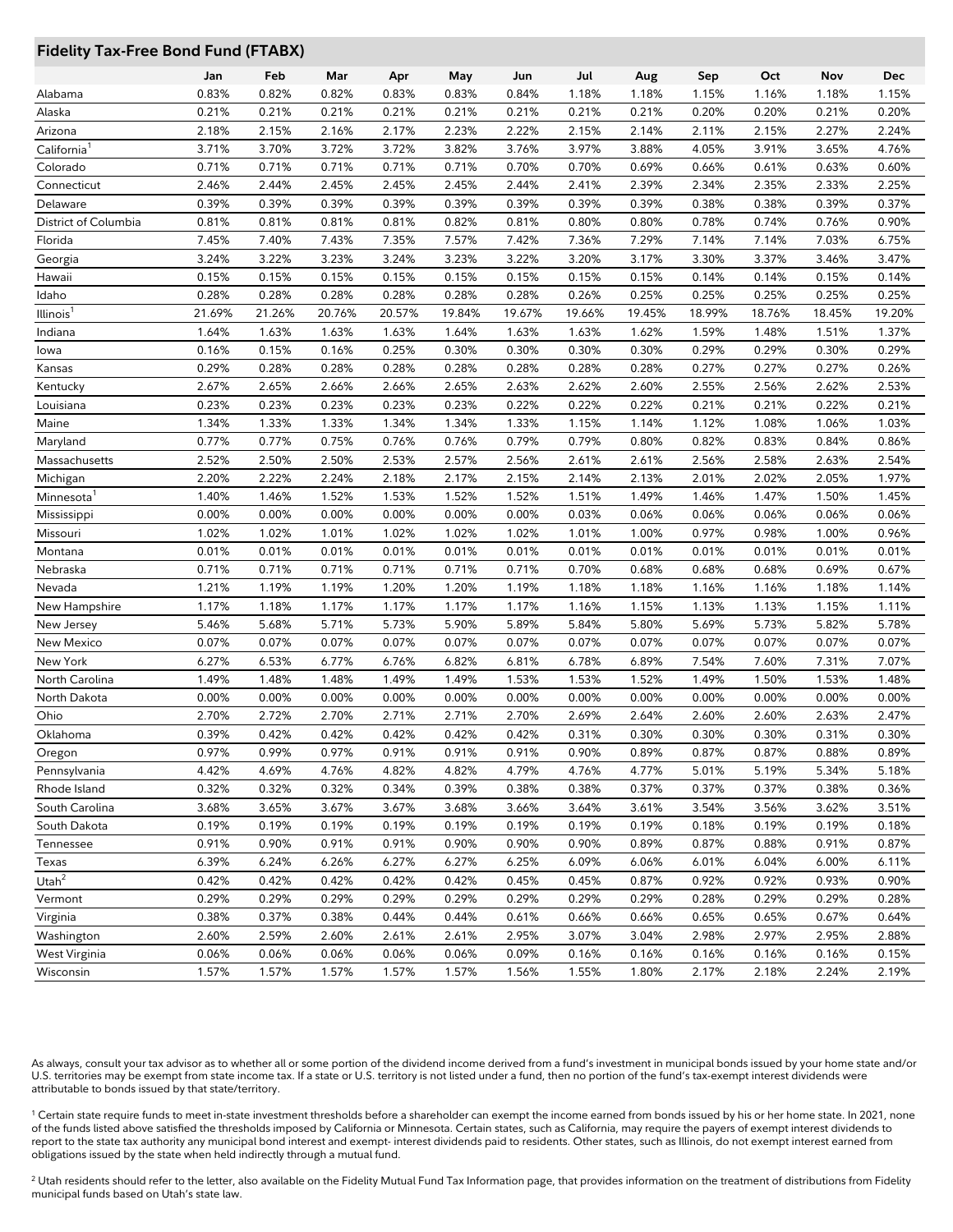## **Strategic Advisers® Municipal Bond Fund (FSMUX)**

|                         | Jan   | Feb   | Mar   | Apr      | May   | Jun    | Jul    | Aug    | Sep    | Oct    | Nov    | Dec    |
|-------------------------|-------|-------|-------|----------|-------|--------|--------|--------|--------|--------|--------|--------|
| Alabama                 | 0.00% | 0.00% | 0.00% | 0.00%    | 0.00% | 1.72%  | 1.73%  | 1.78%  | 1.73%  | 1.67%  | 1.70%  | 1.72%  |
| Alaska                  | 0.00% | 0.00% | 0.00% | 0.00%    | 0.00% | 0.06%  | 0.05%  | 0.02%  | 0.01%  | 0.02%  | 0.03%  | 0.03%  |
| Arizona                 | 0.00% | 0.00% | 0.00% | 0.00%    | 0.00% | 1.77%  | 1.78%  | 1.65%  | 1.57%  | 1.56%  | 1.62%  | 1.63%  |
| Arkansas                | 0.00% | 0.00% | 0.00% | 0.00%    | 0.00% | 0.25%  | 0.27%  | 0.26%  | 0.26%  | 0.26%  | 0.26%  | 0.24%  |
| California <sup>1</sup> | 0.00% | 0.00% | 0.00% | 0.00%    | 0.00% | 8.40%  | 8.77%  | 8.44%  | 8.62%  | 9.34%  | 9.89%  | 10.27% |
| Colorado                | 0.00% | 0.00% | 0.00% | 0.00%    | 0.00% | 3.13%  | 3.09%  | 3.00%  | 3.00%  | 3.21%  | 3.12%  | 3.06%  |
| Connecticut             | 0.00% | 0.00% | 0.00% | 0.00%    | 0.00% | 1.32%  | 1.32%  | 1.66%  | 1.76%  | 1.60%  | 1.39%  | 1.30%  |
| Delaware                | 0.00% | 0.00% | 0.00% | 0.00%    | 0.00% | 0.44%  | 0.45%  | 0.48%  | 0.52%  | 0.49%  | 0.48%  | 0.47%  |
| District f Columbia     | 0.00% | 0.00% | 0.00% | 0.00%    | 0.00% | 1.51%  | 1.51%  | 1.59%  | 1.66%  | 1.68%  | 1.62%  | 1.61%  |
| Florida                 | 0.00% | 0.00% | 0.00% | 0.00%    | 0.00% | 5.83%  | 5.65%  | 5.46%  | 5.34%  | 5.33%  | 5.34%  | 5.33%  |
| Georgia                 | 0.00% | 0.00% | 0.00% | 0.00%    | 0.00% | 2.54%  | 2.53%  | 2.80%  | 2.95%  | 2.88%  | 2.86%  | 2.99%  |
| Guam                    | 0.00% | 0.00% | 0.00% | 0.00%    | 0.00% | 0.24%  | 0.22%  | 0.15%  | 0.11%  | 0.14%  | 0.16%  | 0.15%  |
| Hawaii                  | 0.00% | 0.00% | 0.00% | 0.00%    | 0.00% | 0.50%  | 0.46%  | 0.40%  | 0.38%  | 0.39%  | 0.42%  | 0.43%  |
| Idaho                   | 0.00% | 0.00% | 0.00% | 0.00%    | 0.00% | 0.15%  | 0.16%  | 0.18%  | 0.20%  | 0.21%  | 0.21%  | 0.23%  |
| Illinois <sup>1</sup>   | 0.00% | 0.00% | 0.00% | 0.00%    | 0.00% | 11.46% | 11.26% | 10.73% | 10.01% | 9.70%  | 9.69%  | 9.26%  |
| Indiana                 | 0.00% | 0.00% | 0.00% | 0.00%    | 0.00% | 1.19%  | 1.20%  | 1.22%  | 1.29%  | 1.12%  | 0.98%  | 0.98%  |
| lowa                    | 0.00% | 0.00% | 0.00% | 0.00%    | 0.00% | 0.54%  | 0.57%  | 0.53%  | 0.48%  | 0.50%  | 0.52%  | 0.47%  |
| Kansas                  | 0.00% | 0.00% | 0.00% | 0.00%    | 0.00% | 0.37%  | 0.36%  | 0.34%  | 0.33%  | 0.32%  | 0.32%  | 0.32%  |
| Kentucky                | 0.00% | 0.00% | 0.00% | 0.00%    | 0.00% | 1.30%  | 1.26%  | 1.65%  | 1.74%  | 1.54%  | 1.31%  | 1.28%  |
| Louisiana               | 0.00% | 0.00% | 0.00% | 0.00%    | 0.00% | 0.93%  | 0.91%  | 1.00%  | 1.06%  | 0.96%  | 0.85%  | 0.83%  |
| Maine                   | 0.00% | 0.00% | 0.00% | 0.00%    | 0.00% | 0.24%  | 0.18%  | 0.09%  | 0.04%  | 0.06%  | 0.09%  | 0.10%  |
| Maryland                | 0.00% | 0.00% | 0.00% | 0.00%    | 0.00% | 1.91%  | 1.90%  | 2.15%  | 2.42%  | 2.23%  | 2.08%  | 2.00%  |
| Massachusetts           | 0.00% | 0.00% | 0.00% | 0.00%    | 0.00% | 2.63%  | 2.64%  | 2.44%  | 2.29%  | 2.31%  | 2.38%  | 2.42%  |
| Michigan                | 0.00% | 0.00% | 0.00% | 0.00%    | 0.00% | 2.35%  | 2.31%  | 2.34%  | 2.33%  | 2.19%  | 2.11%  | 2.09%  |
| Minnesota <sup>1</sup>  | 0.00% | 0.00% | 0.00% | 0.00%    | 0.00% | 0.54%  | 0.53%  | 0.52%  | 0.48%  | 0.48%  | 0.51%  | 0.51%  |
| Mississippi             | 0.00% | 0.00% | 0.00% | 0.00%    | 0.00% | 0.14%  | 0.14%  | 0.17%  | 0.18%  | 0.17%  | 0.17%  | 0.17%  |
| Missouri                | 0.00% | 0.00% | 0.00% | 0.00%    | 0.00% | 1.03%  | 1.03%  | 1.23%  | 1.36%  | 1.29%  | 1.22%  | 1.17%  |
| Montana                 | 0.00% | 0.00% | 0.00% | 0.00%    | 0.00% | 0.10%  | 0.12%  | 0.12%  | 0.13%  | 0.13%  | 0.13%  | 0.11%  |
| Nebraska                | 0.00% | 0.00% | 0.00% | 0.00%    | 0.00% | 0.35%  | 0.35%  | 0.34%  | 0.34%  | 0.34%  | 0.39%  | 0.42%  |
| Nevada                  | 0.00% | 0.00% | 0.00% | 0.00%    | 0.00% | 0.63%  | 0.64%  | 0.77%  | 0.79%  | 0.76%  | 0.78%  | 0.77%  |
| New Hampshire           | 0.00% | 0.00% | 0.00% | 0.00%    | 0.00% | 0.42%  | 0.39%  | 0.33%  | 0.29%  | 0.31%  | 0.34%  | 0.34%  |
| New Jersey              | 0.00% | 0.00% | 0.00% | 0.00%    | 0.00% | 5.23%  | 5.19%  | 5.20%  | 5.17%  | 5.04%  | 5.06%  | 5.11%  |
| New Mexico              | 0.00% | 0.00% | 0.00% | 0.00%    | 0.00% | 0.13%  | 0.13%  | 0.20%  | 0.22%  | 0.21%  | 0.20%  | 0.20%  |
| New York                | 0.00% | 0.00% | 0.00% | 0.00%    | 0.00% | 9.83%  | 10.12% | 10.37% | 10.63% | 11.19% | 11.60% | 11.55% |
| North Carolina          | 0.00% | 0.00% | 0.00% | 0.00%    | 0.00% | 1.15%  | 1.13%  | 1.27%  | 1.38%  | 1.25%  | 1.13%  | 1.14%  |
| North Dakota            | 0.00% | 0.00% | 0.00% | $0.00\%$ | 0.00% | 0.14%  | 0.13%  | 0.13%  | 0.12%  | 0.15%  | 0.19%  | 0.21%  |
| Ohio                    | 0.00% | 0.00% | 0.00% | 0.00%    | 0.00% | 3.25%  | 3.20%  | 3.33%  | 3.42%  | 3.48%  | 3.56%  | 3.53%  |
| Oklahoma                | 0.00% | 0.00% | 0.00% | $0.00\%$ | 0.00% | 0.60%  | 0.63%  | 0.58%  | 0.58%  | 0.56%  | 0.47%  | 0.44%  |
| Oregon                  | 0.00% | 0.00% | 0.00% | $0.00\%$ | 0.00% | 0.40%  | 0.39%  | 0.52%  | 0.57%  | 0.55%  | 0.55%  | 0.56%  |
| Pennsylvania            | 0.00% | 0.00% | 0.00% | $0.00\%$ | 0.00% | 4.79%  | 4.76%  | 4.70%  | 4.56%  | 4.52%  | 4.70%  | 4.74%  |
| Puerto Rico             | 0.00% | 0.00% | 0.00% | $0.00\%$ | 0.00% | 3.21%  | 3.50%  | 3.02%  | 2.85%  | 3.05%  | 3.06%  | 3.01%  |
| Rhode Island            | 0.00% | 0.00% | 0.00% | 0.00%    | 0.00% | 0.27%  | 0.27%  | 0.21%  | 0.18%  | 0.18%  | 0.20%  | 0.20%  |
| South Carolina          | 0.00% | 0.00% | 0.00% | 0.00%    | 0.00% | 1.45%  | 1.42%  | 1.31%  | 1.21%  | 1.35%  | 1.51%  | 1.48%  |
| South Dakota            | 0.00% | 0.00% | 0.00% | 0.00%    | 0.00% | 0.12%  | 0.12%  | 0.14%  | 0.14%  | 0.14%  | 0.13%  | 0.13%  |
| Tennessee               | 0.00% | 0.00% | 0.00% | 0.00%    | 0.00% | 1.22%  | 1.17%  | 1.28%  | 1.31%  | 1.31%  | 1.30%  | 1.29%  |
| Texas                   | 0.00% | 0.00% | 0.00% | 0.00%    | 0.00% | 7.14%  | 6.88%  | 6.72%  | 6.67%  | 6.58%  | 6.39%  | 6.66%  |
| Utah $^2$               | 0.00% | 0.00% | 0.00% | 0.00%    | 0.00% | 0.86%  | 0.90%  | 0.82%  | 0.75%  | 0.94%  | 1.09%  | 1.09%  |
| Vermont                 | 0.00% | 0.00% | 0.00% | 0.00%    | 0.00% | 0.08%  | 0.08%  | 0.04%  | 0.02%  | 0.03%  | 0.04%  | 0.05%  |
| Virgin Islands          | 0.00% | 0.00% | 0.00% | 0.00%    | 0.00% | 0.24%  | 0.28%  | 0.22%  | 0.19%  | 0.19%  | 0.22%  | 0.20%  |
| Virginia                | 0.00% | 0.00% | 0.00% | 0.00%    | 0.00% | 2.52%  | 2.57%  | 2.66%  | 2.94%  | 2.58%  | 2.11%  | 2.08%  |
| Washington              | 0.00% | 0.00% | 0.00% | 0.00%    | 0.00% | 1.49%  | 1.52%  | 1.67%  | 1.67%  | 1.80%  | 1.89%  | 1.87%  |
| West Virginia           | 0.00% | 0.00% | 0.00% | 0.00%    | 0.00% | 0.19%  | 0.19%  | 0.19%  | 0.19%  | 0.20%  | 0.21%  | 0.22%  |
| Wisconsin               | 0.00% | 0.00% | 0.00% | 0.00%    | 0.00% | 1.70%  | 1.63%  | 1.59%  | 1.56%  | 1.54%  | 1.42%  | 1.60%  |
| Wyoming                 | 0.00% | 0.00% | 0.00% | 0.00%    | 0.00% | 0.00%  | 0.00%  | 0.00%  | 0.00%  | 0.00%  | 0.00%  | 0.00%  |

As always, consult your tax advisor as to whether all or some portion of the dividend income derived from a fund's investment in municipal bonds issued by your home state and/or U.S. territories may be exempt from state income tax. If a state or U.S. territory is not listed under a fund, then no portion of the fund's tax-exempt interest dividends were attributable to bonds issued by that state/territory.

<sup>1</sup> Certain state require funds to meet in-state investment thresholds before a shareholder can exempt the income earned from bonds issued by his or her home state. In 2021, none of the funds listed above satisfied the thresholds imposed by California or Minnesota. Certain states, such as California, may require the payers of exempt interest dividends to report to the state tax authority any municipal bond interest and exempt- interest dividends paid to residents. Other states, such as Illinois, do not exempt interest earned from obligations issued by the state when held indirectly through a mutual fund.